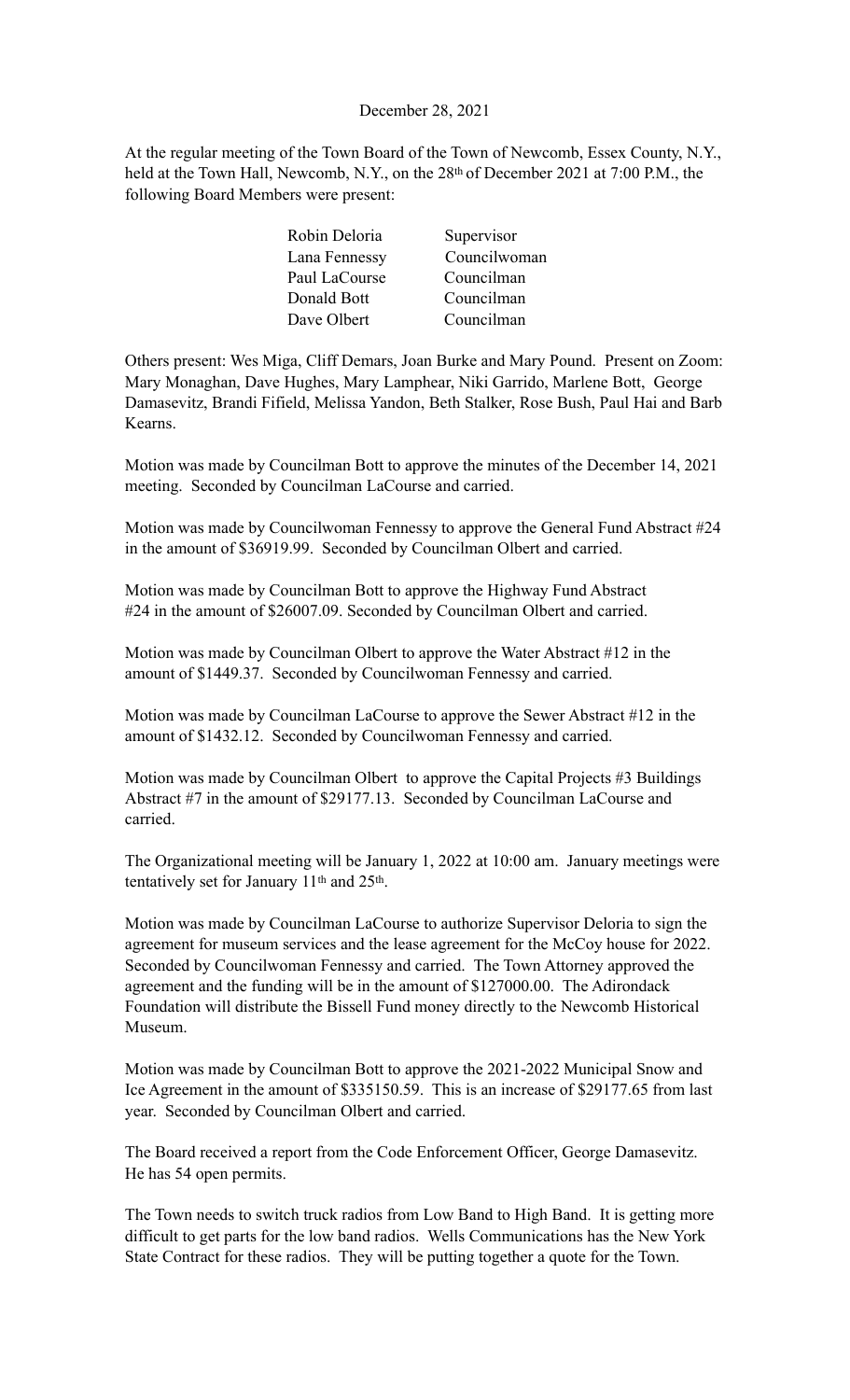Supervisor Deloria nominated Melissa Yandon for the Small Town America Civic Volunteer Award for her work with the Youth Commission. She was awarded a National Honoree.

Motion was made by Councilman LaCourse directing the Town Assessors to grant exemptions under Real Property Tax Law 467, dispensing with the requirement for qualifying persons to fill out an application. Seconded by Councilwoman Fennessy and carried.

The sale of the Bissell Barn property I now final and Larry and Pam Newcombe are the new owners.

The Consolidated Funding Application submitted by the Town was not selected at this time.

Councilman LaCourse met with Linda Stringer, Bob Yandon and Robin Reardon regarding rates at the High Peaks Golf Course. It was decided to raise the green fees and cart rental rates. There was discussion on possible discounts for veterans and local lodging discounts. Motion was made by Councilman Olbert to approve the new rates. Seconded by Councilwoman Fennessy and carried.

The Public Hearing for the Comprehensive Plan will be January 11, 2022 at 6:30 p.m.

Councilman Olbert asked that the Town register for the Adirondack Sports Expo in Saratoga March 19-20. The Town will reach out and try to get some of the Town businesses to volunteer to help with this event. Motion was made by Councilman Bott to approve the registration at a cost of \$365.00. Seconded by Councilwoman Fennessy and carried. He also prepared a handout with some rules and suggestions for the skating rink. Special hours need to be worked out for those that would like to play hockey. He thanked Eugene Bush for getting the rink ready for the Christmas vacation.

Dave Hughes has been working with ESF on joining a YouTube playlist with them. He also invited all to stop in and visit the new Welcome Center location.

Paul Hai thanked the Town for their support of the Comprehensive Plan. He is available for any questions people may have regarding the plan. There will be a planning board meeting on January 6.

Joan Burke reported that Steve Ossenkop, who was a manager at National Lead, dropped off a box of negatives from NL. There are many negatives of workers and the old sport shows that used to have there. She reported that she has received one application for the Charlie Mather Scholarship.

Motion was made by Councilman Bott to adjourn and go into Executive Session. Seconded by Councilman LaCourse and carried at 8:15 pm.

-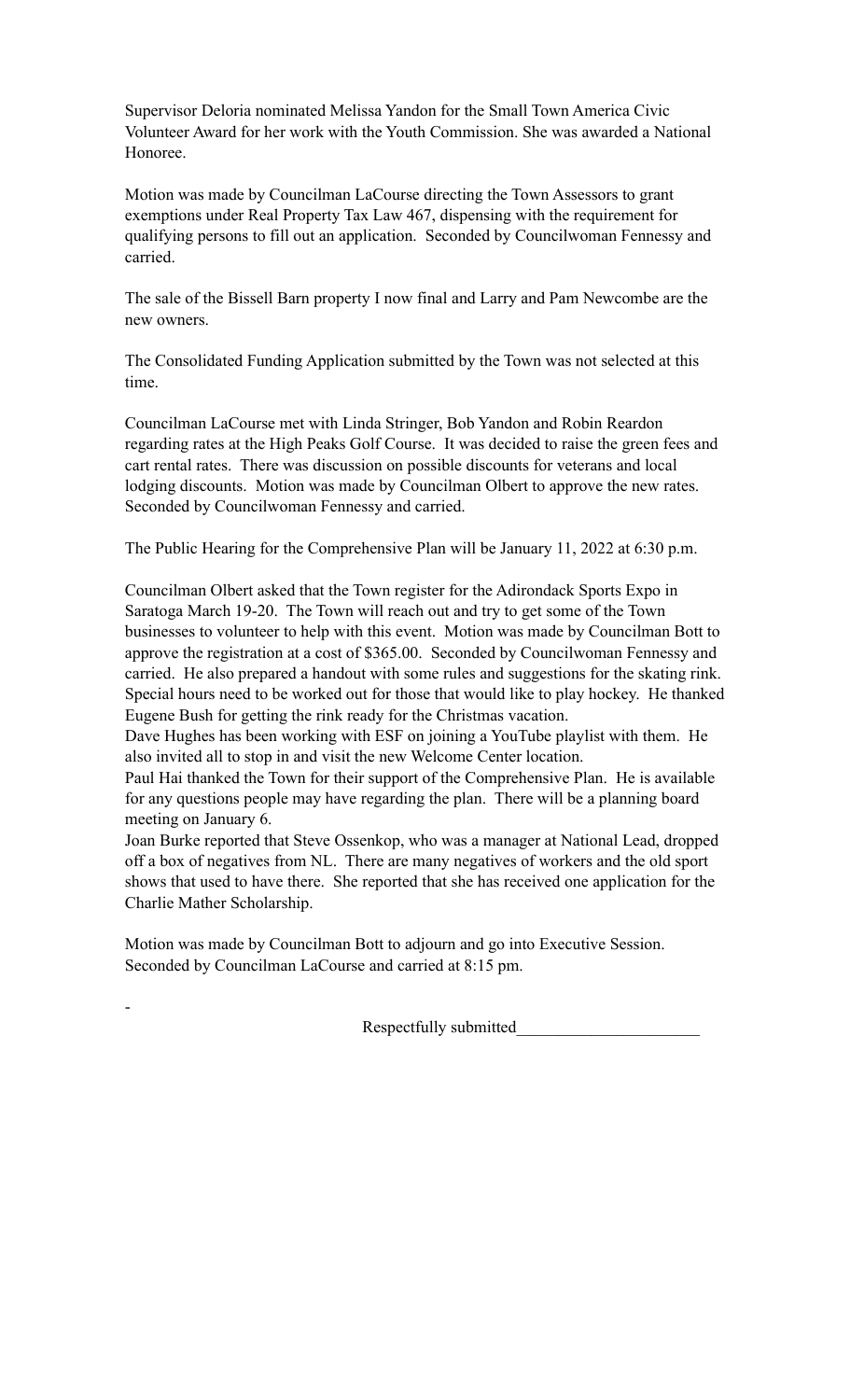### December 14, 2021

At the regular meeting of the Town Board of the Town of Newcomb, Essex County, N.Y., held at the Town Hall, Newcomb, N.Y., on the 14<sup>th</sup> of December 2021 at 7:00 P.M., the following Board Members were present:

| Robin Deloria<br>Supervisor   |
|-------------------------------|
| Councilwoman<br>Lana Fennessy |
| Councilman<br>Paul LaCourse   |
| Councilman<br>Donald Bott     |
| Councilman<br>Dave Olbert     |
|                               |

Others present: Wes Miga, Cliff Demars and Mary Pound. Present on Zoom: Mary Monaghan, Laurinda Minke, Sue Mills, Ruth Olbert, Dave Hughes, Mary Lamphear, Niki Garrido, Rose Bush, George Sogoian, Marlene Bott, Kevin Bolan, Sue Paul, George Damasevitz, Liz McGuinness, Roy & Kirsten Ginsberg, Beth Stalker, Brandi Fifield, Melissa Yandon, Amber Levesque, Paul Hai and David DeFazio.

Motion was made by Councilman Bott to approve the minutes of the November 30, 2021, meeting. Seconded by Councilman Olbert and carried.

Motion was made by Councilwoman Fennessy to approve the General Fund Abstract #23 in the amount of \$22582.78. Seconded by Councilman Olbert and carried.

Motion was made by Councilman Bott to approve the Highway Fund Abstract #23 in the amount of \$5981.45. Seconded by Councilman LaCourse and carried.

Motion was made by Councilman Olbert to approve the Capital Projects #3 Buildings Abstract #13 in the amount of \$1058.01. Seconded by Councilwoman Fennessy and carried.

Motion was made by Councilwoman Fennessy to approve the Capital Projects #8 Abstract #6 in the amount of \$53082.23. Seconded by Councilman LaCourse and carried.

There will be an executive session at the close of the meeting. No decisions will be made at this time.

Supervisor Deloria has declared a Local State of Emergency for Newcomb for December 13-15. This will enable the Highway Department to salt driveways and mitigate the effects of the melting snow and ice.

The final draft of the Comprehensive Plan has been submitted to the Town Board. Paul Hai would like to thank all committee members and individuals who worked on the plan. The Board is encouraged to read it over and hopefully adopt the plan at the December 28 meeting. If it is adopted, it will then proceed to the Planning Board.

The Essex Chain Lakes Equestrian Trail Maintenance Agreement and map are enclosed in the Board packet.

Motion was made by Councilman Olbert to authorize Supervisor Deloria to sign the 2022 Dog Pound Shelter Agreement at a cost of \$667.08 for the year. Seconded by Councilwoman Fennessy and carried.

There was more discussion on the proposed rate increase for the 2022 season at the Golf Course. Wes Miga did some more research and provided a handout for the board. This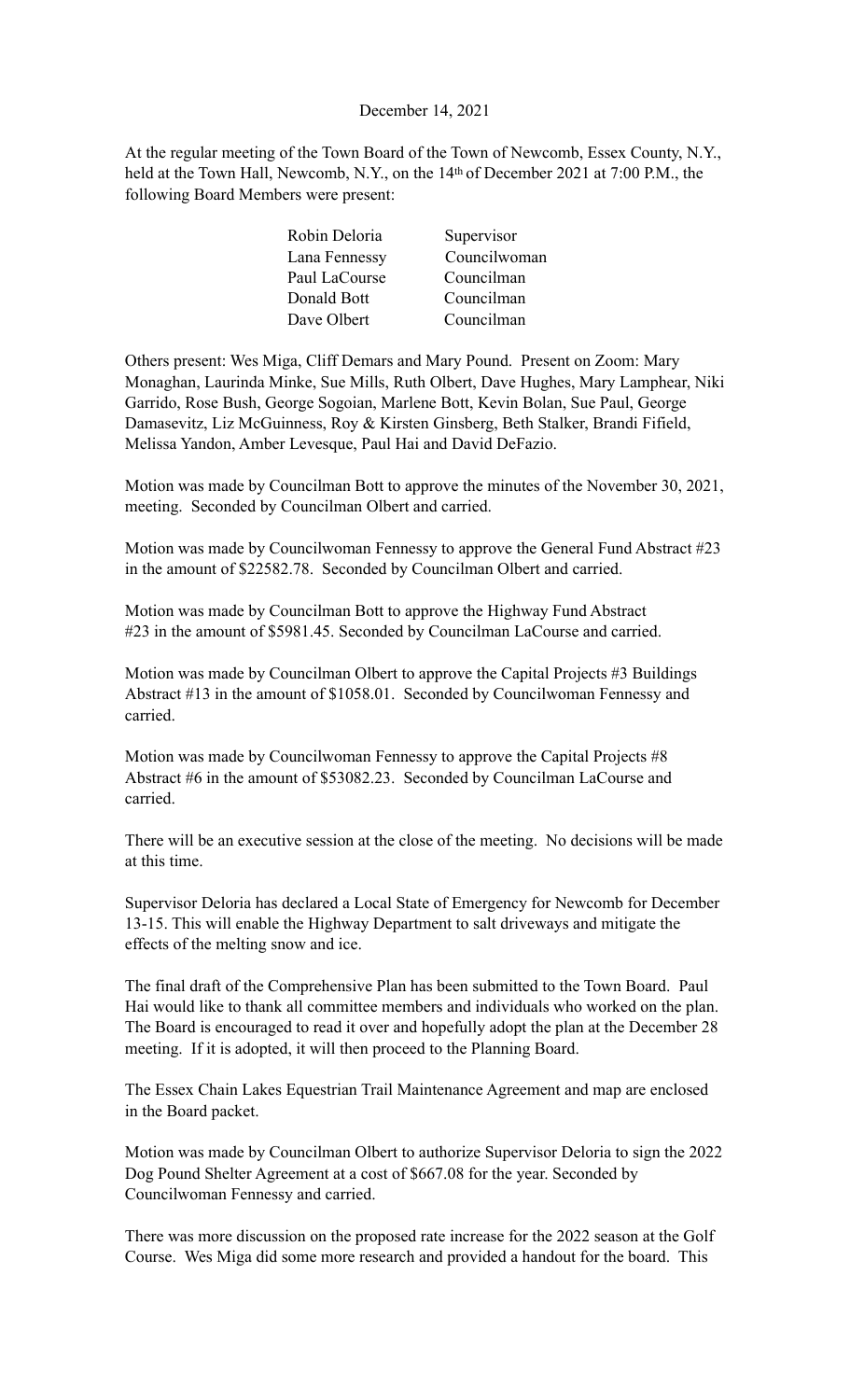will be tabled until the next meeting to allow opportunity to talk with Linda Stringer and staff.

Motion was made by Councilwoman Fennessy to authorize Supervisor Deloria to sign the 2022 agreement with the Adirondack Park Local Government Review Board at a cost of \$300. Seconded by Councilman Bott and carried.

Motion was made by Councilman Bott to authorize Supervisor Deloria to sign the 2022 rental agreement with ACAP. They agree to pay the Town \$65 per month for the meal site. Seconded by Councilman LaCourse and carried.

The Governor's office has provided guidance on the use of Covid 19 Sick Leave.

Northstar Fireworks would like confirmation on the dates for fireworks in 2022. There was discussion and it was decided to alternate the fireworks display for Labor Day and TR Weekend. This year it will be July 2 and September 10.

The annual NYS Association of Towns training school will be in New York City February 20-23. Registrations are due by January 28.

The Town did not receive the CFA Grant funding. We are waiting for results of one more grant application.

Councilman Olbert had questions on the Rental Committee. This committee has not met yet but will be drafting a letter to builders. He questioned if we have made any progress on the post office use of the bank building. We have not heard from them.

Joan Burke thanked the town for the help in sending out their bulk mailing. She also had "observations" regarding the grant and cost projections.

Liz McGuinness thanked the town for help with getting the roads and driveways sanded.

Motion was made by Councilman Bott to adjourn and go into Executive Session. Seconded by Councilwoman Fennessy and carried at 8:20 pm.

-

Respectfully submitted\_\_\_\_\_\_\_\_\_\_\_\_\_\_\_\_\_\_\_\_\_\_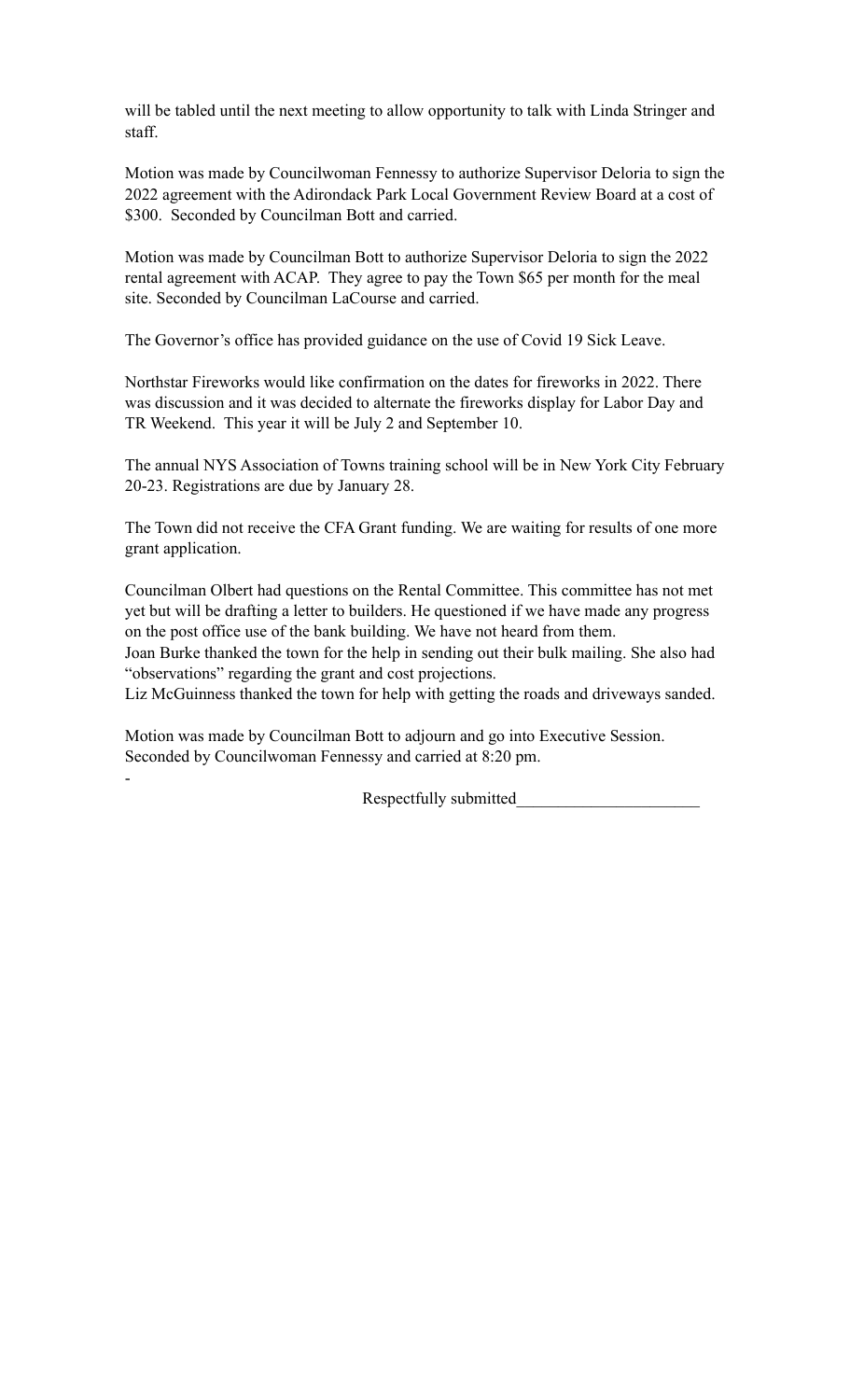#### November 30, 2021

At the regular meeting of the Town Board of the Town of Newcomb, Essex County, N.Y., held at the Town Hall, Newcomb, N.Y., on the 30th of November 2021 at 7:00 P.M., the following Board Members were present:

| Robin Deloria | Supervisor          |
|---------------|---------------------|
| David Olbert  | Councilman          |
| Paul LaCourse | Councilman          |
| Lana Fennessy | Councilwoman (zoom) |
| Donald Bott   | Councilman          |

Others present: Wes Miga, Cliff Demars, Joan Burke and Mary Pound. Present on Zoom: Laurinda Minke, Mary Lamphear, Sue Paul, Amber Levesque, Mark Yandon, George Sogoian, Sue Mills, Sandy Bureau, Nike Garrido, Barb Kearns, Mary Monaghan, Ruth Olbert, Lori Demars, Dave Hughes, Marlene Bott, Laurinda Minke, George Damasevitz and Brandi Fifield.

Motion was made by Councilman Bott to approve the minutes of the November 9, 2021and the November 15, 2021, meeting. Seconded by Councilman Olbert and carried.

Motion was made by Councilman Olbert to approve the General Fund Abstract #22 in the amount of \$163967.92. Seconded by Councilman Bott and carried.

Motion was made by Councilman LaCourse to approve the Highway Fund Abstract #22 in the amount of \$90261.28. Seconded by Councilman Olbert and carried.

Motion was made by Councilman LaCourse to approve the Water Fund Abstract #11 in the amount of \$1321.07. Seconded by Councilman Olbert and carried.

Motion was made by Councilman Olbert to approve the Sewer Fund Abstract #11 in the amount of \$1057.62. Seconded by Councilman Bott and carried.

Motion was made by Councilman Olbert to approve the Capital Projects #3 Buildings Abstract #12 in the amount of \$1702.82. Seconded by Councilman Bott and carried.

Motion was made by Councilman Bott to approve the Capital Projects #8 Santanoni Abstract #5 in the amount of \$2400.00. Seconded by Councilman Olbert and carried.

December meetings were tentatively set for December 14<sup>th</sup> and 28<sup>th</sup>.

The Town has new ZOOM meeting security protocols. These were implemented due to The Planning Board meeting being Zoom bombed.

Supervisor Deloria received a letter from Anna Forsman, a Santanoni Intern, regarding her work at Santanoni this past summer. He will respond to her letter.

Nelson Turcotte will be retiring from his position in maintenance, February 5, 2022. He will be using the remainder of his time off from this time forward. Motion was made by Councilman Bott to appoint Tony Audino to full time to replace him effective 12/1/2021. Seconded by Councilwoman Fennessy and carried.

Motion was made by Councilman LaCourse to authorize Supervisor Deloria to sign a contract with AES for Architectural Services for the Welcome Center. The bid specs were done based on a rubric point system set by Essex County Community Resources. Seconded by Councilman Bott and carried. There was discussion on several concerns of the Board regarding costs and staffing of the new building.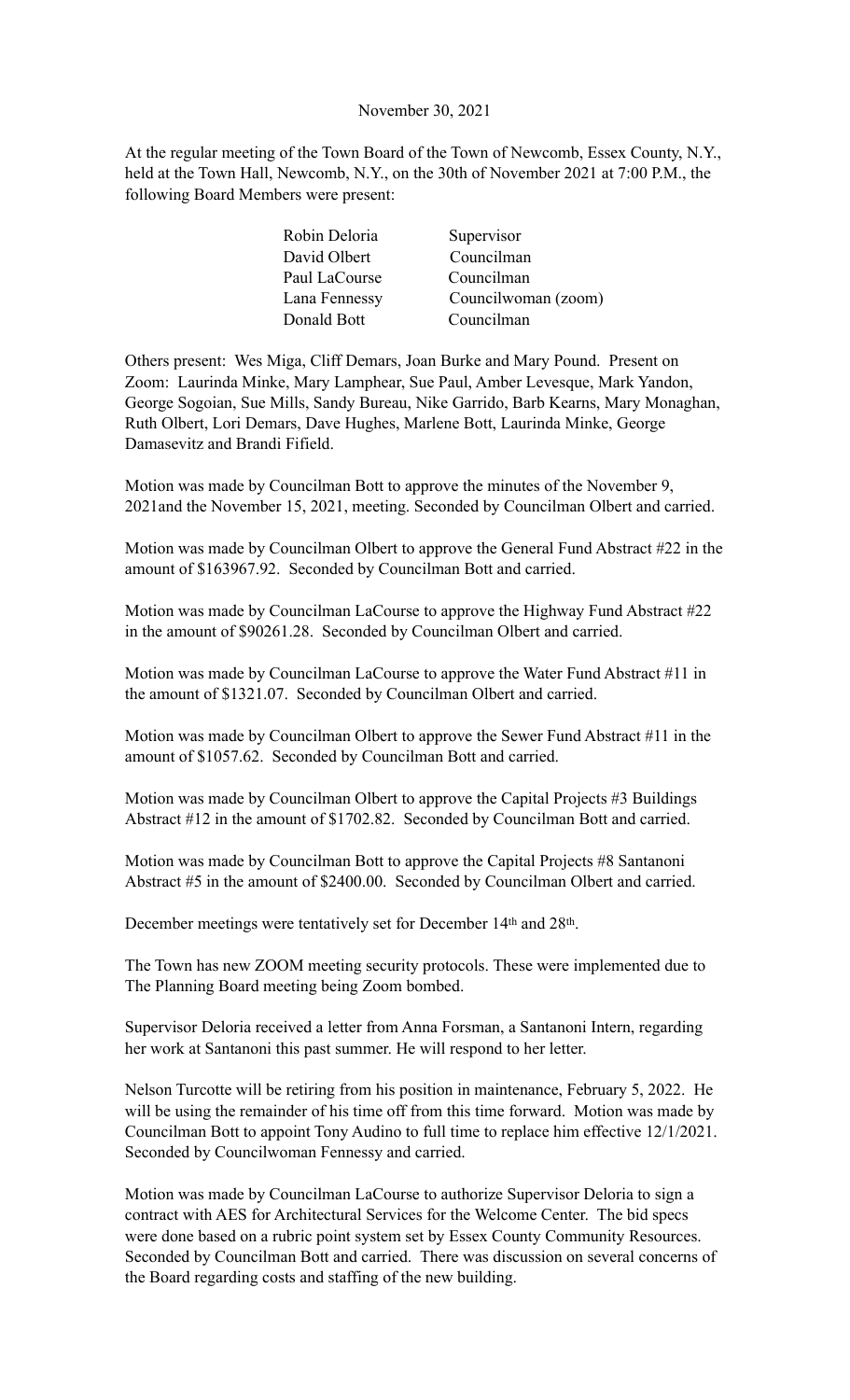Motion was made by Councilman Bott to award the bid for the generator installation to Kiernan Electric at a cost of \$101555.00. Kiernan Electric was the low bid. Seconded by Supervisor Deloria and carried.

The Housing Committee and the DOS Grant Advisory Committee will have one more meeting before the end of the year.

Highway Supt. Demars reported that he has installed two new signs at the Upper Works, one for "No Parking" and one for a turnaround. Peckham has notified the Town that there will be a 20% increase in cost of services next year.

Councilman Olbert would like the skating rink opened before the holidays. (weather permitting) He also recommended that they flood the rink at night. He feels there is a need for childcare in Newcomb. He would like to meet with the school to have a discussion about this.

Councilman Bott had a meeting with NYSEG to talk about outages.

Councilwoman Fennessy thanked all that helped with the Holiday Fair. She reminded all that the Memory Tree lighting is Dec. 1.

Wes Miga would like to have more discussion on the Golf Course rates at the next meeting.

Motion was made by Supervisor Deloria to adjourn and go into Executive Session. Seconded by Councilman Olbert and carried at 8:35 pm.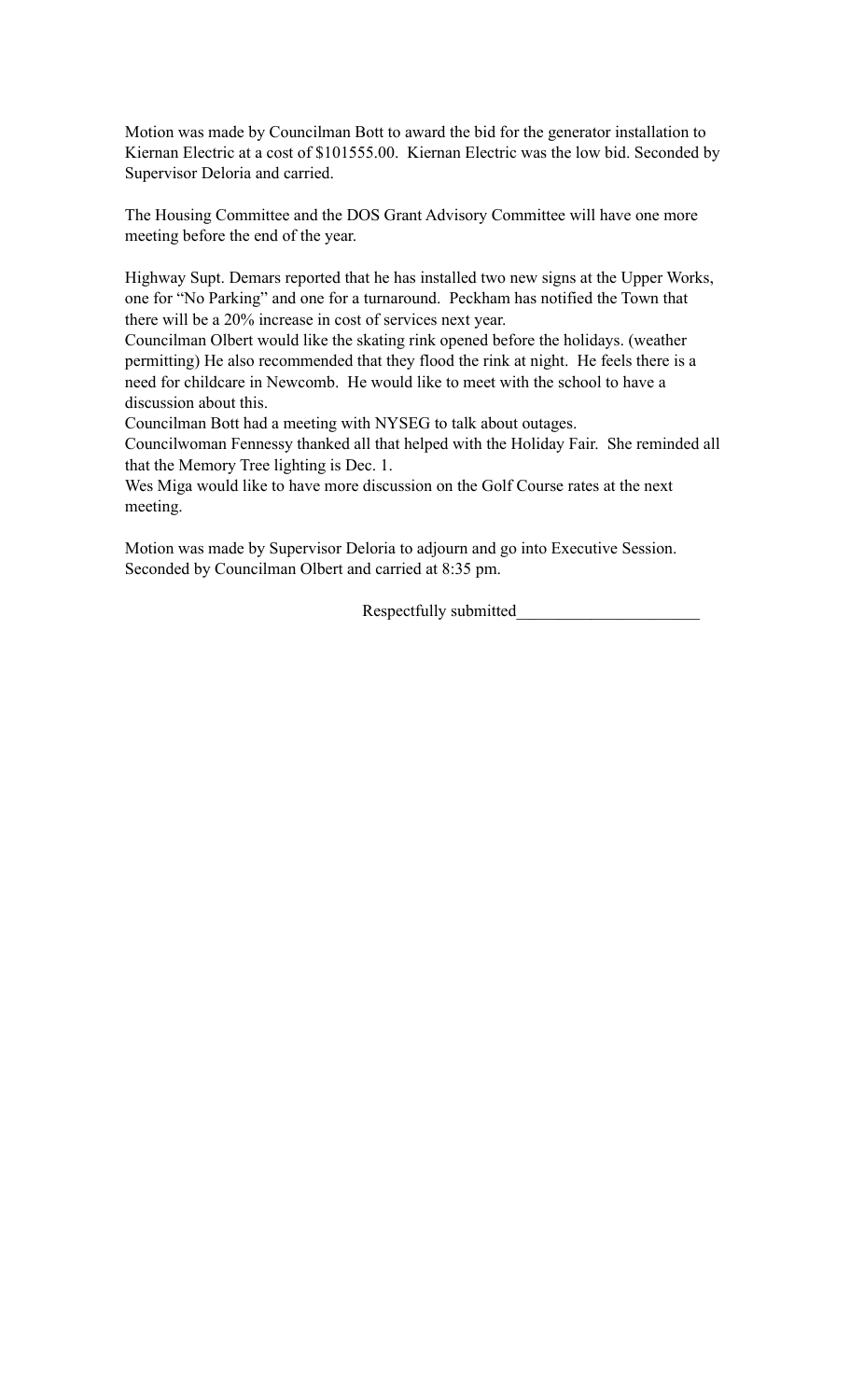November 15, 2021

At the Public Hearing for the Local Law opting out of the Cannabis Law of the Town of Newcomb, Essex County, N.Y., held at the Town Hall, Newcomb, N.Y., on the 15th of November 2021 at 2:00 P.M., the following Board Members were present:

| Robin Deloria | Supervisor   |
|---------------|--------------|
| Lana Fennessy | Councilwoman |
| David Olbert  | Councilman   |
| Donald Bott   | Councilman   |

Others present: Cliff Demars, Sue Paul and Mary Pound. Excused: Paul LaCourse

Supervisor Deloria called the Public Hearing to order at 2:00 pm. Motion was made by Councilman Bott to opt out of the Cannabis Law. Seconded by Councilwoman Fennessy and carried. Councilman LaCourse excused.

Supervisor Deloria reported that there were no changes made to the 2022 Budget. Motion was made by Councilwoman Fennessy to adopt the 2022 Final Budget. Seconded by Councilman Bott and carried.

Motion was made by Councilman Olbert to change the November 23, 2021, Town board meeting to November 30. Seconded by Councilwoman Fennessy and carried.

Motion was made by Councilman Bott to adjourn. Seconded by Councilwoman Fennessy and carried at 2:10 pm.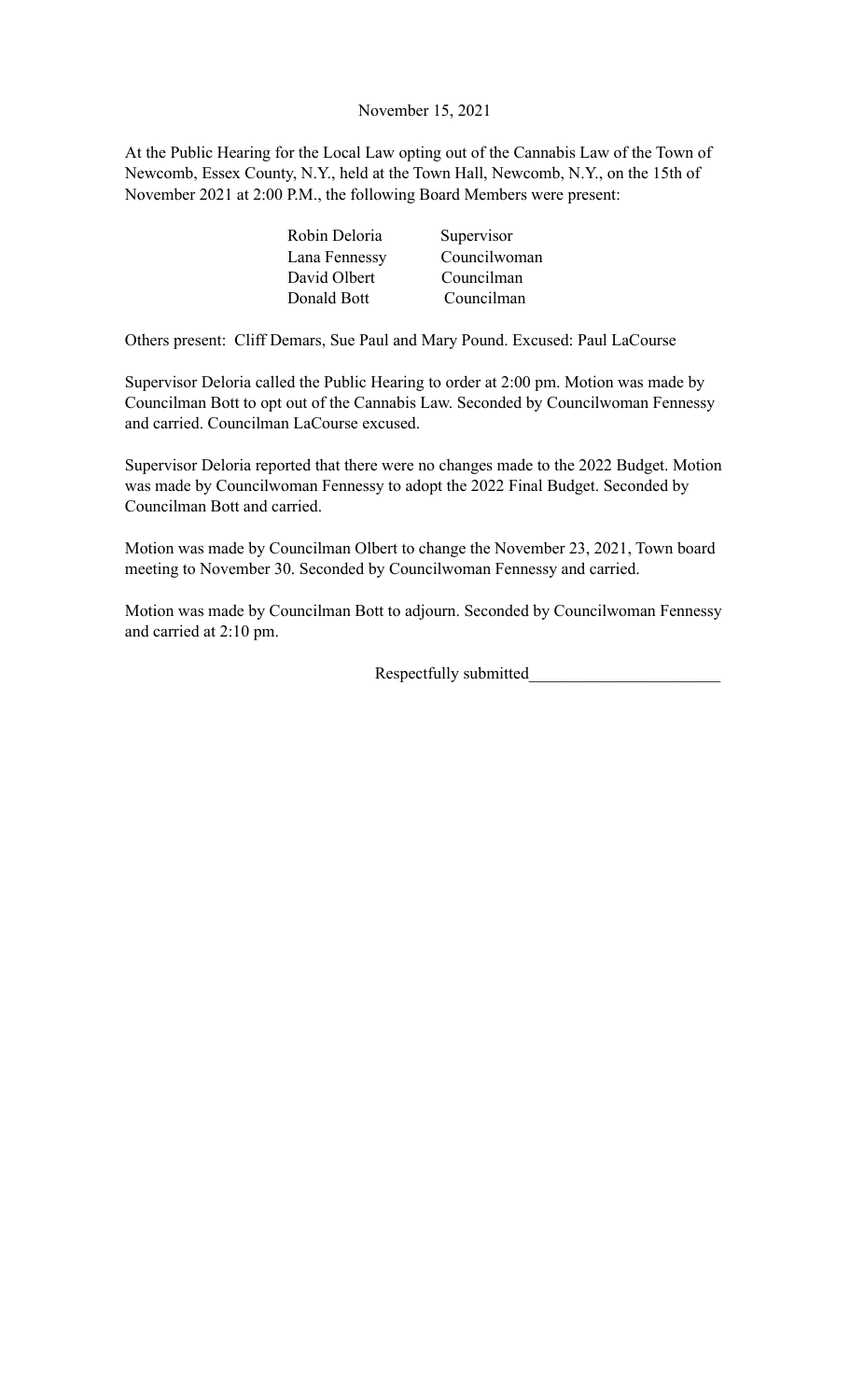### November 9, 2021

At the regular meeting of the Town of Newcomb, Essex County, N.Y., held at the Town Hall, Newcomb, N.Y., on the 9th of November 2021 at 7:00 P.M., the following Board Members were present:

| Robin Deloria | Supervisor   |
|---------------|--------------|
| Lana Fennessy | Councilwoman |
| Paul LaCourse | Councilman   |
| David Olbert  | Councilman   |
| Donald Bott   | Councilman   |

Others present: Wes Miga, Sue Paul, Barbara Kearns, Joan Burke, Kevin Bolan and Mary Pound. Present on Zoom: Mary Lamphear, Dave Hughes, Marlene Bott, Brandi Fifield, Sue Mills, Alex & Niki Garrido, Ruth Olbert, George Sogoian, Mary Monaghan.

Supervisor Deloria called the meeting to order at 7:00 p.m. Motion was made by Councilman Bott to approve the minutes of the October 26, 2021, meeting. Seconded by Councilwoman Fennessy and carried.

Motion was made by Councilman Olbert to approve the General Fund Abstract #21 in the amount of \$33619.50. Seconded by Councilman Bott and carried.

Motion was made by Councilman LaCourse to approve the Highway Fund Abstract #21 in the amount of \$39972.22. Seconded by Councilwoman Fennessy and carried.

Motion was made by Councilman Olbert to approve the Capital Projects #3 Buildings Abstract #11 in the amount of \$9320.12. Seconded by Councilman Bott and carried.

Public Hearing for the Local Cannabis Law is set for Monday November 15, 2021 at 2:00 p.m.

The Town received three bids for the 3 Phase Generator for the Town Office/Highway/ Senior Center and General Maintenance Buildings. Essex County Community Resources is reviewing these bids. Three bids were received for the Architectural and Design services for the construction plans of the Welcome Center. Rob Wick will review them and advise the Town. Bids will be reviewed on the November 30th meeting.

Paul Hai submitted a Goodnow Mountain trail use report from 1981 – October 2021.

Sue Paul and Sandy Bureau have agreed to join the Housing Committee. The Committee participated in the Zoom meeting sponsored by the Northern Forest Institute. The meeting was geared toward Lake Placid but there was useful information and contacts for Newcomb.

Supervisor Deloria and Councilman LaCourse participated in a call today on the Saratoga North Creek Rail.

Supervisor Deloria is attempting to set up a meeting with DEC to try to get a permit for the Dam project on Bob Lilly's property.

Wes Miga reported on the meeting from Friday with DEC regarding our concern of the removal of culverts and bridges in the MacIntyre east and west areas.

Councilwoman Fennessy reminded all that the Holiday Craft Fair is November 20-21 at the Newcomb Fire Hall.

Wes Miga would like to review the golf course rates at the next meeting.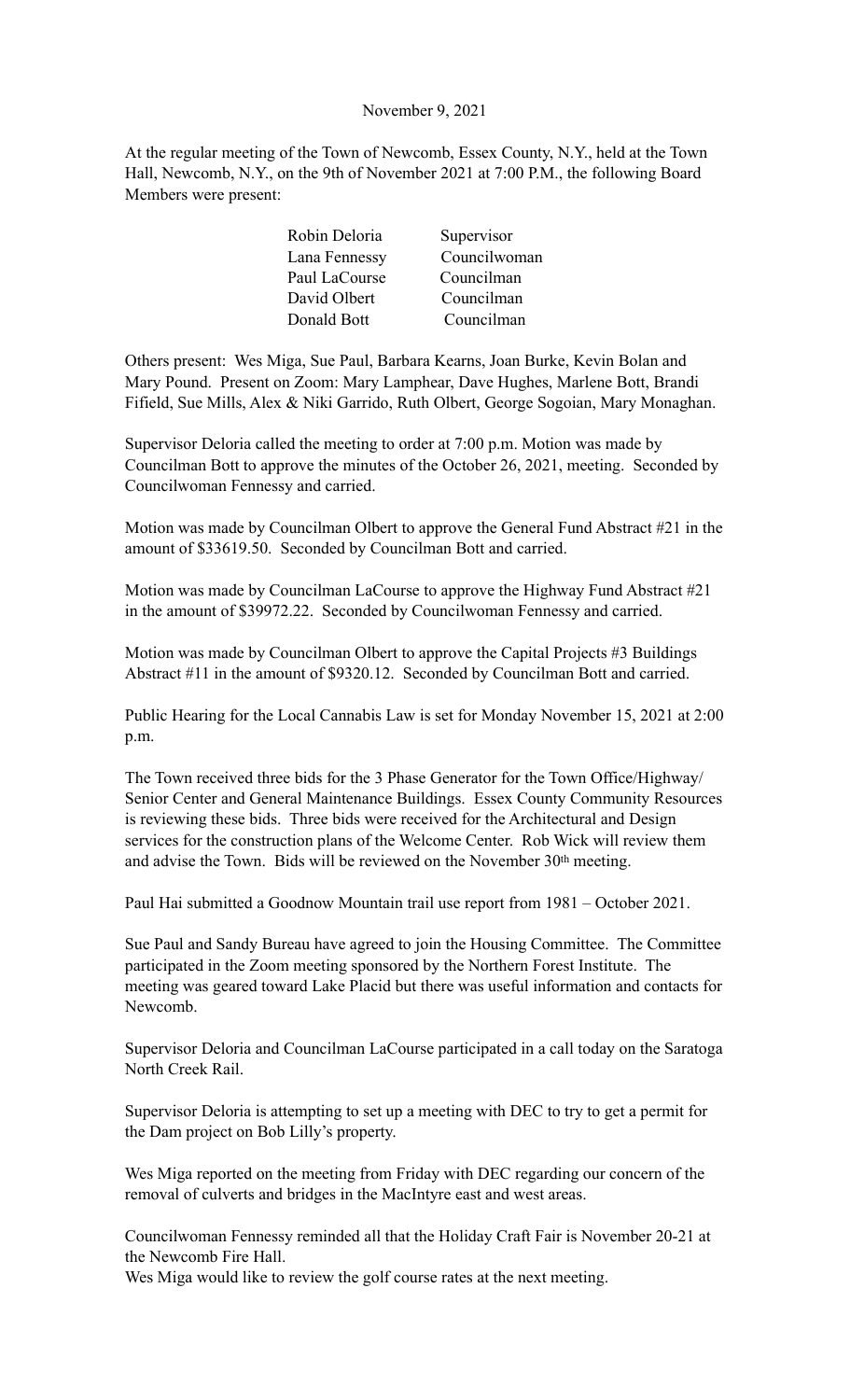Kevin Bolan announced that the Newcomb Medical Center and Essex County will be having a Covid Clinic for booster shots and children. This will be held November 10<sup>th</sup> from 4-7 p.m. Staff from Essex County will be there to assist. Newcomb Medical Center staff has volunteered to help with the clinic.

Joan Burke announced that Tim Rowland from the Sun Community News did an article on the Pendleton Marker.

Motion was made by Councilman Bott to adjourn. Seconded by Councilman Olbert and carried at 8:10 pm.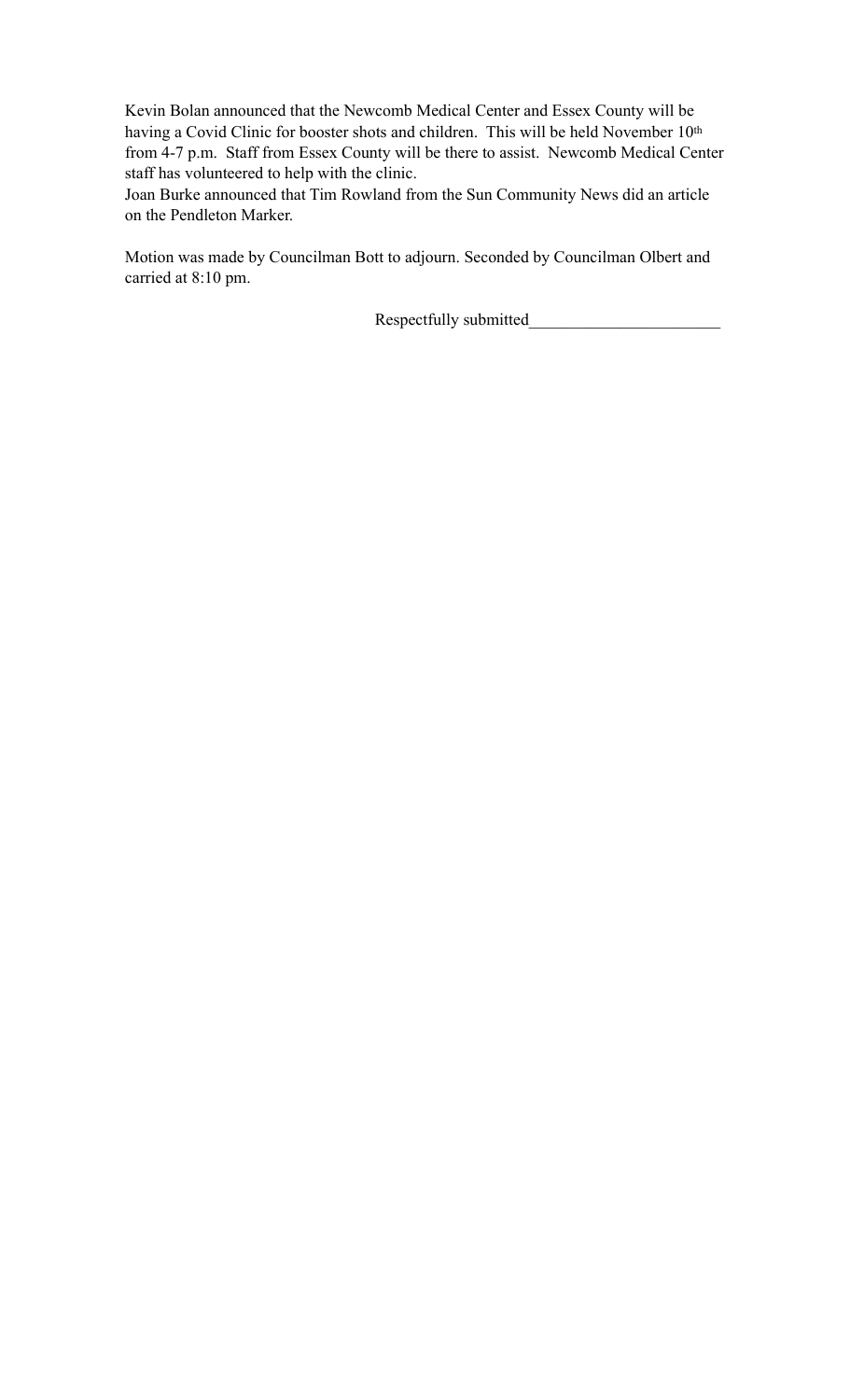### October 26, 2021

At the regular meeting of the Town Board of the Town of Newcomb, Essex County, N.Y., held at the Town Hall, Newcomb, N.Y., on the 26<sup>th</sup> of October 2021 at 7:00 P.M., the following Board Members were present:

| Robin Deloria | Supervisor   |
|---------------|--------------|
| Paul LaCourse | Councilman   |
| Lana Fennessy | Councilwoman |
| Donald Bott   | Councilman   |
| David Olbert  | Councilman   |

Others present: Cliff Demars, Joan Burke, Wes Miga, Kevin Bolan, Monica Young. Mary Pound excused. Zoom: Mary Lamphear, George Damasevitz, Debbie Damasevitz, Lori Demars, Sue Paul, and Dave Hughes.

Supervisor Deloria opened the regular meeting of the Town Board at 7:00 p.m. Motion was made by Councilman Bott to approve the minutes of the October 12, 2021 meeting. Seconded by Councilwoman Fennessy and carried.

Motion was made by Councilwoman Fennessy to approve the General Fund Abstract #20 in the amount of \$45614.00. Seconded by Councilman Olbert and carried.

Motion was made by Councilman Bott to approve the Highway Fund Abstract #20 in the amount of \$47676.03. Seconded by Councilwoman Fennessy and carried.

Motion was made by Councilman Bott to approve the Water Abstract #10 in the amount of \$869.56. Seconded by Councilman Olbert and carried.

Motion was made by Councilwoman Fennessy to approve the Sewer Abstract #10 in the amount of \$1004.00. Seconded by Councilman Bott and carried.

Motion was made by Councilman Olbert to approve the Capital Projects #8 Abstract #3 in the amount of \$19552.29. Seconded by Councilman LaCourse and carried.

The Public Hearing on the 2022 Budget is set for November 4, 2021, at 6:30 p.m. The Public Notice of Proposed Salaries of Elected Officials will be sent out October 27. Supervisor Deloria enclosed a copy of the budget calendar and highlighted the important items. Motion was made by Councilman Olbert to approve the publishing of the notice. Seconded by Councilman LaCourse and carried.

Motion was made by Councilman Olbert to approve the increase of hours for Tammy Walsh from 20 hours per week to 30 hours per week for her work at the Medical Center. She will no longer be cleaning the medical center and those hours will be given to Beth Poulin. Seconded by Councilwoman Fennessy and carried.

There was discussion on the Golf Course rates for 2022. Councilman LaCourse did some comparisons on rates on different courses in the area. Most rates were comparable, but they did not include cart fees in the membership. Motion was made by Councilman Bott to keep the rates for next year the same and then look at this item again next year. Seconded by Councilman Olbert and approved by roll call vote: Councilman Bott – Aye, Supervisor Deloria – Aye, Councilwoman Fennessy – Nay, Councilman LaCourse – Nay and Councilman Olbert – Aye.

Councilman Olbert spoke with John Harrington regarding the request to join the Winebrook Water District. He felt that it was late in the year, and we should just wait until spring to discuss the issue.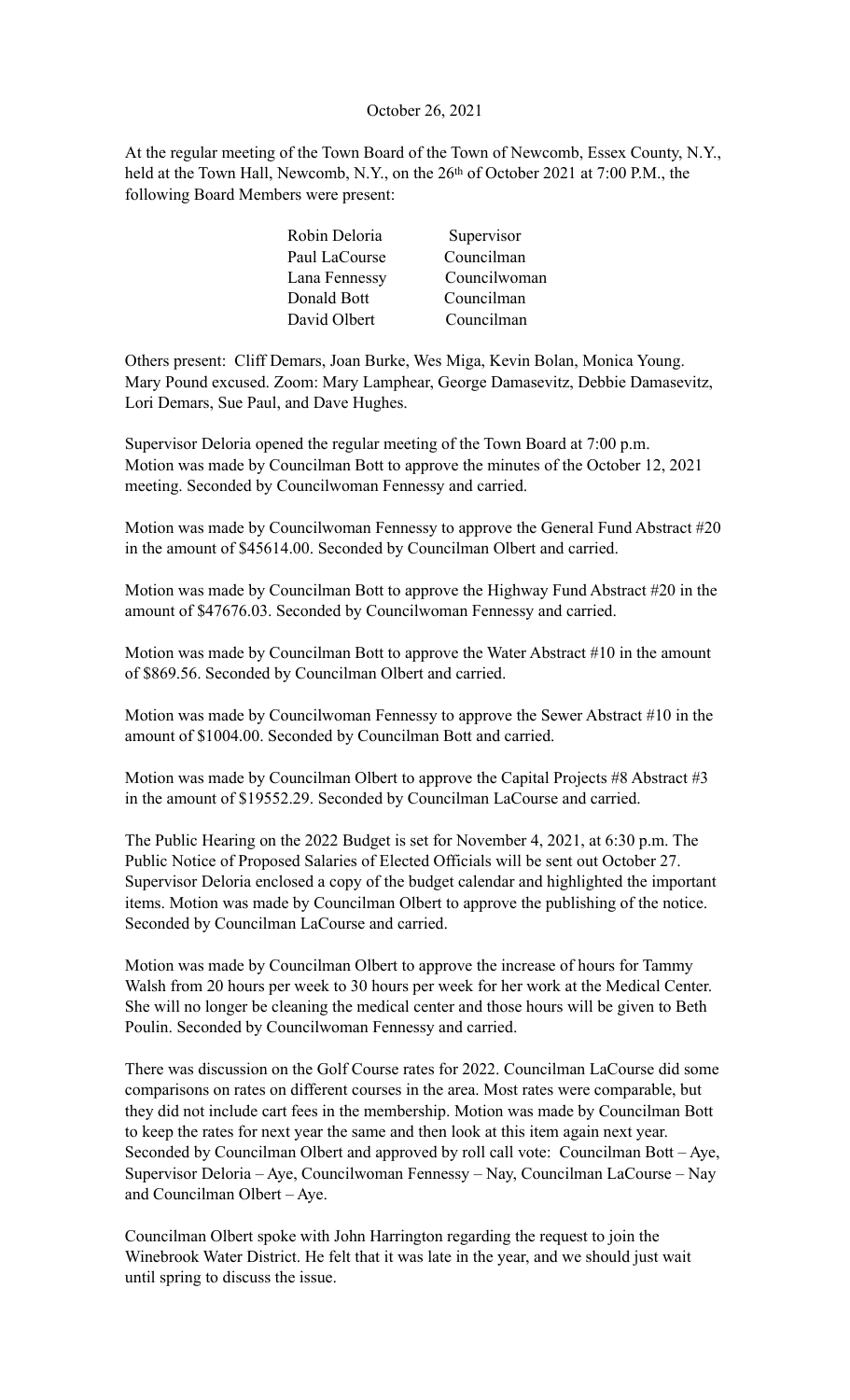There was discussion on the Robert Lilly/Blair Gregson dam project. DEC has stopped the project because they did not have a permit for the work. Mr. Gregson has been talking with DEC and is hopeful they will issue a permit. Motion was made by Councilman Olbert for a Resolution in support of the project. Seconded by Councilman Bott and carried.

The Northern Forest Institute is holding three Zoom meetings on attracting new residents and the housing crisis. The Town housing committee has been asked to join these meetings remotely from the Town information center. These meetings will be hold November 3, 9, and 16.

Highway Supt. Demars reported that he has shoulder backup work to be done in Goodnow. He has called Essex County for help but has not heard from them. Hamilton County has agreed to help and will be sending a shoulder machine and two workers to help at no cost to the Town. OSI reported to him that someone drove behind the gate at the Upper Works. The Town will be putting another rock there when they get time. Councilwoman Fennessy reminded all that the Holiday Fair is November 20-21. Councilman Olbert would like updates on the status of the Post Office move to the bank building, Bissell property and railroad. He found a telescope at Upper Works that can be claimed at his home.

Councilman LaCourse encouraged all to view the Pendleton historical marker near the Goodnow Mountain entrance. He thanked Joan Burke and her staff for the work they did to get the sign.

Motion was made by Councilman Bott to adjourn. Seconded by Councilman LaCourse and carried at 7:40 p.m.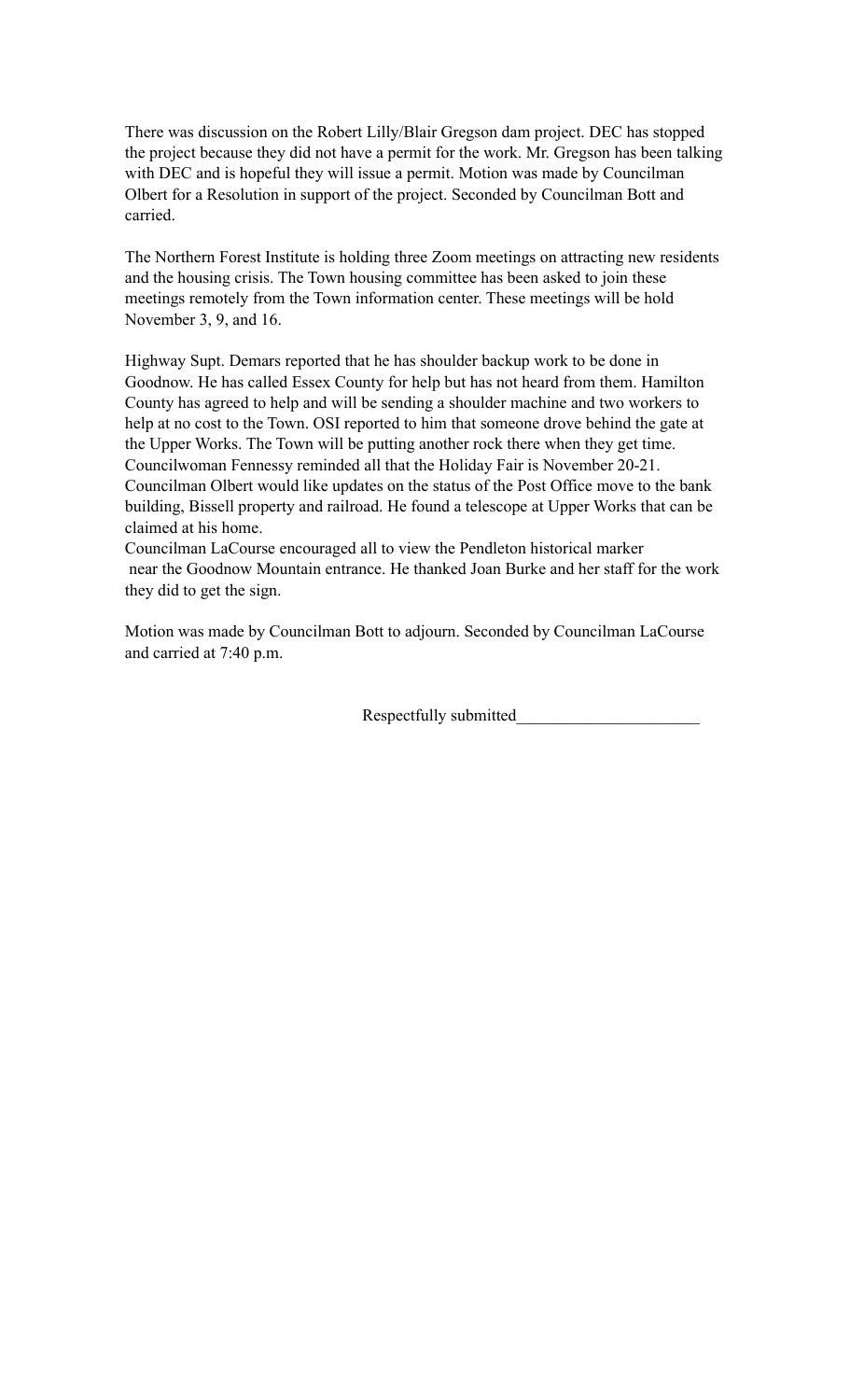# October 12, 2021

At the regular meeting of the Town Board of the Town of Newcomb, Essex County, N.Y., held at the Town Hall, Newcomb, N.Y., on the 12th of October 2021 at 7:00 P.M., the following Board Members were present:

| Robin Deloria | Supervisor   |
|---------------|--------------|
| Lana Fennessy | Councilwoman |
| David Olbert  | Councilman   |
| Donald Bott   | Councilman   |
| Paul LaCourse | Councilman   |

Others present: Monica Young, Cliff Demars, Wes Miga, Sandra Bureau, Paul Hai and Mary Pound. Present on Zoom: Lori Demars, Marlene Bott, Mary Lamphear, Sue Mills, Dave Hughes, Sue Paul, Mary Monaghan, Kevin Bolan, Duane Finch, Niki Garrido, Alex Garrido, George Damasevitz, Melissa Yandon, George Sogoian, Brandi Fifield, and D. DeFazio.

Supervisor Deloria called the meeting to order at 7:00 pm. Motion was made by Councilman Bott to approve the minutes of the September 28, 2021, meeting. Seconded by Councilwoman Fennessy and carried.

Motion was made by Councilwoman Fennessy to approve the General Fund Abstract #19 in the amount of \$30174.37. Seconded by Councilman Bott and carried.

Motion was made by Councilman Olbert to approve the Highway Fund Abstract #19 in the amount of \$227082.04. Seconded by Councilman LaCourse and carried.

Motion was made by Councilman Olbert to approve the Capital Projects #3 Buildings Abstract #9 in the amount of \$7468.06. Seconded by Councilman Bott and carried.

Motion was made by Councilwoman Fennessy to approve the Capital Projects #5 Smart Growth Abstract #6 in the amount of \$67.94. Seconded by Councilman Olbert and carried.

The Nathaniel Pendleton Historical Marker Ceremony will be October 18, 2021, at 11:30 a.m.

The Town Board will review the Tentative Budget at a budget workshop at the Town Board meeting on October 28, 2021. Workshop will begin at 6:00 p.m. Currently the Tentative Budget has a \$.07 decrease in the Homestead Tax Rate per \$1000. of assessment and \$0.00 increase in the Non-Homestead Tax Rate.

The discussion on the Golf Course rates for 2022 will continue at the October 28, 2021, meeting.

After 34 years of service, Melissa Yandon is retiring from the Lifeguard Coordinator position. The Town would like to thank her for her dedicated service. She recommends that Lanette Chase and Peyton Murray share these duties next year. She also recommends that the lifeguard salary be increased for next year. They have not had an increase since 2017. Councilman Olbert said they discussed the ski tow and skating rink hours at they last Youth Commission meeting. They would like hours to set for the hockey players and maybe a concession stands for the rink. Councilman Bott met with a man who inspected the ski tow. He feels it is in good shape, but he will be looking for a new motor. It also needs a coat of paint.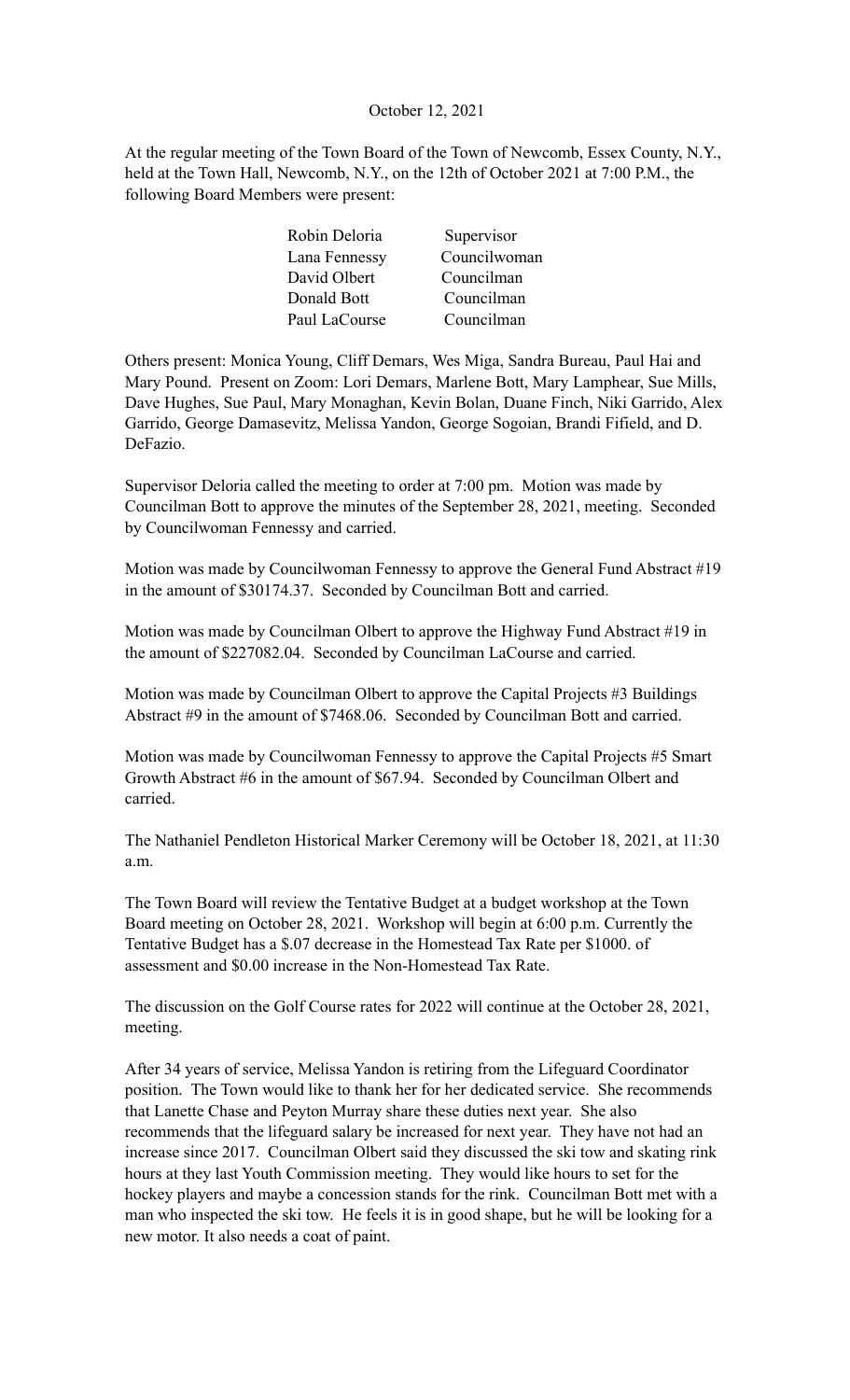Laurinda Minke is also retiring from her graphic design and advertising position. She has been working on the Town websites since 2011 and has worked photographing events and creating professional quality graphic designs for our advertising. She will work through the end of October and will be maintaining the websites until we are able to manage them in house. The Town would like to thank Laurinda for her dedicated service.

Laura Bartlett has resigned from her part time job at the Newcomb Medical Center. Motion was made by Councilman LaCourse to approve the appointment of Tamara Walsh as the part time medical assistant for 20 hours per week at \$18.22 per hour. Seconded by Councilman Olbert and carried. Motion was made by Councilman Bott to approve hiring Alyssa DeCesare as a sub for the medical center. She will work per diam at a rate of \$16.00 per hour during her training and then \$18.00 per hour once complete. Seconded by Councilwoman Fennessy and carried.

Volunteers were used to staff the Information Center over the weekend. Thank you to Lana Fennessy, Paul LaCourse, Robin Deloria, Mary Lamphear and Marlene Bott.

The update for the Tahawus Railroad is that the Bankruptcy Trustee is seeking a denial of the NYSDEC Adverse Abandonment filing. The NYS Attorney General is requesting more time to reply.

Laurinda Minke is working on the completion of the Comprehensive Plan update and it should be presented to the Town Board next month.

Highway Supt. Cliff Demars reported that the paving in complete. Councilman Olbert asked about any update on the DEC trail "destruction" that has been a concern. Supervisor Deloria reported that there has not been any update. Paul Hai reported that the Planning Board approved a rental on the Griffin Road and a subdivision at the Tahawus Club.

Motion was made by Councilman Bott to adjourn. Seconded by Councilman LaCourse and carried at 8:15 p.m.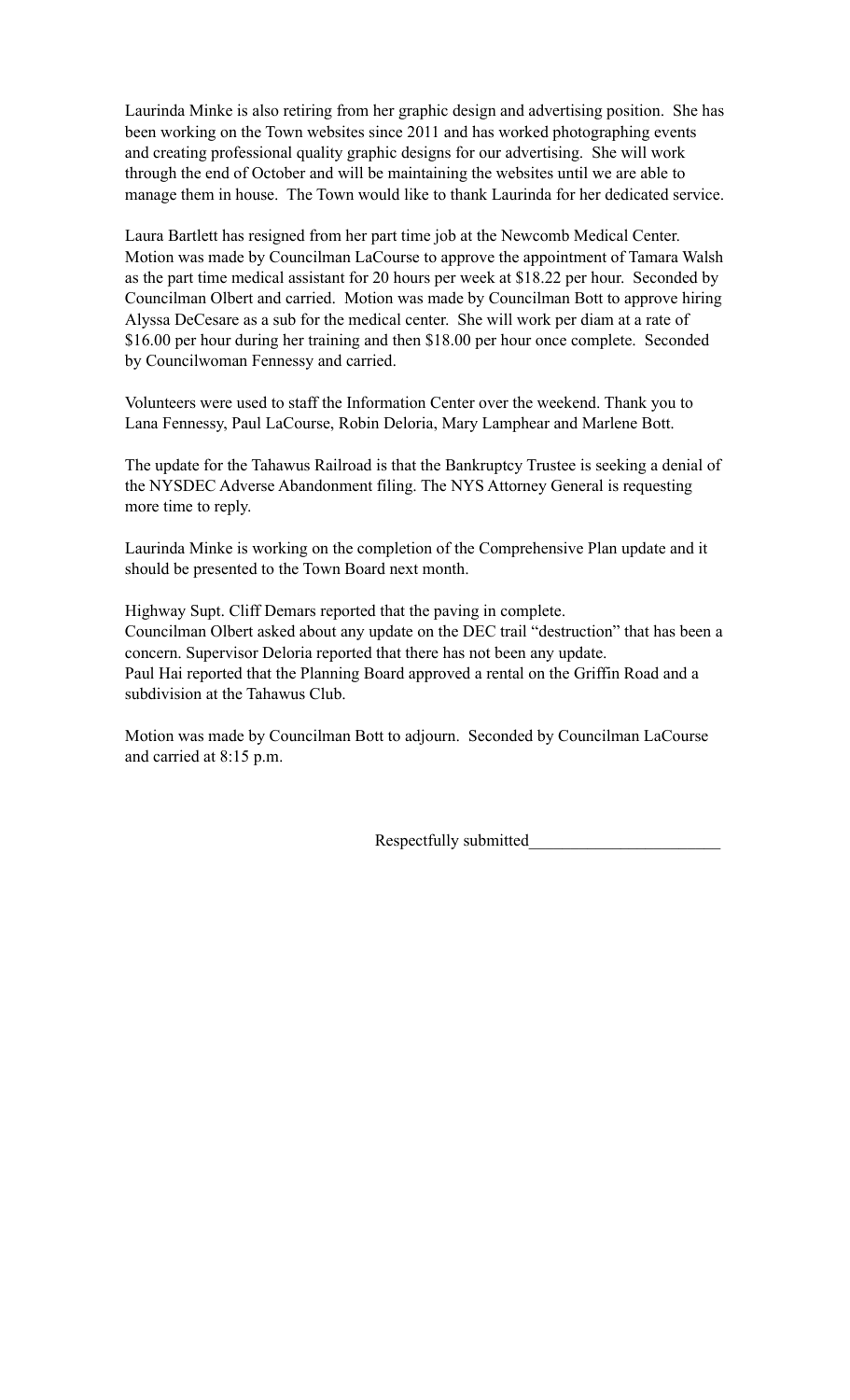### September 28, 2021

At the regular meeting of the Town Board of the Town of Newcomb, Essex County, N.Y., held at the Town Hall, Newcomb, N.Y., on the 28<sup>th</sup> of September 2021 at 7:00 P.M., the following Board Members were present:

| Robin Deloria | Supervisor   |
|---------------|--------------|
| David Olbert  | Councilman   |
| Paul LaCourse | Councilman   |
| Lana Fennessy | Councilwoman |

Others present: Joan Burke, Cliff Demars, Ruth Olbert, Erica Demars, Sue Paul, Sandy Bureau and Mary Pound. Present on Zoom: Mary Lamphear, Marlene Bott, Lori Demars, George Damasevitz, Alex Garrido, Niki Garrido, Wes Miga, Sierra Olbert, Sue Mills, Dave Hughes, Melissa Yandon, George Sogoian, Brandi Fifield, and Kevin Bolan. Councilman Bott – excused.

Supervisor Deloria called the meeting to order at 7:00 pm. Motion was made by Councilwoman Fennessy to approve the minutes of the September 14, 2021, meeting. Seconded by Councilman Olbert and carried.

Motion was made by Councilman Olbert to approve the General Fund Abstract #18 in the amount of \$55901.61. Seconded by Councilman LaCourse and carried.

Motion was made by Councilwoman Fennessy to approve the Highway Fund Abstract #18 in the amount of \$26018.67. Seconded by Councilman LaCourse and carried.

Motion was made by Councilman LaCourse to approve the Water Abstract #9 in the amount of \$654.64. Seconded by Councilwoman Fennessy and carried.

Motion was made by Councilman Olbert to approve the Sewer Abstract #9 in the amount of \$1036.85. Seconded by Councilman LaCourse and carried.

Motion was made by Councilwoman Fennessy to approve the Capital Projects #3 Buildings Abstract #8 in the amount of \$10747.65. Seconded by Councilman Olbert and carried.

Motion was made by Councilman Olbert to approve the Capital Projects #8 Abstract #4 in the amount of \$2900.00. Seconded by Councilman LaCourse and carried.

The October Board meetings were tentatively set for October 12<sup>th</sup> and 26<sup>th</sup>.

Motion was made by Councilman LaCourse to pass a local law opting out of allowing cannabis retail dispensaries and on-site consumption sites as authorized under Cannabis Law Article 44. Seconded by Councilwoman Fennessy and carried.

On October 18, 2021, at 11:30 am, weather permitting, the Town will be erecting the Nathaniel Pendleton Historical Marker. The Exhibit viewing will follow at the Historical Museum until 4:00 pm.

There was discussion on the Golf Course rates for 2022. The Board would like some time to research rates at other Adirondack golf courses.

Dave Hughes thanked all those that helped to relocate his office to the Information Center.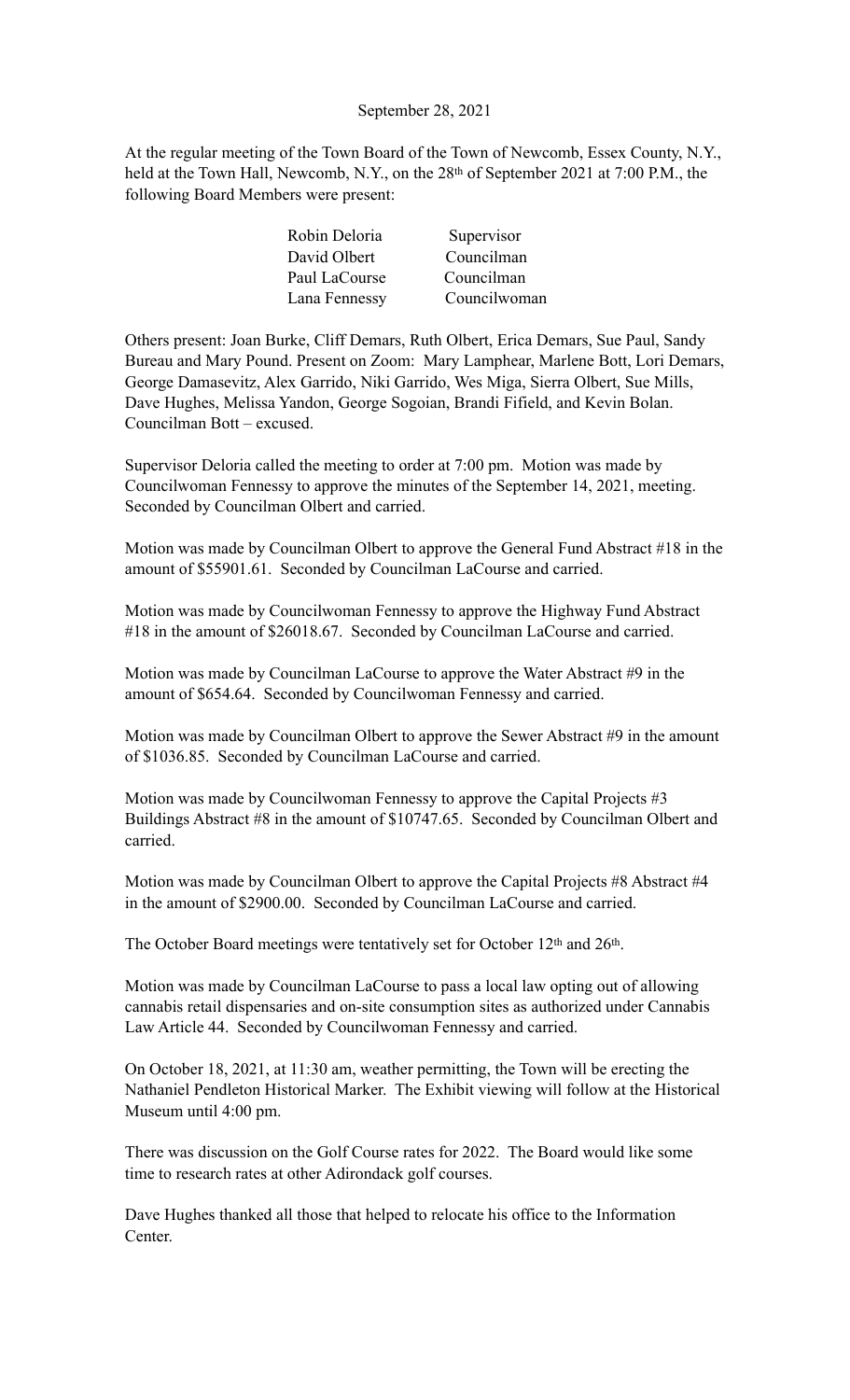Highway Supt., Cliff Demars reported that the paving is complete. He thanked Dave Hughes for taking pictures of the process and then sent copies to all the area towns that helped.

Wes Miga talked about the EMS agreement with Essex County. Motion was made by Councilman Olbert to authorize Supervisor Deloria to sign the contract with Essex County for the EMS program. Seconded by Councilwoman Fennessy and carried.

Councilwoman Fennessy reminded all that the Holiday Craft Fair will be November 20, 2021. She attended the Ribbon Cutting Ceremony at the Frontier Town in North Hudson on Saturday.

Councilman LaCourse reported that he is researching grant funding for rental units. Kevin Bolan reported that his Medical Assistant has given her two-week notice. They have advertised with Indeed and the Post Star for a replacement.

Joan Burke said that the original Welcome Center grant did include money for designs. Sue Paul wanted information on how the visitor center would showcase "Newcomb." Dave Hughes gave her some examples of how we will do this at the new information center with pictures and a continuous slide show.

Ruth Olbert had information on a man at Gore who may be able to help with the ski tow.

Motion was made by Councilman Bott to adjourn. Seconded by Councilman Olbert and carried at 7:50 pm.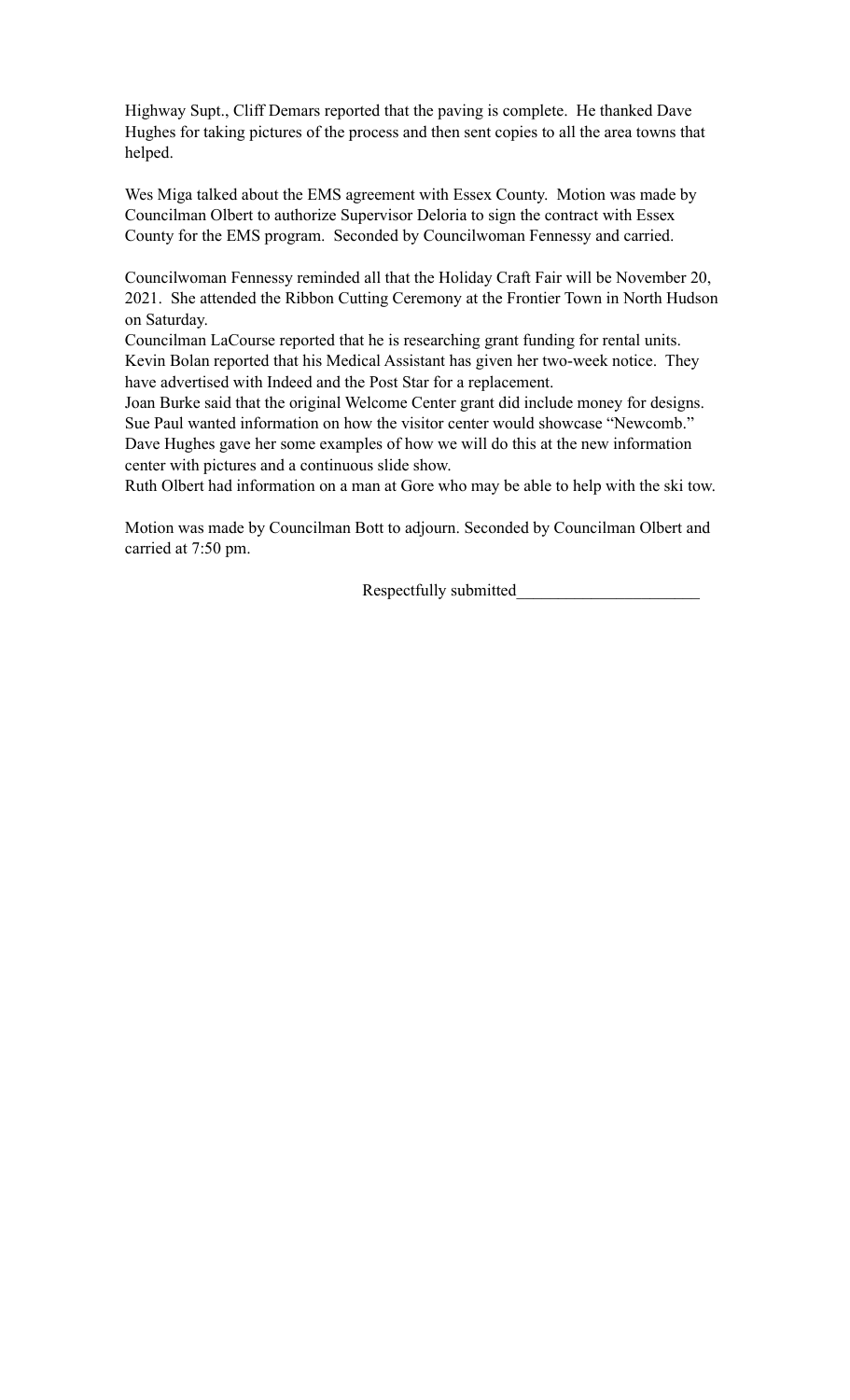### September 14, 2021

At the regular meeting of the Town Board of the Town of Newcomb, Essex County, N.Y., held at the Town Hall, Newcomb, N.Y., on the 14th of September 2021 at 7:00 P.M., the following Board Members were present:

| Robin Deloria | Supervisor   |
|---------------|--------------|
| David Olbert  | Councilman   |
| Donald Bott   | Councilman   |
| Paul LaCourse | Councilman   |
| Lana Fennessy | Councilwoman |

Others present: Joan Burke, Ruth Olbert, Dave Hughes and Mary Pound. Present on Zoom: Mary Lamphear, Marlene Bott, George Damasevitz, Sue Mills, Sue Paul, Alex Garrido, Niki Garrido, Mary Monaghan, George Sogoian, Lori Demars and Kevin Bolan.

Supervisor Deloria called the meeting to order at 7:00 pm. Motion was made by Councilman Bott to approve the minutes of the August 24, 2021 meeting. Seconded by Councilman LaCourse and carried.

Motion was made by Councilman Olbert to approve the General Fund Abstract #17 in the amount of \$23091.02. Seconded by Councilwoman Fennessy and carried.

Motion was made by Councilwoman Fennessy to approve the Highway Fund Abstract #17 in the amount of \$10932.19. Seconded by Councilman LaCourse and carried.

Motion was made by Councilwoman Fennessy to approve the Capital Projects #3 Buildings Abstract in the amount of \$5629.66. Seconded by Councilman Bott and carried.

Motion was made by Councilman Olbert to approve the Capital Projects #5 Abstract in the amount of \$116.84. Seconded by Councilman LaCourse and carried.

Motion was made by Councilman Olbert to approve the Capital Projects #8 Abstract #3 in the amount of \$20000.00. Seconded by Councilman Bott and carried.

There was a "Zoom Bomb" at the Planning Board meeting. To avoid this happening in the future, the passcodes will not be provided on social media. The access will need to be requested through email.

Supervisor Deloria provided the Board with a copy of the NYS Cannabis Law. They should look it over and be ready to discuss it at the next meeting. The Town may opt out of allowing adult use cannabis retail dispensaries or on-site consumption licenses from locating in our community.

Dave Donnelly was awarded the bid for the tree work at the Huntington Cemetery. He began work this week.

The Town is currently waiting on bids for the new heating system replacement at the old Episcopal Church. We are also waiting for a quote from Paul Burgess on professional services for log restoration.

Rob Wick, Essex County Planner has submitted the submittals for the RFP on Architectural Services for the Welcome Center.

Save America Treasures has a change order to exceed and pay for the materials for the roof at the Gate Lodge in Santanoni. DEC is asking the Town to provide an additional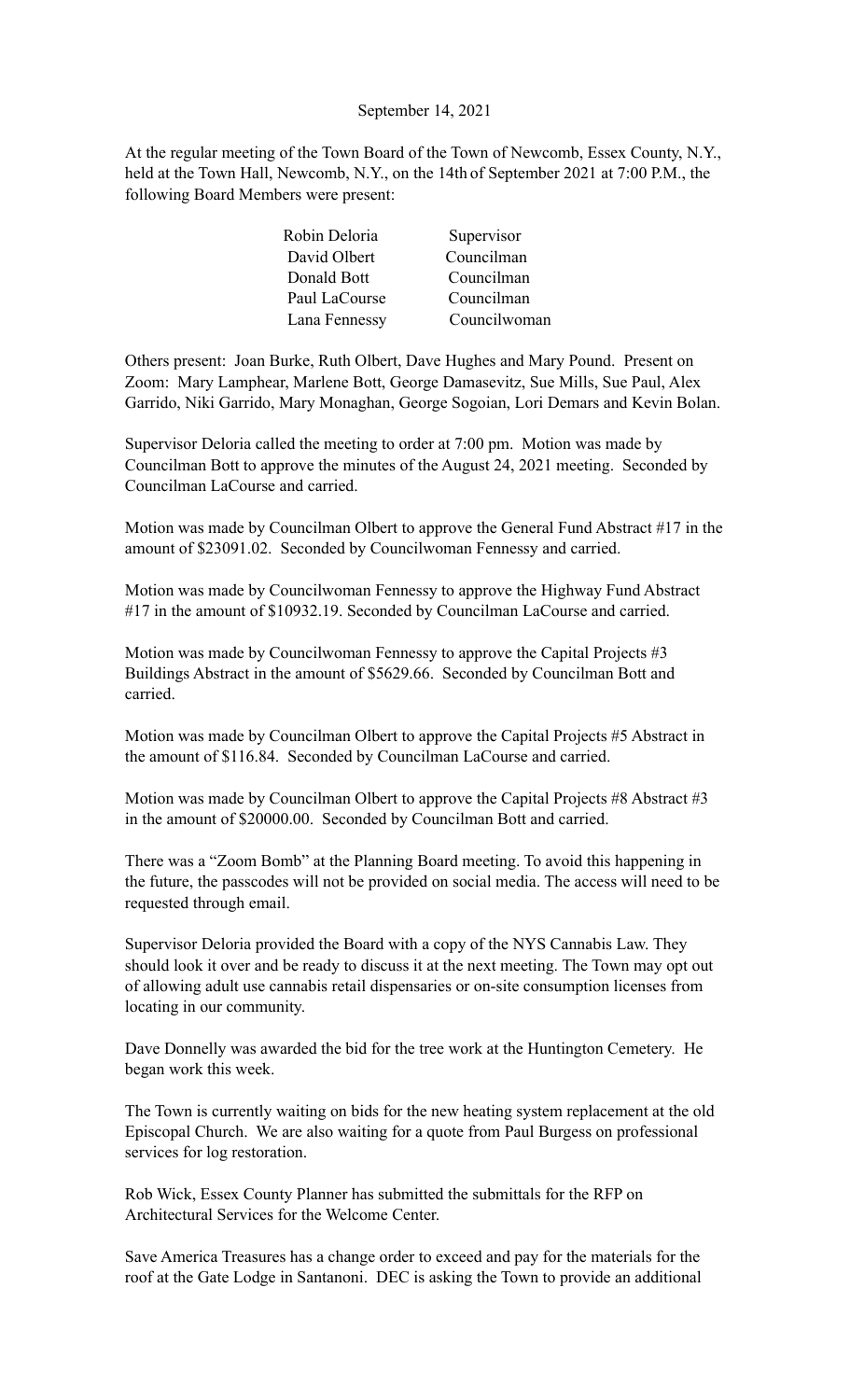\$50,000. to assist with the replacement of the Gate Lode roof. Motion was made by Councilman Olbert to approve the additional funding for the Santanoni project as long as DEC is able to fund the balance. Seconded by Councilman Bott and carried.

Larry Newcomb would like to purchase the Bissell barn and property at fair market value. Motion was made by Councilman LaCourse to approve permissive referendum. Seconded by Councilman Bott and carried.

The Ribbon Cutting Ceremony for Frontier Town Gateway is scheduled for September  $25<sup>th</sup>$  at 6 pm.

Councilwoman Fennessy reported that the Labor Day weekend went well. The crafters and vendors did well. The wind at the overlook was a problem with the tents. We need to look for a solution on this. TR Weekend was also a success. The final numbers are not in yet.

Councilman Olbert questioned when Dave Hughes will be moving to the Bank property. He wondered if we have heard anything from the Post Office.

Councilman Bott is still trying to find a contact for the repair at the ski tow.

Kevin Bolan reported that the Health Center has flu shots available.

Joan Burke wanted to clarify that the original plans for the Welcome Center included money for the architectural plans. The Pendleton Sign dedication has been moved to October 5.

Motion was made by Councilman Bott to adjourn. Seconded by Councilwoman Fennessy and carried at 8:12 pm.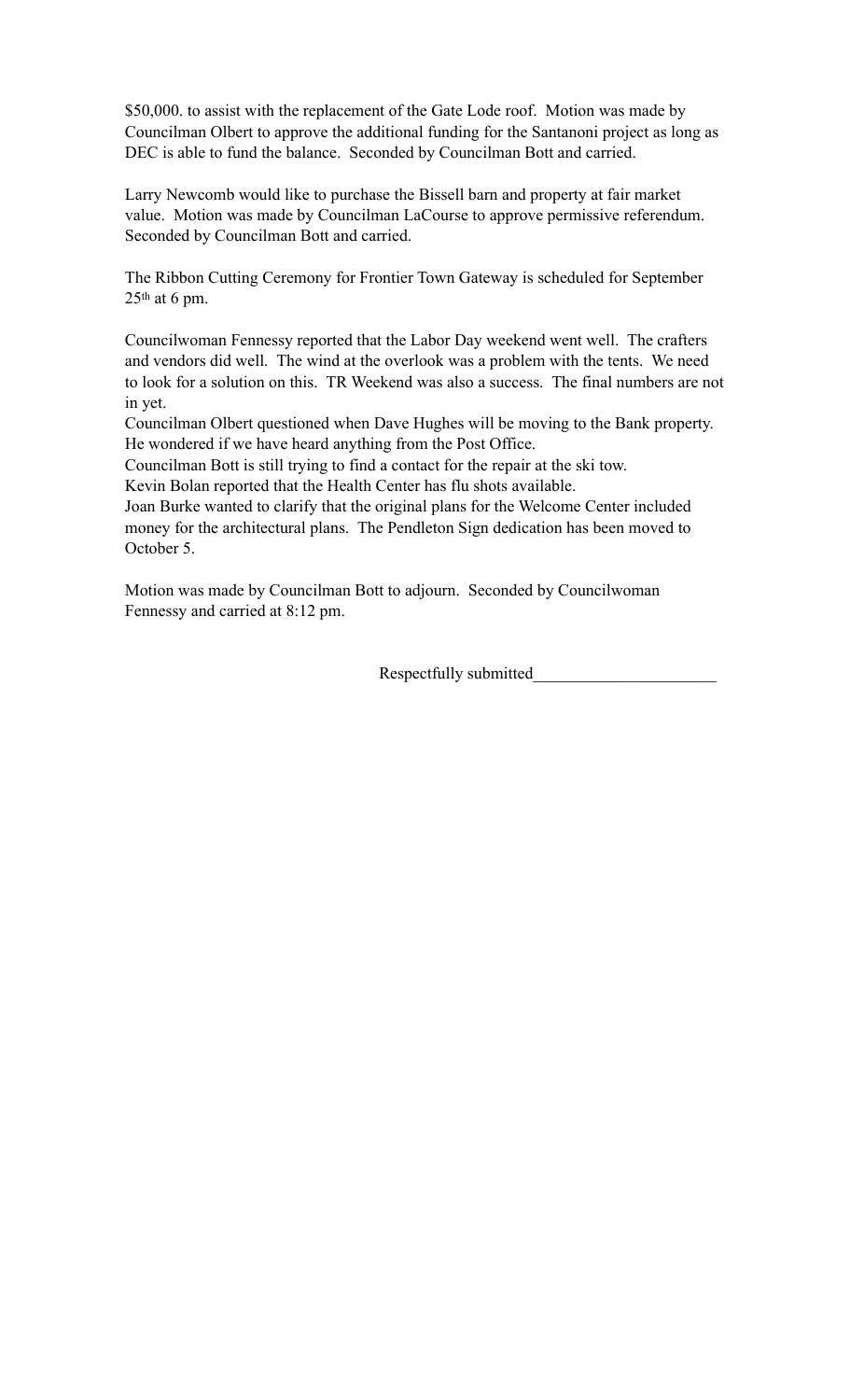#### August 24, 2021

At the regular meeting of the Town Board of the Town of Newcomb, Essex County, N.Y., held at the Town Hall, Newcomb, N.Y., on the 24th of August 2021 at 7:00 P.M., the following Board Members were present:

| Robin Deloria | Supervisor   |
|---------------|--------------|
| Lana Fennessy | Councilwoman |
| Donald Bott   | Councilman   |
| Paul LaCourse | Councilman   |
| David Olbert  | Councilman   |
|               |              |

Others present: Joan Burke, Cliff Demars, Barb Kearns, Denis Thibodeau and Mary Pound. Present on Zoom: Dave Hughes, Mary Lamphear, Sonya Finch, Amanda Lamphear, Alex and Nicki Garrido, Sue Mills, Sue Paul, Brandi Fifield, Mark Yandon, Marlene Bott, George Damasevitz, Ruth Olbert and George Sogoian.

Motion was made by Councilman Bott to approve the minutes of the August 10, 2021 meeting. Seconded by Councilman Olbert and carried.

Motion was made by Councilwoman Fennessy to approve the General Fund Abstract #16 in the amount of \$44776.50. Seconded by Councilman Bott and carried.

Motion was made by Councilman Olbert to approve the Highway Fund Abstract #16 in the amount of \$24721.34. Seconded by Councilman Bott and carried.

Motion was made by Councilman Olbert to approve the Water Fund Abstract #8 in the amount of \$1370.23. Seconded by Councilman Bott and carried.

Motion was made by Councilman Bott to approve the Sewer Fund Abstract #8 in the amount of \$7655.38. Seconded by Councilman LaCourse and carried.

Motion was made by Councilman Olbert to approve the Capitol Projects #5 Smart Growth Abstract #4 in the amount of \$4000.00. Seconded by Councilwoman Fennessy and carried.

September meetings are tentatively set for September 14<sup>th</sup> and 28<sup>th</sup>.

Motion was made by Councilman LaCourse for a Board Resolution recognizing the Newcomb Volunteer Fire Department and First Responders for their quick response to emergency and mutual aid calls. Their dedication and quick responses to aid our community in its time of need does not go unnoticed. Motion was seconded unanimously by the Board.

There has been a change in the State Contract Highway Truck purchase due to the availability of the truck dump box. Motion was made by Councilman Bott to approve the contract increase of \$1425.50. Seconded by Councilwoman Fennessy and carried.

The Town Board received a letter from John Harrington and Stephen Fuller requesting to tap into the town water supply. Councilman Olbert and Councilman LaCourse will meet with them to discuss questions and concerns.

The Town Board received two bids for tree work at the Huntington Cemetery. Motion was made by Supervisor Deloria to award the bid to low bidder David Donnelly in the amount of \$12500.00. Seconded by Councilman Olbert and carried.

Jim Sorenson has agreed to return this fall to work on the headstones in the Huntington Cemetery. Joan Burke has agreed to map out the desired work to be done. Motion was made by Councilman Bott to approve Jim Sorenson to work at a rate of \$30.00 per hour for six weeks and a maximum of \$7200.00. Seconded by Councilwoman Fennessy and carried.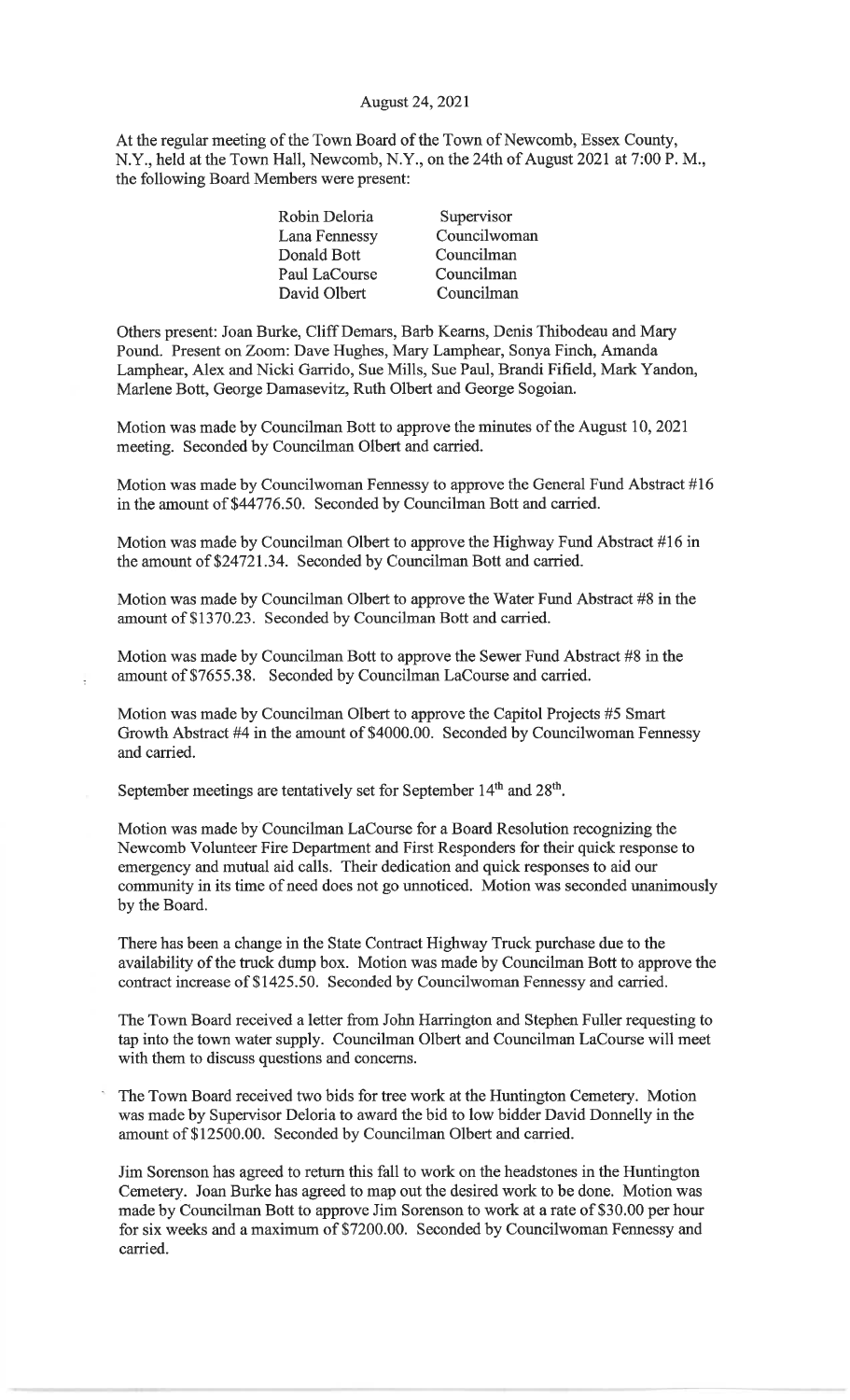The Town Maintenance crew met with Paul Burgess of Adirondack Log Home Restorations. He is working on a professional services quote for the Board but will not be able to do any restoration work until next year.

The annual senior citizen dinner will be held at the Lake Harris Lodge on October 5. The details and menu will be going out in this week's newsletter. Motion was made by Councilwoman Fennessy to approve the dinner at a cost of \$65.00 per person. Seconded by Councilman LaCourse and carried.

Councilman Olbert discussed the use of the skating rink. He would like to get a schedule for open skating and those who play ice hockey. He would like something put in the newsletter to ask for skate and equipment donations.

Councilman Bott has contacted Anderson Cable regarding the repair of the ski tow. Councilman LaCourse asked about the fence at Evelyn Gereau's house. The Board needs to decide if the town will replace.

Joan Burke said the Times Union did a press release on the Pendleton Exhibit at the Historical Museum. The exhibit will be open thru October 16. October 1, at 1 pm is scheduled for the installation of the Pendleton Sign.

Mark Yandon clarified State Contract pricing. There is a clause in it that allows for price increase.

Motion was made by Councilman Bott to adjourn. Seconded by Councilwoman Fennessy and carried at 7:50 pm.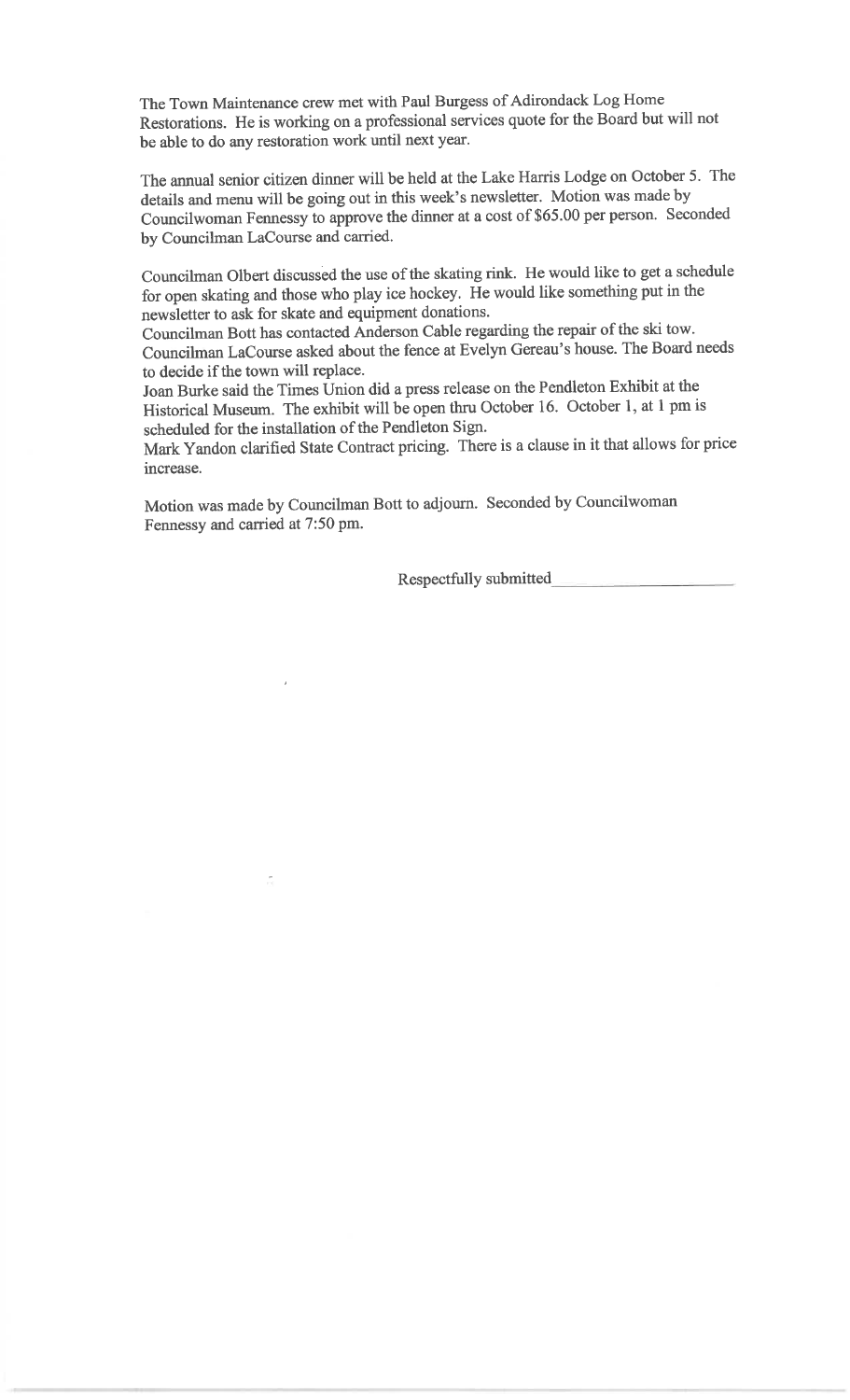## August 10, 2021

At the regular meeting of the Town Board of the Town of Newcomb, Essex County, N.Y., held at the Town Hall, Newcomb, N.Y., on the 10th of August 2021 at 7:00 P. M., the following Board Members were present:

| Robin Deloria | Supervisor   |
|---------------|--------------|
| Lana Fennessy | Councilwoman |
| Donald Bott   | Councilman   |
| Paul LaCourse | Councilman   |
| David Olbert  | Councilman   |
|               |              |

Others present: Wes Miga, Cliff Demars, Barb Kearns, Joan Burke, Laurinda Minke, Charlie Minke, Kevin Bolan, Denise Bolan, Ruth Olbert and Mary Pound. Zoom: Dave Hughes, Sue Paul, Lori Demars, Niki Garrido, Alex Garrido, Mary Lamphear, Sue Mills, Amanda Lamphear, George Damasevitz, Melissa Yandon and Marlene Bott.

Motion was made by Councilman Bott to approve the minutes of the July 27, 2021 and the July 30, 2021 special meeting. Seconded by Councilwoman Fennessy and carried.

Motion was made by Councilman Olbert to approve the General Fund Abstract #16 in the amount of \$55549.30. Seconded by Councilwoman Fennessy and carried.

Motion was made by Councilwoman Fennessy to approve the Highway Fund Abstract #16 in the amount of \$13954.36. Seconded by Councilman Olbert and carried.

Motion was made by Councilman Olbert to approve the Capital Projects #3 Buildings Abstract #6 in the amount of \$692.64. Seconded by Councilwoman Fennessy and carried.

Motion was made by Councilman Bott to approve the Capital Projects #8 Abstract #2 in the amount of \$78890.00. Seconded by Councilman LaCourse and carried.

Supervisor Deloria summarized the Special Meeting of the Board to disperse the Federal Coronavirus Funds. The Board authorized the distribution of two checks, one for the Lake Harris Lodge and one for the Newcomb Café and Campground.

Motion was made by Councilman Olbert to approve the Homestead and Non-Homestead Base Percentages, Current Percentages and current and Adjusted Proportions for the 2021 Assessment Roll. Seconded by Councilman LaCourse and carried.

The Newcomb Volunteer Fire Department is working with Essex County to become part of the Essex County Wide EMS program. The current Rescue Squad employees would become county employees and would be paid by the county. They will also have health insurance provided by the county.

The Tahawus Sanford Rail line has received a "ghost bid." This will enable the line to go to public auction.

William LaCourse and members of Alfred University are putting together a study on Rare Earth Elements. They will be working with Paul Mitchell to obtain core samplings of the tailings in Tahawus. Rare earth elements are used in a variety of industrial applications. Councilman LaCourse will be working with his brother Bill, staff from Alfred University and Paul Mitchel.

Paul Burgess is still planning to meet with the maintenance crew regarding restoration of the Episcopal Church building. He has been on vacation and will be meeting sometime this week.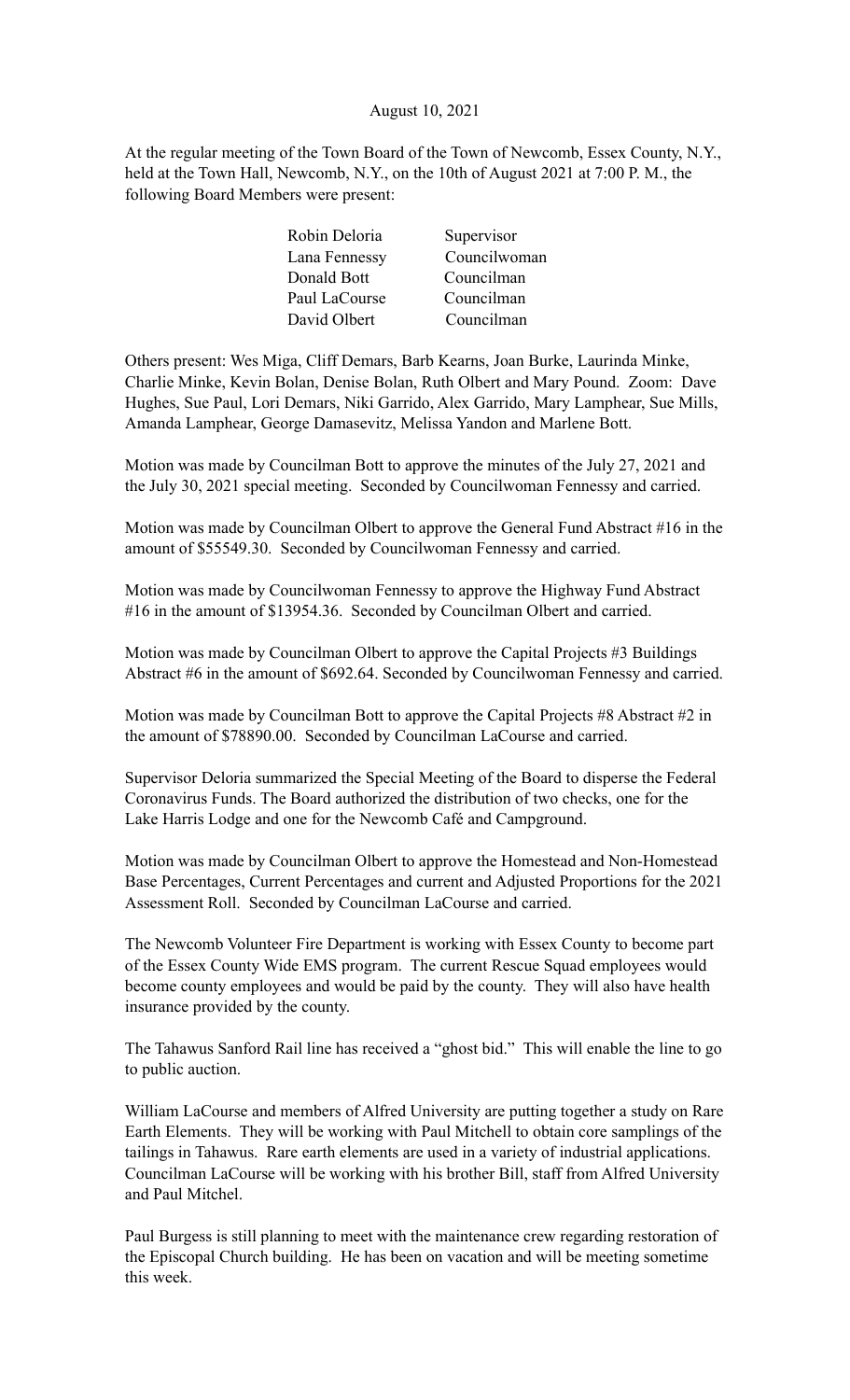The annual senior citizen dinner will be held at the Lake Harris Lodge this year. Dave Hughes is organizing the event and will update the Board as plans are completed.

Councilwoman Fennessy reported on Newcomb Day. The weather was rain and wind and turnout was low. She is working on vendors for the Labor Day celebration. Councilman Olbert is working on getting a quote from Donnelly logging to remove trees from the Huntington Cemetery.

Wes Miga reported that the Steak Roast was a huge success and they sold out of everything.

Councilman LaCourse reported that the Housing Committee is focusing on rentals and they are looking for grants.

Joan Burke stated that when the museum flag is up, then the new exhibit "Pendleton the Man and the Settlement," is open.

Denise Bolan asked why the church was the only option for the Historical Museum. She was worried about climate control for historical items.

Ruth Olbert reported that Cloudsplitter is selling a new map of the Essex Chain.

Motion was made by Councilman Bott to close and move to Executive Session. Seconded by Councilwoman Fennessy and carried at 8 pm. Executive Session discussed the employment history of personnel. Motion was made by Councilman LaCourse to close Executive Session. Seconded by Councilman Olbert and carried at 8:34 pm.

Motion was made by Councilman Bott to adjourn. Seconded by Councilwoman Fennessy and carried at 8:35 pm.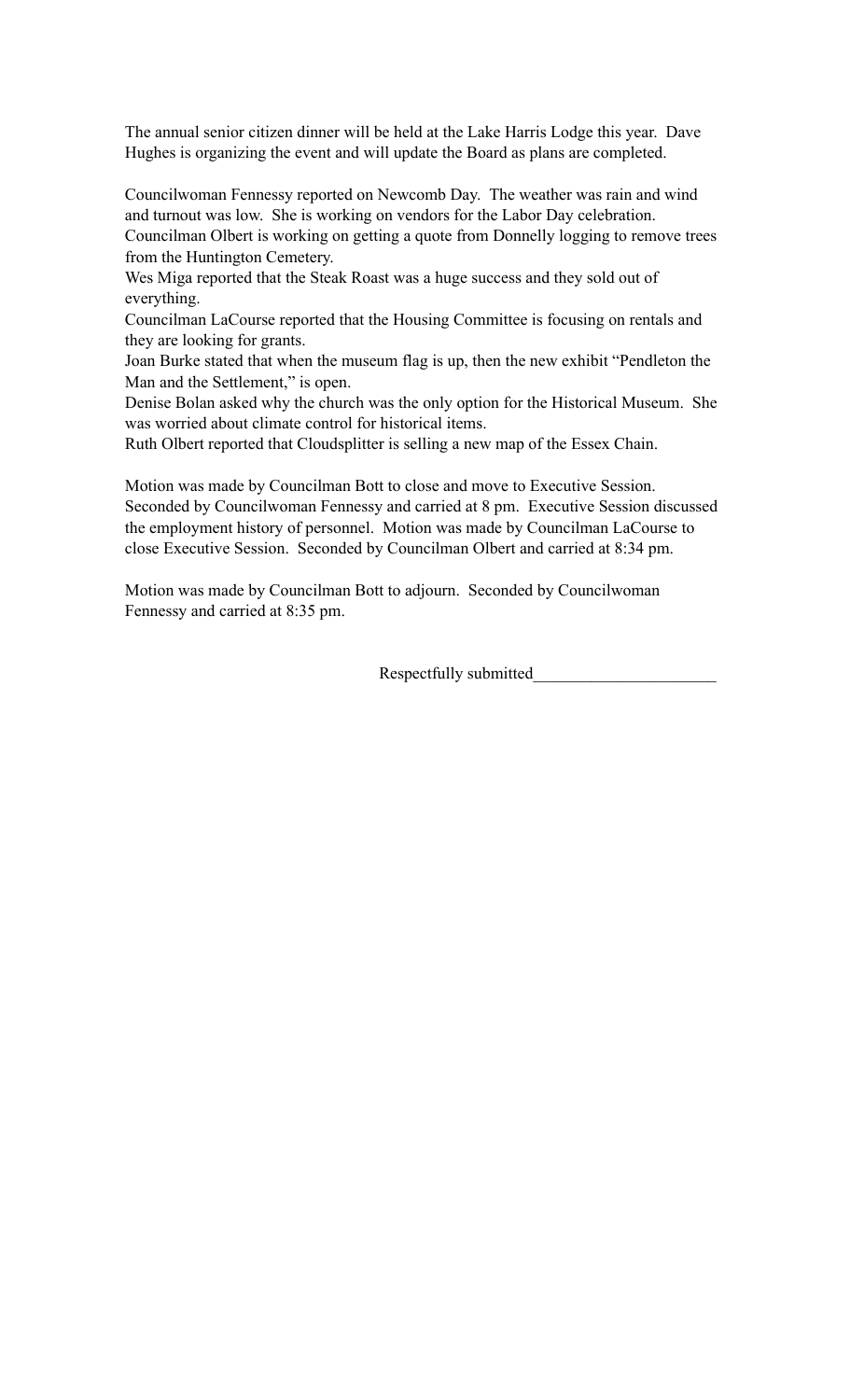# July 27, 2021

At the regular meeting of the Town Board of the Town of Newcomb, Essex County, N.Y., held at the Town Hall, Newcomb, N.Y., on the 27th of July 2021 at 7:00 P. M., the following Board Members were present:

| Robin Deloria | Supervisor   |
|---------------|--------------|
| Lana Fennessy | Councilwoman |
| Donald Bott   | Councilman   |
| Paul LaCourse | Councilman   |
| David Olbert  | Councilman   |

Others present: Cliff Demars, Ruth Olbert, Joan Burke, Kevin Bolan, Wes Miga and Mary Pound. Zoom Call: Mary Lamphear, Marlene Bott, Laurinda Minke, Dave Hughes, Chuck Higgerson, Lori Demars, George Damasevitz, Sierra Olbert, Melissa Yandon, Brandi Fifield, and Niki and Alex Garrido.

Motion was made by Councilman LaCourse to approve the minutes of the July 13, 2021 meeting and the Special Meeting of July 15, 2021. Seconded by Councilman Olbert and carried.

Motion was made by Councilman Olbert to approve the General Fund Abstract #14 in the amount of \$42741.52. Seconded by Councilwoman Fennessy and carried.

Motion was made by Councilman Bott to approve the Highway Fund Abstract #14 in the amount of \$50511.19. Seconded by Councilman Olbert and carried.

Motion was made by Councilwoman Fennessy to approve the Water Abstract #7 in the amount of \$457.07. Seconded by Councilman LaCourse and carried.

Motion was made by Councilman Bott to approve the Sewer Abstract #7 in the amount of \$1939.15. Seconded by Councilman Olbert and carried.

August meetings were tentatively set for August 10th and 24<sup>th</sup>.

The DASNY Equestrian Grant was converted for use as a boat washing station for the Lake Harris Town boat launch area. This Grant is in the amount of \$50,000.00 and would be used for a waterless system. Materials requested by DASNY will be sent in this week.

Harry Buxton from Long Lake gave the Town a contact for Paul Burgess who recently restored a log cabin there. A meeting will be set up with Mr. Burgess, Code Officer George Damasevitz, Eugene Bush and committee members to go over restoration needs and what will be required.

The Town has sent in a funding request in the amount of \$550,000.00 to Senator Gillibrands office for additional funding to help with the construction of the Welcome Center. There is no guarantee that our project will be selected. The Town will also be sending in a grant application for \$600,000.00 to the State of New York that has a \$200,000.00 match. Several letters of support will be included with the application.

Councilwoman Fennessy reported that the GaGa Ball court purchased for the Youth Program has been a big hit. She reminded everyone that Newcomb Day is this Sunday. Councilman Olbert would like to get a DOT sign for RT 28N in front of his home to tell travelers not to stop there. This is a dangerous spot and could cause accidents. Councilman LaCourse asked about the Housing Committee meeting. We are waiting on Chris Fisher at the school to set up a meeting.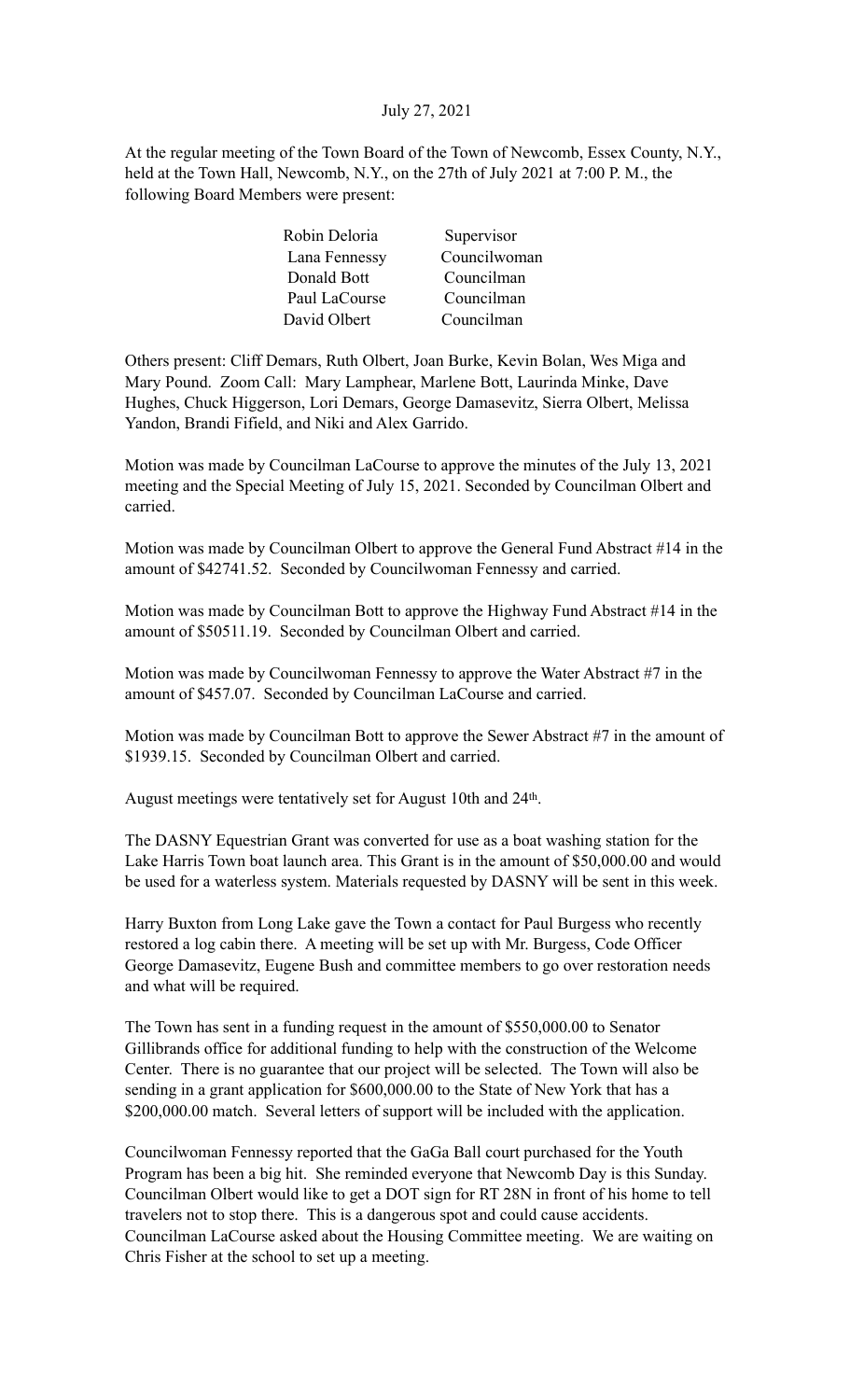Joan Burke said that Historical Museum drawing included in packet is a very early draft and is not the final plan for the museum. She read a statement to the board and would like it included in the minutes. She feels that her advice and input are not being considered in the planning for the building. She feels that the community leaders are failing to see the educational, cultural, and personal services that the NHM performs.

Supervisor Deloria wanted to make it very clear that he and the Town has been very supportive of the museum and have been very generous with funds. Once the restorative part of the church renovations are complete, which include a new heating system and electrical, Joan and her staff will have greater input in the plans for the building.

Ruth Olbert asked about the plans for the skate shack that were discussed last year. She would like more skates available, rubber mats and snack food available. Councilman Olbert will work on this.

Laurinda Minke felt that the museum has more stuff to display, and they need more space.

Brandi Fifield would like to see the skate shack used in the summer for skateboarding.

Motion was made by Councilman Bott to adjourn. Seconded by Councilwoman Fennessy and carried at 8:15 p.m.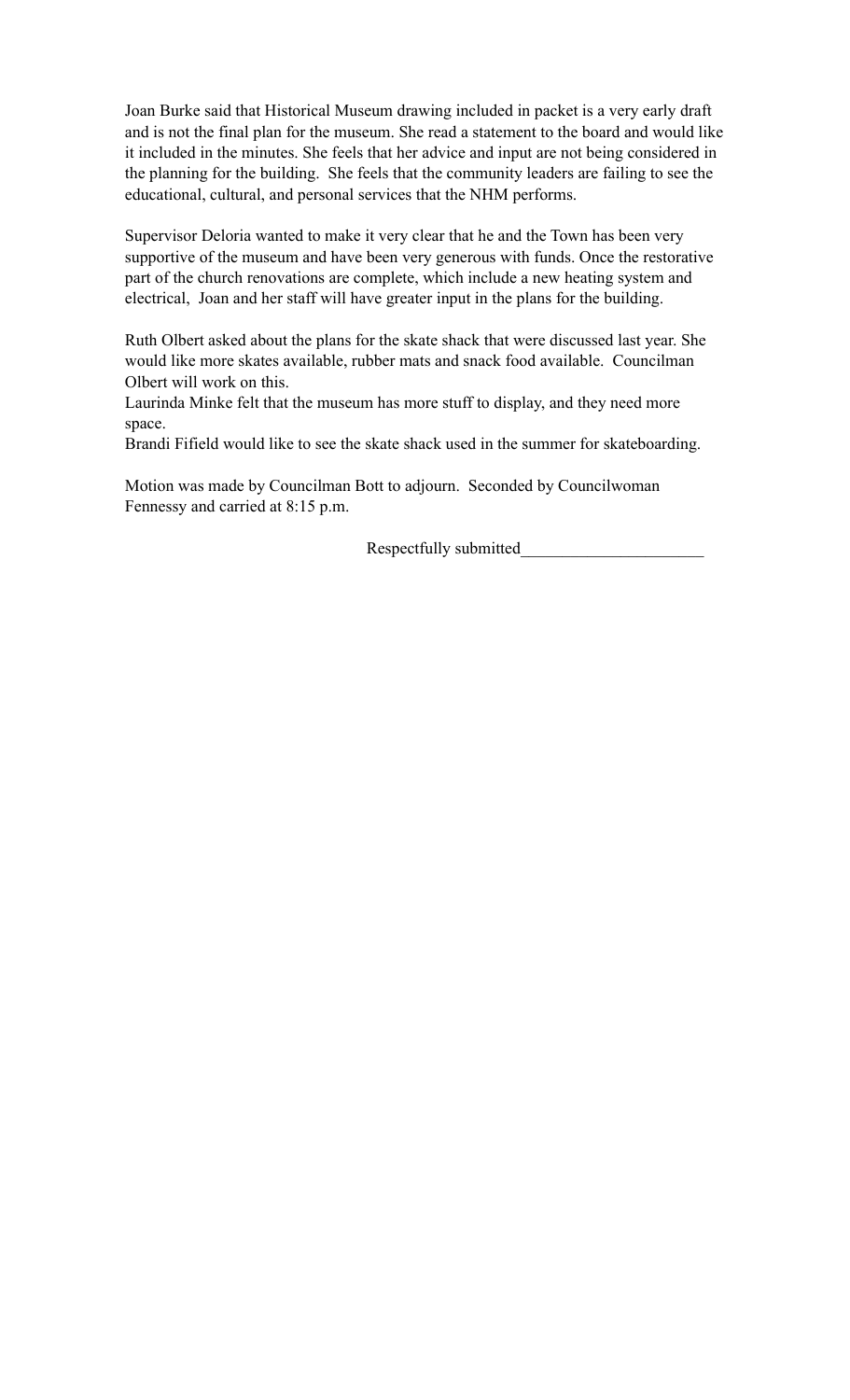**Statement Read into the Record Town Board Meeting** July 27, 2021

In early 2019, and over a six-month period, I agreed to work with Robin DeLoria to generate ideas and to write or edit three grants. One of those grants was submitted to the Department of State (DOS), and approximately \$1.12 million was awarded to the Town for the Newcomb Historical Museum and Center. Later that year, I wrote a Pomeroy grant on behalf of the museum, and that was also successful. In December, when the DOS award was announced, I was told I was a "fantastic partner."

During a Town Board meeting in December of 2020, I was a) relegated to future selection of paint colors for the gallery spaces in the new Center, and today b) I learned that I (or we) will be needed at some future time to advise the Log Cabin Committee about flooring and lighting locations. Since we won't be able to attach photographs or texts to any of the existing impenetrable log walls, directional lighting won't matter much anyhow.

After over six years of studying museum science, spending thousands of hours preserving all types of materials in Newcomb's collections at various stages of risk, and developing a professional museum in and for this community, is this the extent the Town of Newcomb feels my/our advice is worthwhile? Paint colors, flooring (commercial laminate, by the way) and lighting locations?

If anyone fails to grasp the tone of my message, I should explain that its source is neither disgust nor anger. Primarily I speak out of such sadness, that as community leaders you are failing to see the educational, cultural, and personal services NHM performs five, six, sometimes seven days a week. We often work, as we did during Covid, "behind the scenes," safeguarding the collections (which is our primary charge), but also having conversations with residents, researchers, writers, editors, genealogists, adopted children looking for birth mothers, graduate students, interns-the list goes on. This week we are finishing a new exhibit to run from August through Columbus Day Weekend. It may be quiet work, and some of you may decide not to visit us, but wouldn't you think we have developed the expertise, after all, to identify our building needs? Or at least to join the conversation?

Respectfully submitted,

Joan A. Burke, Ph.D. Director, Newcomb Historical Museum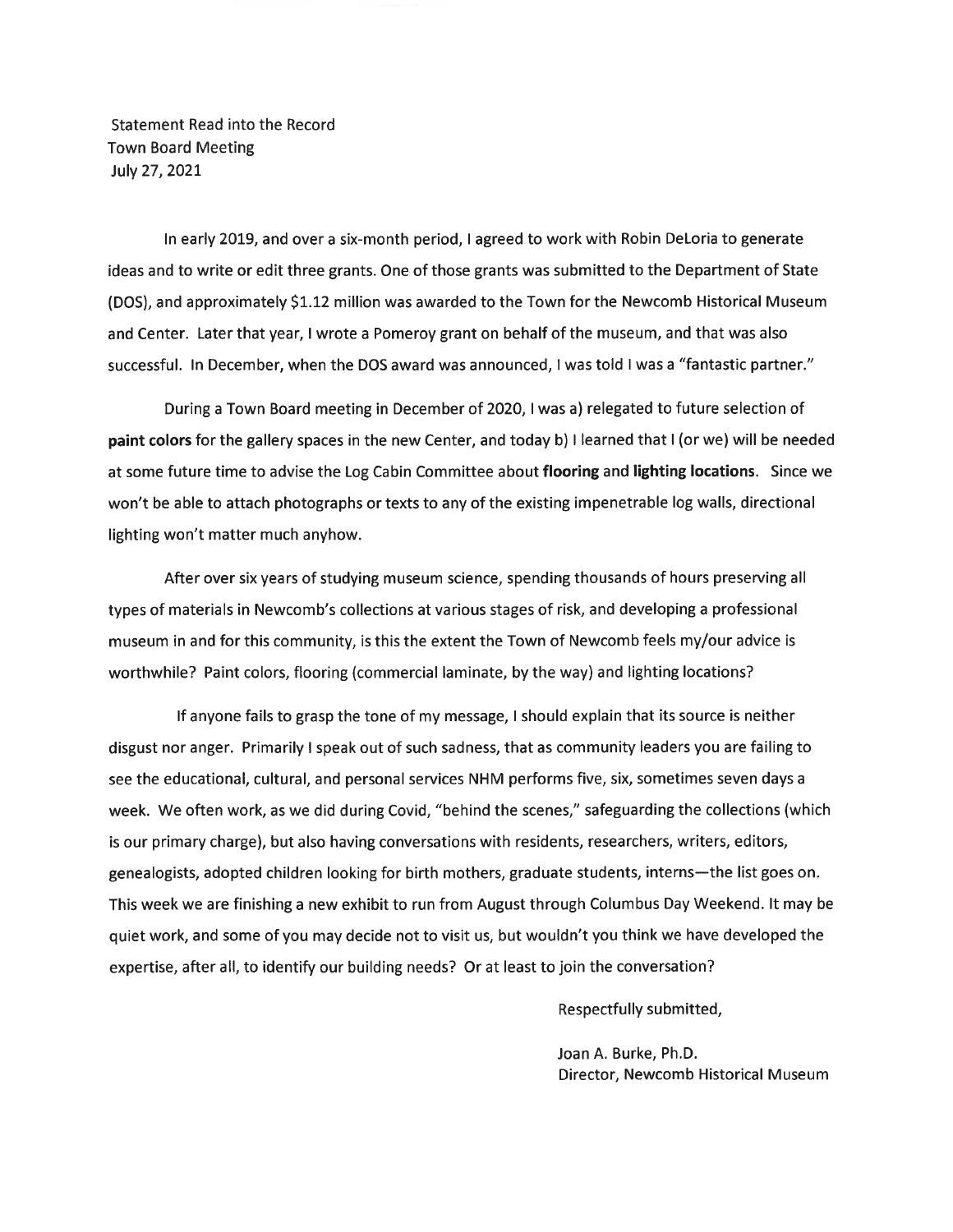# July 13, 2021

At the regular meeting of the Town Board of the Town of Newcomb, Essex County, N.Y., held at the Town Hall, Newcomb, N.Y., on the 13<sup>th</sup> of July 2021 at 7:00 P.M., the following Board Members were present:

| Supervisor   |
|--------------|
| Councilwoman |
| Councilman   |
| Councilman   |
| Councilman   |
|              |

Others present: Monica Young, Cliff Demars, Joan Burke, Kevin Bolan, Joan Moore, Ruth Olbert and Mary Pound. Zoom call - Marlene Bott, Mary Lamphear, Amanda Lamphear, Nicki and Alex Garrido, Pat Sullivan, Sue Paul, Dave Hughes, Brandi Fifield and Sue Mills.

Meeting was called to order at 7:00 p.m. by Supervisor Deloria. Motion was made by Councilman Bott to approve the minutes of the June 29, 2021, meeting. Seconded by Councilman LaCourse and carried.

Motion was made by Councilman Bott to approve the General Fund Abstract #13 in the amount of \$61438.85. Seconded by Councilman Olbert and carried.

Motion was made by Councilman Olbert to approve the Highway Fund Abstract #13 in the amount of \$18243.68. Seconded by Councilwoman Fennessy and carried.

Motion was made by Councilwoman Fennessy to approve the Capital Projects #3 Buildings Abstract #5 in the amount of \$881.93. Seconded by Councilman Olbert and carried.

Motion was made by Councilman Olbert for a Resolution authorizing Supervisor Deloria to sign the agreement with the Newcomb Snowmobile Club for the purposes of sharing the maintenance of the NYS Dept. of Environmental Conservation lands designated for snowmobile use. Seconded by Councilwoman Fennessy and carried.

The work on the Comprehensive Plan is nearing completion. There are still meetings underway. The Town Board will have 90days to review it once it has been submitted. Then it must be submitted to the County Planning Board and there will be a Public Hearing prior to its adoption.

The Town of Newcomb is eligible to receive \$41267.00 from the Coronavirus Local Fiscal Recovery Fund. Distribution of these funds will be spread out over two years. The Town is currently exploring ways to use these funds.

The Town Board has until December 31, 2021, to pass a local law subject the permissive referendum requesting the Cannabis control Board to prohibit the establishment of retail dispensary licenses and/or on-site consumption. The Board will review the information and discuss at the next meeting.

Laurinda Adams notified the Town that she will be retiring from the Dog Control Officer position. Motion was made by Councilman LaCourse to appoint George Damasevitz to fill the position effective August 1, 2021. Seconded by Councilwoman Fennessy and carried.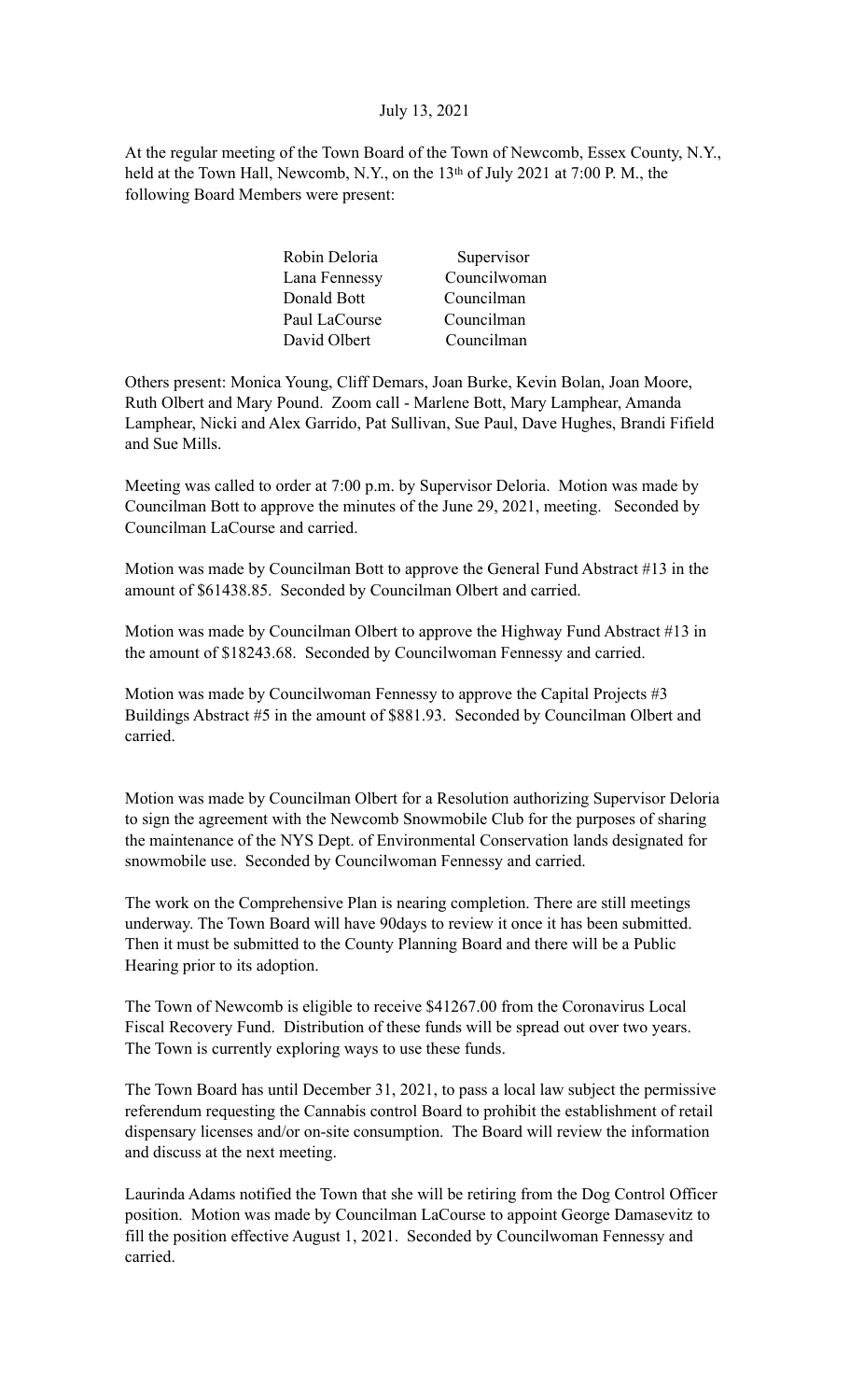Cliff Demars reported that he has had complaints about the autos speeding on the Santanoni Road. He asked about putting up signs or a speed bump on the road. Dave Jessup from DOT will be here this week.

Joan Burke reported that the Historical Museum will have a small exhibit on Nathanial Pendleton from August to October.

Ruth Olbert would like to see the logs from the church reused if it is determined that the building is not salvageable.

Monica Young asked when the AT&T tower will be working. She would like to see the church saved if possible. She asked if there are lifeguards on the public side of the beach during Youth Program. Missy Yandon reported that there is a lifeguard there and she can be called with any questions.

Mary Lamphear would like to thank the Town for the Youth Program.

Motion was made by Councilman Bott to adjourn. Seconded by Councilman LaCourse and carried at 7:55 pm.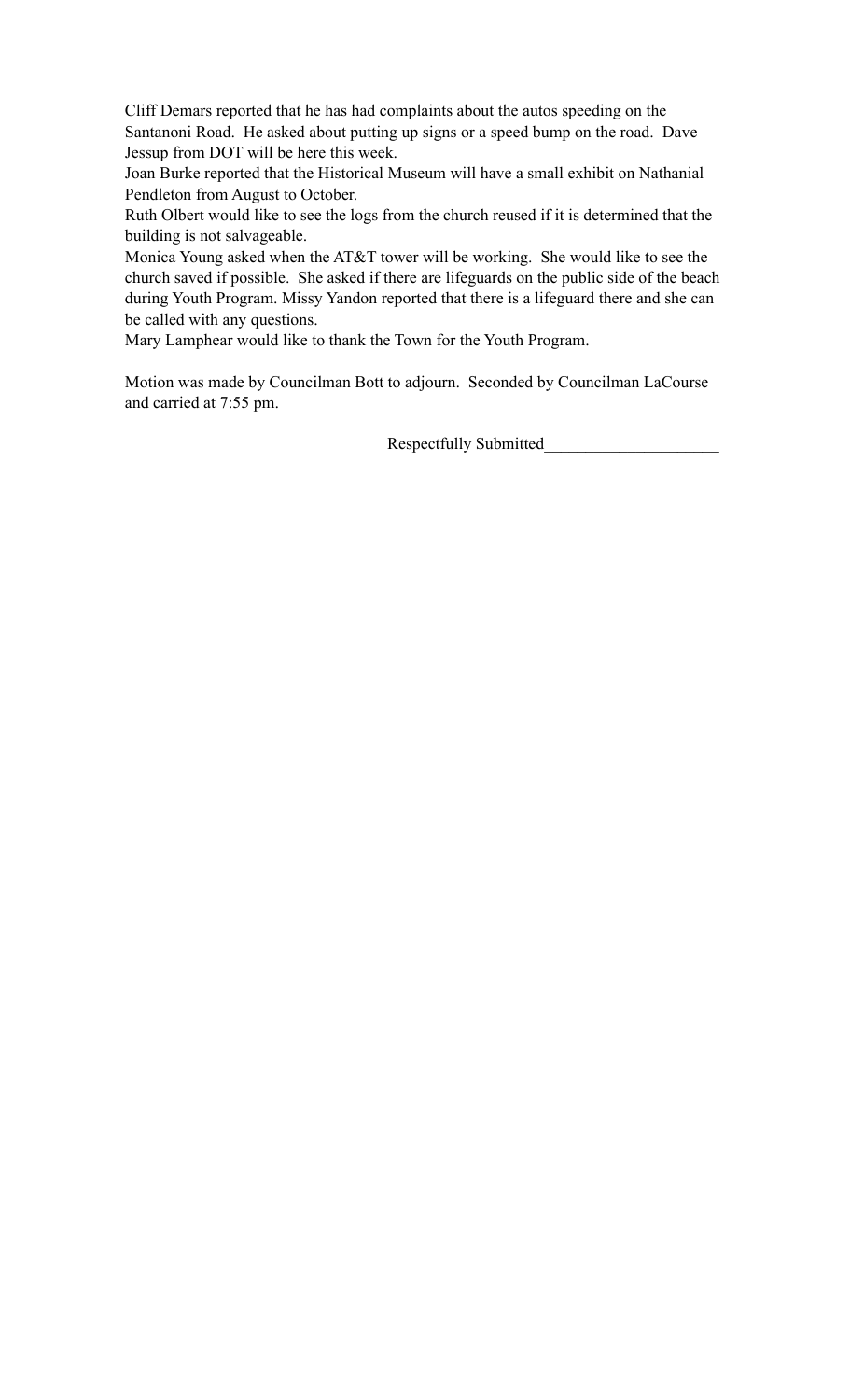### June 29, 2021

At the regular meeting of the Town Board of the Town of Newcomb, Essex County, N.Y., held at the Town Hall, Newcomb, N.Y., on the 29th of June 2021 at 7:00 P.M., the following Board Members were present:

| Robin Deloria | Supervisor   |
|---------------|--------------|
| Lana Fennessy | Councilwoman |
| Paul LaCourse | Councilman   |
| Donald Bott   | Councilman   |
| David Olbert  | Councilman   |

Others present: Cliff Demars, Wes Miga, Erica Demars, Kevin Bolan, Ruth Olbert, Sue Mills, Laurinda Minke, Joan Burke and Mary Pound. Present on Conference call, Mary Lamphear, Dave Hughes, Lori Demars, Marlene Bott, Sue Paul, Brandi Fifield, Amanda Lamphear, Nicki & Alex Garrido, George Damasevitz, and Amber Levesque.

Supervisor Deloria called the meeting to order at 7:00 P.M. Motion was made by Councilman Bott to approve the minutes of the June 15, 2021 meeting. Seconded by Councilwoman Fennessy and carried.

Motion was made by Councilman Olbert to approve the General Fund Abstract #12 in the amount of \$37522.73. Seconded by Councilman Bott and carried.

Motion was made by Councilman Olbert to approve the Highway Fund Abstract #12 in the amount of \$22329.19. Seconded by Councilman LaCourse and carried.

Motion was made by Councilman Bott to approve the Water Fund Abstract #6 in the amount of \$2205.90. Seconded by Councilwoman Fennessy and carried.

Motion was made by Councilwoman Fennessy to approve the Sewer Fund Abstract #6 in the amount of \$1023.33. Seconded by Councilman Bott and carried.

July meetings were tentatively set for July 13th and 27th.

Motion was made by Councilman LaCourse for a Resolution in support of the Open Space Institutes Grant application to the Office of Parks and Recreation. Seconded by Councilwoman Fennessy and carried.

The Maintenance Department began the interior demolition of the Adams Lane Church property. It has become apparent that there are some structural defects that need to be addressed before we continue. Jon Jessup from the Tahawus Club specializes in restoration and has agreed to meet with our Code Enforcement officer and look at the property. The Maintenance Department will be putting together a materials list to present to the Board. If the Newcomb Historical Museum is a 501.C3 private nonprofit entity, the Town is required to contract with them for staffing, and office space. Joan Burke told the Board that the Museum is 501.C3 eligible.

Supervisor Deloria and Wes Miga had a conference call with Katherine Hogle from the Department of State regarding the need to adjust the budget of allocated funds for the Welcome Center. An amendment would move \$200,000.00 from Schedule E Contractual Services "building construction" to design, engineering, administrative services and oversight." An advisory committee will meet to review the proposal. The Town Board approved hiring Chazen Company to submit a grant application for additional funding for the NYS Consolidated Funding Program in the amount of \$600,000.00.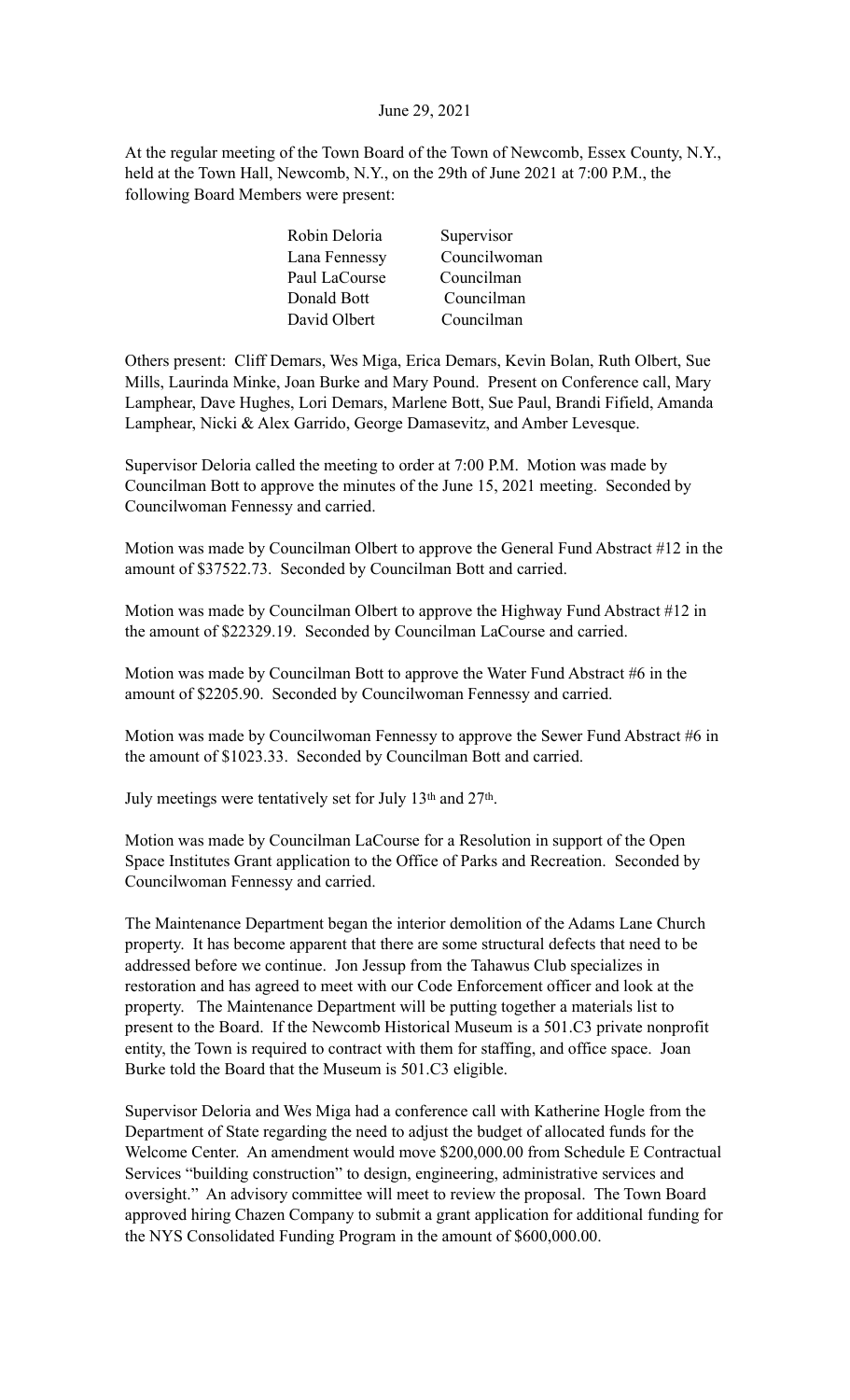The NYS Department of Health has lifted all COVID restrictions with the exception of unvaccinated staff. The must continue to wear a mask consistent with guidelines.

The Housing Committee has heard from four possible rentals here in the Town. The committee will meet again in July and will continue to discuss housing needs in Newcomb.

Included in the Board packet are some amendments to the Employee Handbook. These changes are for Medical Insurance Benefits, Paid Holidays, retiree benefits, safety shoes and PPE. Motion was made by Councilman Bott to adopt these changes, Seconded by Councilman Olbert and carried.

There is information on the American Rescue Plan Act. The Board needs to review this and decide what is applicable to the Town.

The Board received a letter from Evelyn Gereau regarding the fence replacement on her property next to the Salt Shed. The Board needs to review and be ready to discuss at the next meeting.

Highway Supt. Cliff Demars reported that the ribbon cutting for the Upper Works parking lot has been moved to TR Weekend. George Damasevitz reported that the AT& T tower will be operational sometime in August.

Wes Miga would like to thank the staff at the Medical Center for all the work they did to help people to get vaccinated.

Joan Burke would like to publicly thank Pat Sullivan for all the volunteer work she has done at the Newcomb Historical Museum.

Sue Mills had questioned why there were no woman on the planning committee for the museum. She also questioned why Laurinda was not doing photos for the bike ride from North Creek to Tahawus.

Ruth Olbert reported that her "Little Shop" is open. She asked when the meeting for the Welcome Center would be. Also asked about a meet the candidate night.

Motion was made by Supervisor Deloria to close meeting and go into Executive Session. Seconded by Councilman LaCourse and carried at 8:00 p.m.

Motion was made by Councilman LaCourse to close Executive Session. Seconded by Councilman Bott and carried at 8:20 pm.

Motion was made by Councilman LaCourse to approve the full time status of Amanda Lamphear as Bookkeeper/Secretary effective July 1, 2021 at an annual salary of \$48,800.00. Seconded by Councilwoman Fennessy and carried.

Motion was made by Councilman LaCourse to adjourn. Seconded by Councilman Bott and carried at 8:22 p.m.

Respectfully submitted\_\_\_\_\_\_\_\_\_\_\_\_\_\_\_\_\_\_\_\_\_\_\_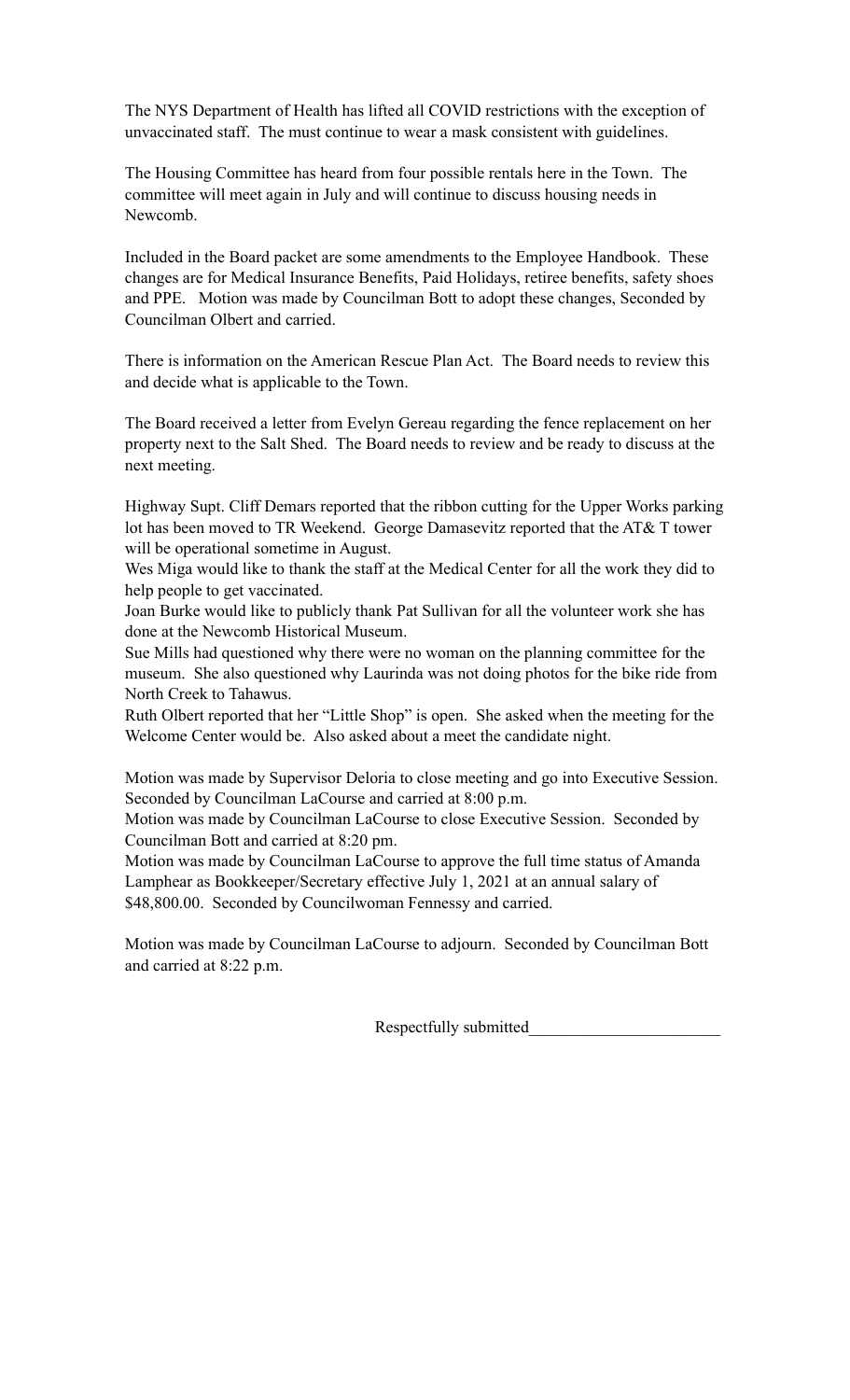#### June 15, 2021

At the regular meeting of the Town Board of the Town of Newcomb, Essex County, N.Y., held at the Town Hall, Newcomb, N.Y., on the 15th of June 2021 at 7:00 P.M., the following Board Members were present:

| Robin Deloria | Supervisor   |
|---------------|--------------|
| Lana Fennessy | Councilwoman |
| David Olbert  | Councilman   |
| Donald Bott   | Councilman   |
| Paul LaCourse | Councilman   |
|               |              |

Others present: Cliff Demars, Wes Miga, Barb Kearns, Paul Hai, Monica Young, Joan Burke and Mary Pound. Present on Zoom: Dave Hughes, Lori Demars, George Sogoian, George Damasevits, Mary Lamphear, Amanda Lamphear, Brandi Fifield, Marlene Bott, Erica Demars, Laurinda Minke, Alex Garrido, Niki Garrido, Sue Mills and Ruth Olbert.

Supervisor Deloria called the meeting to order at 7:00 P.M. Motion was made by Councilman Bott to approve the minutes of the May 25, 2021 meeting. Seconded by Councilwoman Fennessy and carried.

Motion was made by Councilwoman Bott to approve the General Fund Abstract #11 in the amount of \$28015.85. Seconded by Councilman LaCourse and carried.

Motion was made by Councilman Olbert to approve the Highway Fund Abstract #11 in the amount of \$26994.44. Seconded by Councilwoman Fennessy and carried.

Motion was made by Councilman Bott to approve the Capital Projects #3 Buildings Abstract #4 in the amount of \$81592.26. Seconded by Councilman Olbert and carried.

Motion was made by Councilwoman Fennessy to approve the Capital Projects #8 Santanoni Abstract #1 in the amount of \$750.00. Seconded by Councilman Olbert and carried.

Motion was made by Councilman LaCourse to authorize Supervisor Deloria to sign the formal intermunicipal agreement with NCS for Town use of the NCS school bus for the summer youth program. Seconded by Councilwoman Fennessy and carried.

Motion was made by Supervisor Deloria for a Resolution adopting Juneteenth as a new Town holiday. Seconded by Councilman Olbert and carried.

The Town has started using the new municipal software. The claims for tonight's meeting were created using the new software. Williamson Law has been working with Mary and Amanda throughout the transition. The July 8<sup>th</sup> payroll will be done on the new software.

The Town will be implementing a new Youth Employment Program that will be on a trial basis for this summer. Motion was made by Councilman LaCourse to approve the Summer Youth Employment Program for the summer of 2021. Seconded by Councilman Bott and carried.

The Housing Committee established to Robin Deloria and Chris Fisher to explore housing availability for families desiring to move to Newcomb has met and is beginning communication with current landowners to see if there are any owners willing to rent.

Ground water testing on the Bissell property will be done for a period of six months. Clean up costs were around \$83,000.00 and the property will not be offered for sale until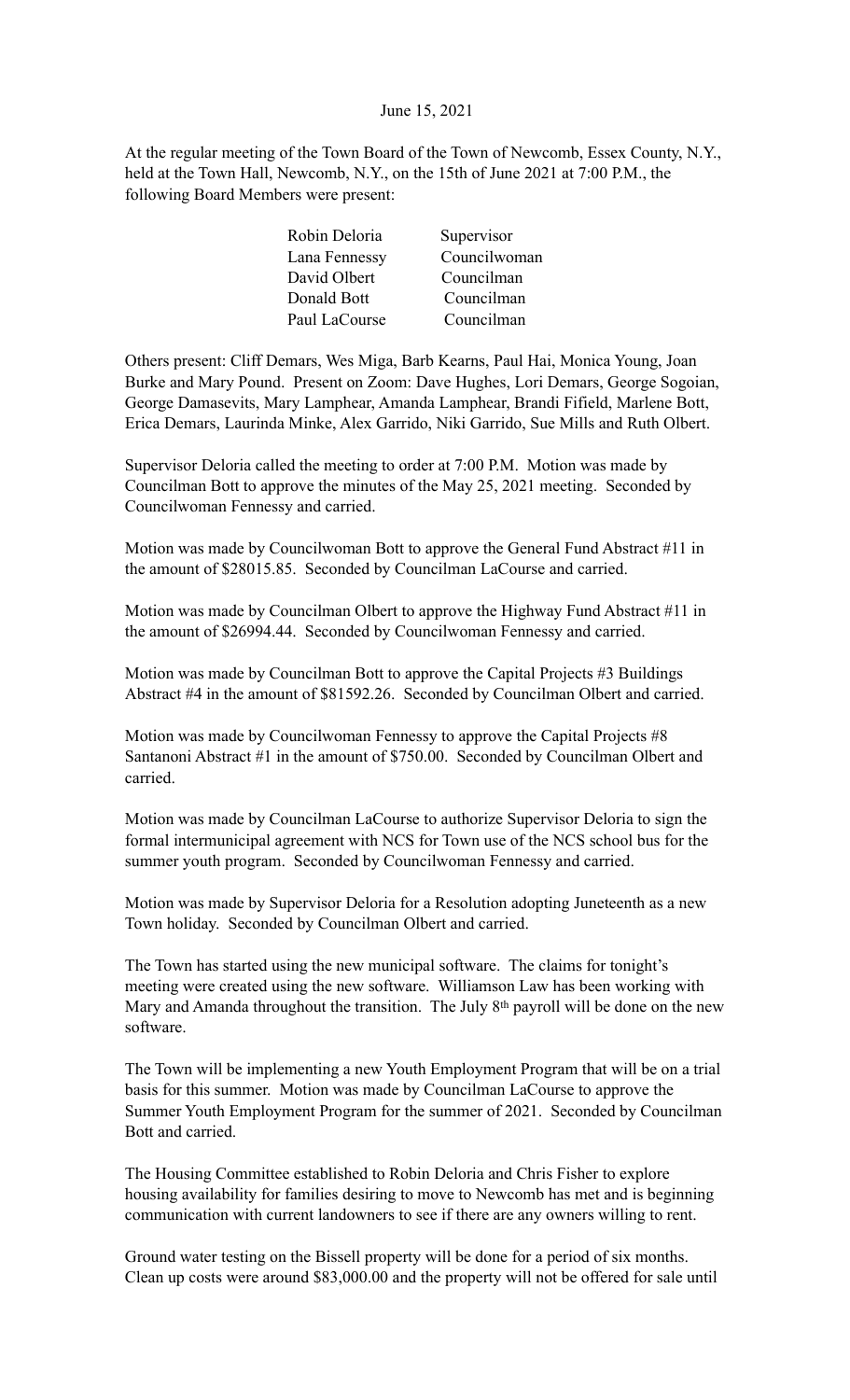a certificate from NYS DEC is received. The current full market value is\$87500.00. Troy Ford has withdrawn his purchase offer for the property. Motion was made by Supervisor Deloria to approve an approved Permissive Referendum to enter into a lease agreement with Larry Newcombe for use of the property. Seconded by Councilman La Course and carried.

New York State DOT will be putting up two new road signs on 28N as requested by the Town. One School bus Stop Ahead Sign on 5469 State Rt. 28N and one Driveway Warning Sign on Route 28N east of the Lake Harris Lodge.

The Town of Newcomb and the Essex County Board of Supervisors will be sending a letter of support to the Surface Transportation Board in support of the Saratoga and North Creek railway.

The roll out date for the "One Call Now" emergency and non-emergency system will be July 1, 2021.

Code Officer George Damasevitz gave the Board a Permit Status Report.

There has been a change in the ESF Project funding for the Goodnow Fire Tower. NYS is now going to fund the repair of the tower. The Town had approved \$30,000. for funding of the tower. Motion was made by Supervisor Deloria for a Resolution to redirect the funding for renovations to the AIC main lobby area. Seconded by Councilman Olbert and carried.

The Senior Meal site will be opening for congregated dining on July 7, 2021.

Highway Supt. Demars reported that the Blast Furnace project has been completed except for the paving of the parking lot.

Councilman Olbert would like to begin advertising with the Adirondack Explorer and Adirondack Life magazines again.

Councilman Bott asked about the opening date for the AT&T tower. Code Officer Damasevitz will call them.

Paul Hai reported that the Comprehensive Plan should be presented to the Town Board in July. The Planning Board will begin work on the plan once the Board has commented on it. He also thanked the Board for the redirection of funds to AIC.

Joan Burke reported that she met with the three new interns for Santanoni.

Laurinda Minke would also like to advertise with the Adirondack Explorer and Adirondack Life. They have a circulation of around 40,000.

Motion made by Councilman Bott to adjourn. Seconded by Councilman Olbert and carried at 8:15 pm.

Respectfully submitted\_\_\_\_\_\_\_\_\_\_\_\_\_\_\_\_\_\_\_\_\_\_\_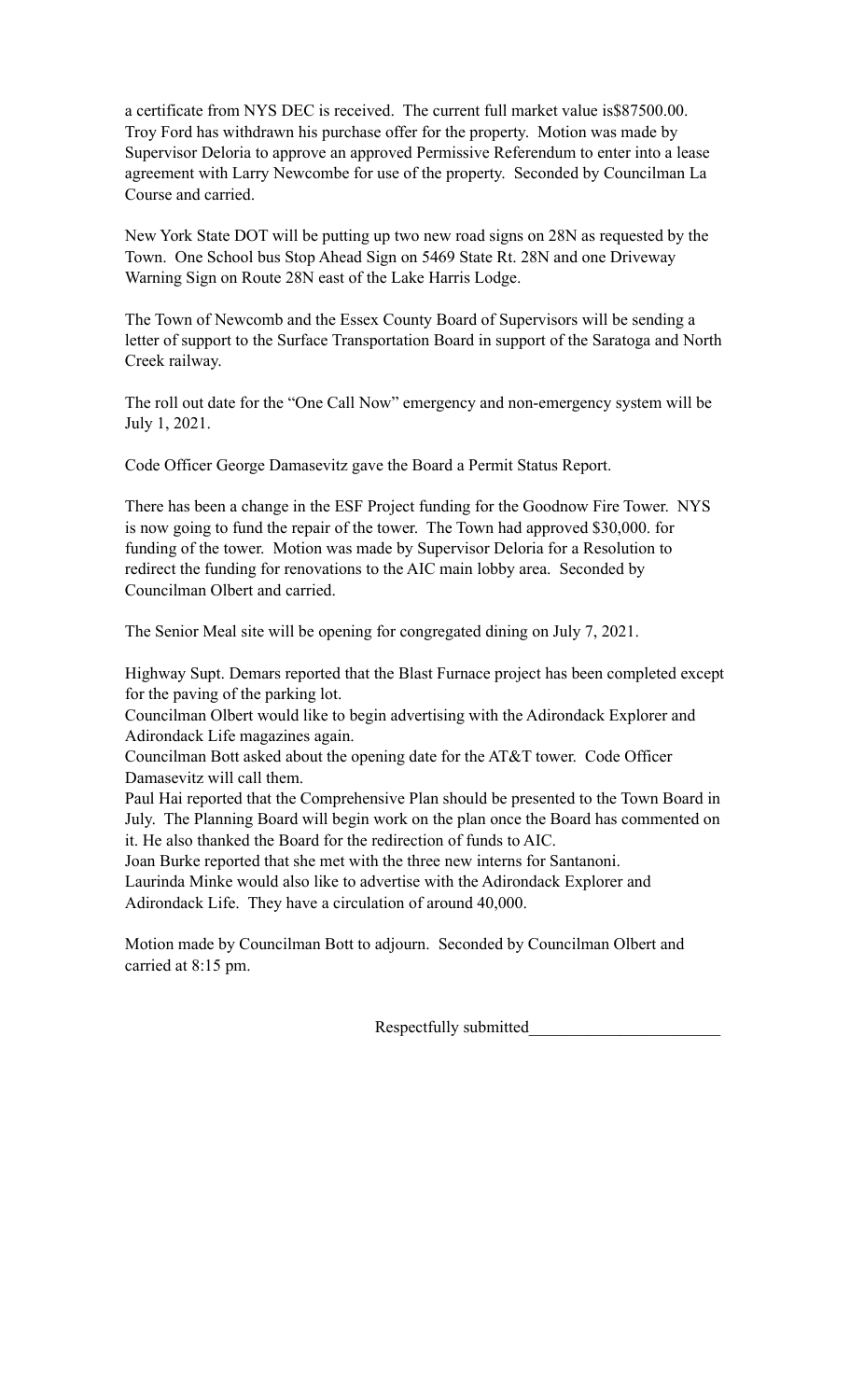# May 25, 2021

At the regular meeting of the Town Board of the Town of Newcomb, Essex County, N.Y., held at the Town Hall, Newcomb, N.Y., on the 25th of May 2021 at 7:00 P. M., the following Board Members were present:

| Robin Deloria | Supervisor |
|---------------|------------|
| Lana Fennessy | Councilman |
| Donald Bott   | Councilman |
| Paul LaCourse | Councilman |
| David Olbert  | Councilman |

Others present: Cliff Demars, Wes Miga, Erica Demars, Joan Burke and Mary Pound. Present on Zoom: Marlene Bott, Laurinda Minke, Mark Yandon, Missy Yandon, Dave Hughes, Niki Garrido, Alex Garrido, Sue Paul, Kevin Dewey, Mary Lamphear, Lori Demars, Brandi Fifield, Scott Fifield, Amanda Lamphear and George Segorian.

Supervisor Deloria called the meeting to order at 7:00 pm. Motion was made by Councilman LaCourse to approve the minutes of the May 11, 2021 meeting. Seconded by Councilwoman Fennessy and carried.

Motion was made by Councilwoman Fennessy to approve the General Fund Abstract #10 in the amount of \$46372.03. Seconded by Councilman Olbert and carried.

Motion was made by Councilman Olbert to approve the Highway Fund Abstract #10 in the amount of \$47209.92. Seconded by Councilman LaCourse and carried.

Motion was made by Councilman LaCourse to approve the Water Fund Abstract #5 in the amount of \$976.04. Seconded by Councilwoman Fennessy and carried.

Motion was made by Councilman Bott to approve the Sewer Fund Abstract #5 in the amount of \$863.41. Seconded by Councilman LaCourse and carried.

Motion was made by Councilman Bott to approve the Capitol Projects #3 Buildings Abstract #3 in the amount of \$2369.70. Seconded by Councilwoman Fennessy and carried.

June meetings were tentatively set for June 15th and 29th.

The Board reviewed the Procurement Policy that was presented for adoption. Councilman Olbert recommended one change. He would like notification prior to purchase on any out of the ordinary purchases, for example building projects etc. Motion was made by Councilman LaCourse to adopt the new Procurement Policy with this change. Seconded by Councilman Olbert and carried.

Supervisor Deloria requested a quote from The Chazen Company to assist the Town with documentation for additional funding to support the proposed welcome center due to escalating costs of materials due to the pandemic. Motion was made by Supervisor Deloria to approve the \$4000.00 quote from Chazen Company. Seconded by Councilman LaCourse and carried.

The Town will be purchasing a new software system from Williamson Law Book Company. This software system is a sole source and falls under professional services software and does not require competitive bidding. The estimated cost is \$20,000.00 for three workstations, annual support and tech support. The will be viewing a two hour web demo on Thursday at 1:00 pm.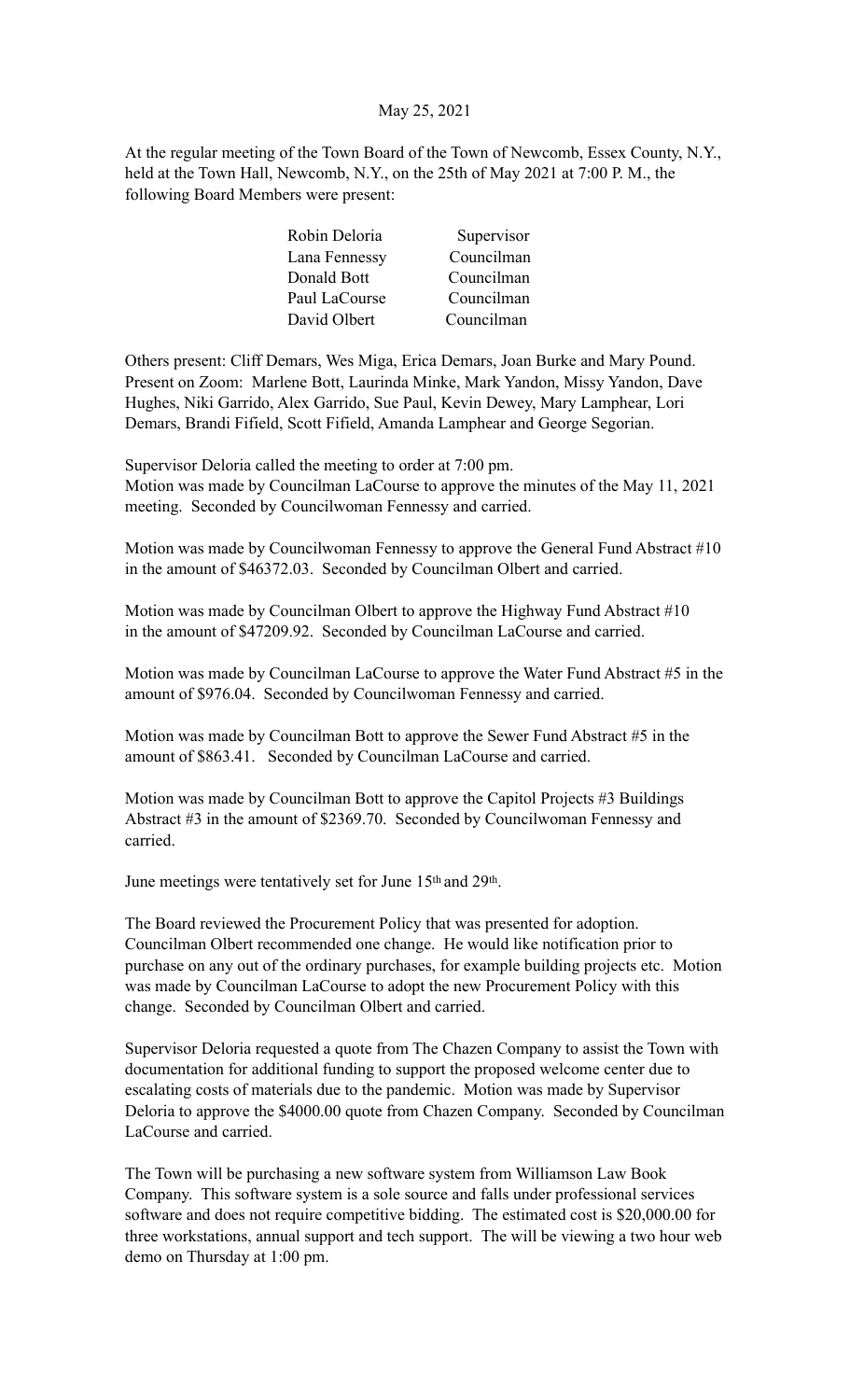The work on the underground storage tanks and remediation of the contaminated soil has been complete. The next step is monitoring the ground water through additional testing through pipes installed. The Town has not received a bill for the clean up but work has been mandated by DEC and the contractor, ESF Pump and Tank is under State Contract and County contract pricing.

Dave Hughes has been working with ROOST regarding our current digital marketing and promotions. They have recommended that we continue to keep 2 webpages, "newcombny.com' and "discovernewcomb.com." They also recommend that we do a domain name change to "newcombny.gov. They will assist us while we make adjustments to both sites.

We hope to hear updates on the Santanoni Wagon rides by the end of the week.

Niki Garrido joined the committee reviewing digital and paper marketing ads. The committee consists of Dave Olbert, Dave Hughes, Laurinda Minke, Jackie LaCourse and Robin Deloria. There is a list of upcoming publications included with the board packet. Councilman Olbert would like the Town to advertise with the Adirondack Explorer and Adirondack Life.

The committee to discuss "housing for families" will be meeting this Thursday to discuss housing options available in Newcomb.

Apex Solar will be installing charging stations in Newcomb. There will be two available at the Town Hall and one at the Medical center.

Dave Hughes met with Roger Lumpp of Adirondack Golf Trail. He is organizing a golf challenge for 32 golf courses in the Adirondack Park.

Essex County sent out new guidelines for reopening of the Senior Meal Sites. These were reviewed and they are too restrictive for Newcomb to open at this time.

Highway Supt. Cliff Demars reported that they will be starting the work at the Upper Works next week.

Councilman Bott was asking about the AT&T Tower. Supervisor Deloria has not heard from them .

Councilwoman Fennessy reported that they will be putting the American flags at the cemetery on Thursday. Dave Hughes, Dave Moses, Joan Burke, and Lana will be assisted by the 7th and 8th graders from NCS. She has also contacted the Rist family for permission to go into the Lake Harris Cemetery.

Councilman Olbert reported that he believes that the agreement has been completed with the Newcomb Snowmobile Club.

Joan Burke reported that the Queen Anne Guide boat that was used by Mrs. Pruyn has been donated to the Town and is in the Historical garage.

During the public comment session, Alex Garrido commented on his concern for housing, child care and jobs in Newcomb. Scott Fifield felt that spending by the Town was out of control.

Motion was made by Councilwoman Fennessy to award the only bid for cabinets at the church to Mark Yandon for \$111.00. Seconded by Councilman Olbert and carried.

Motion was made by Councilman LaCourse to adjourn. Seconded by Councilman Bott and carried at 8:25 pm.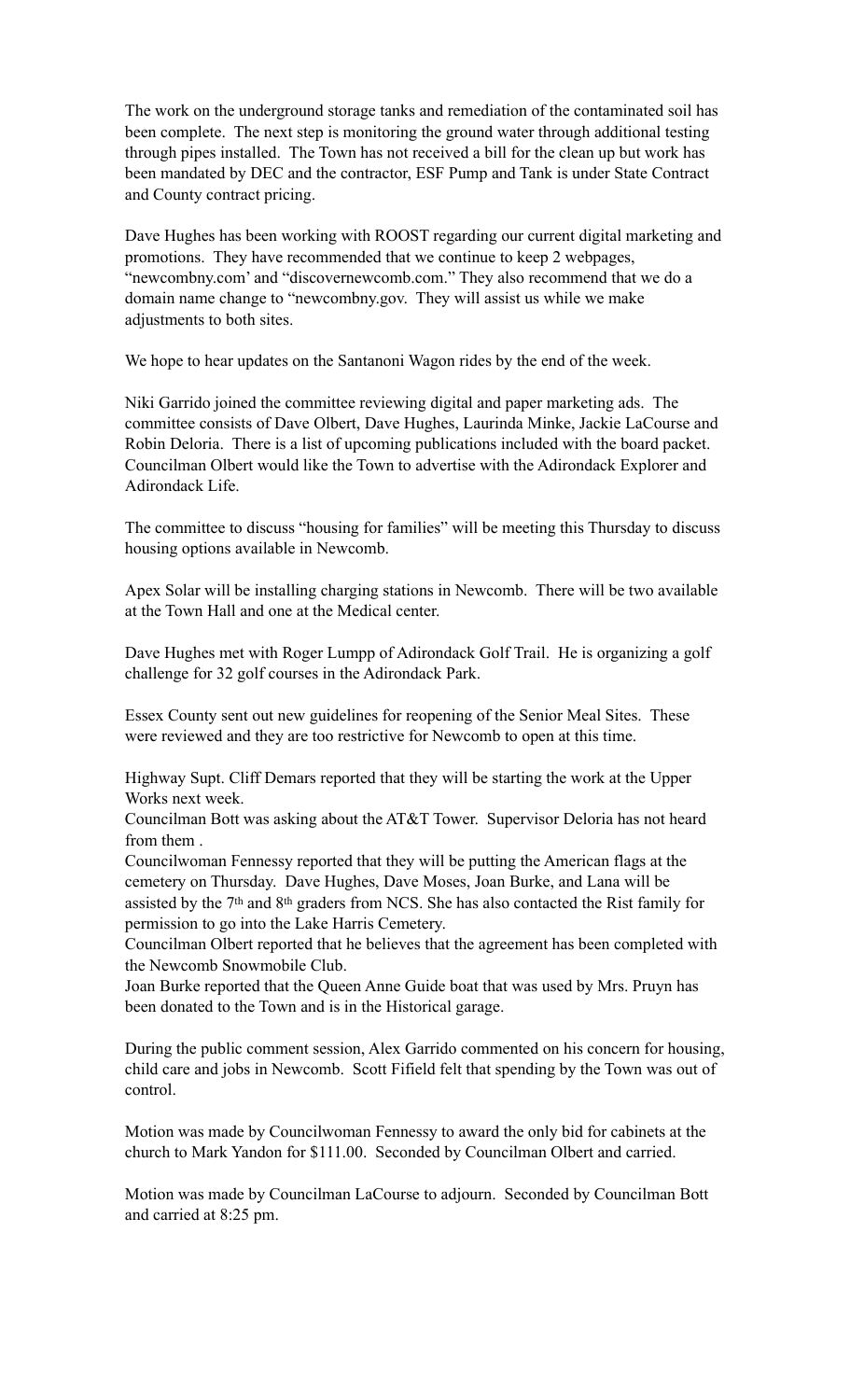Respectfully Submitted\_\_\_\_\_\_\_\_\_\_\_\_\_\_\_\_\_\_\_\_\_\_\_\_\_\_\_\_\_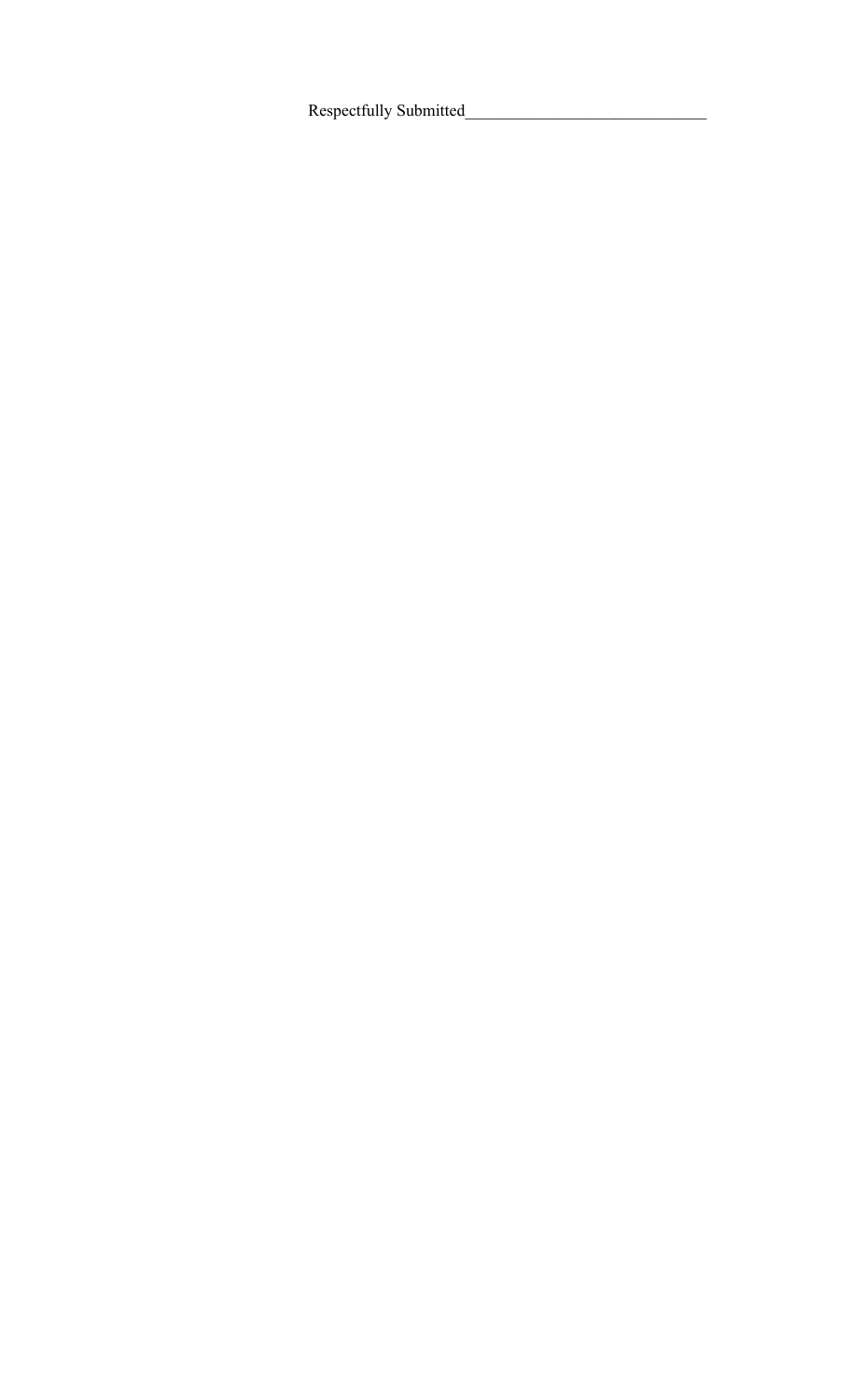### May 11, 2021

At the special meeting of the Town Board of the Town of Newcomb, Essex County, N.Y., held at the Town Hall, Newcomb, N.Y., on the 11th of May 2020 at 6:00 P.M., the following Board Members were present:

| Robin Deloria | Supervisor   |
|---------------|--------------|
| David Olbert  | Councilman   |
| Donald Bott   | Councilman   |
| Paul LaCourse | Councilman   |
| Lana Fennessy | Councilwoman |

Others present: Ruth Olbert and Mary Pound. Present on Zoom: Mary Lamphear, Dave Hughes, Colleen Sage, Brandi Fifield, Mark Yandon, Melissa Yandon, Ray Wood, Alex Garrido, Niki Garrido, Sue Pauls and Kevin Dewey.

Supervisor Deloria called the meeting to order at 6:00 pm to discuss the Town events guidelines. Many of the guidelines are determined by New York State and these are changing weekly. Currently most events and venues are at 50% occupancy. There was discussion on the beach use and Youth Program guidelines. One solution for social distancing for the Youth Program and public use of the beach and restrooms was suggested by Alex Garrido. It was decided to rent porta johns for use on the other side of the beach during Youth Program hours. The Town Board was in agreement to encourage the Fire Department to have the annual Steak Roast. Hopefully occupancy numbers will increase and will make it easier to have the event. The Bands on the Beach events are being planned. We will talk with the school about the classes providing food. The special meeting adjourned at 6:45 pm.

The regular meeting of the Town Board was called to order at 7:00 pm. Motion was made by Councilman Bott to approve the minutes of the April 27, 2021 meeting. Seconded by Councilman LaCourse and carried.

Others present: Cliff Demars and Joan Burke. Present on Zoom: Laurinda Minke, Tom Rogers, Sue Mills, Wes Miga, Marlene Bott, George Sogoian and George Damasevitz.

Motion was made by Councilwoman Fennessy to approve the General Fund Abstract #9 in the amount of \$19480.87. Seconded by Councilman Bott and carried.

Motion was made by Councilman Olbert to approve the Highway Fund Abstract #9 in the amount of \$18801.12. Seconded by Councilman LaCourse and carried.

Motion was made by Councilman Bott to approve the Capital Projects #5 Smart Growth Abstract #3 in the amount of \$1436.23. Seconded by Councilwoman Fennessy and carried.

Motion was made by Councilman LaCourse for a Resolution in support of the Adirondack Association of Towns and Villages requesting rescinding the NYS Fiber Tax. Seconded by Councilwoman Fennessy and carried.

Motion was made by Councilman Olbert authorizing the purchase of 2022 International CV 4x4 Dump Truck under NYS Contract #8996. Seconded by Councilman Bott and carried.

There was a discussion on the Adams Lane/Route 28N lot that is for sale. There are wetland restrictions on the lot. Councilman LaCourse, Councilman Olbert and Councilwoman Fennessy are not in favor of the purchase.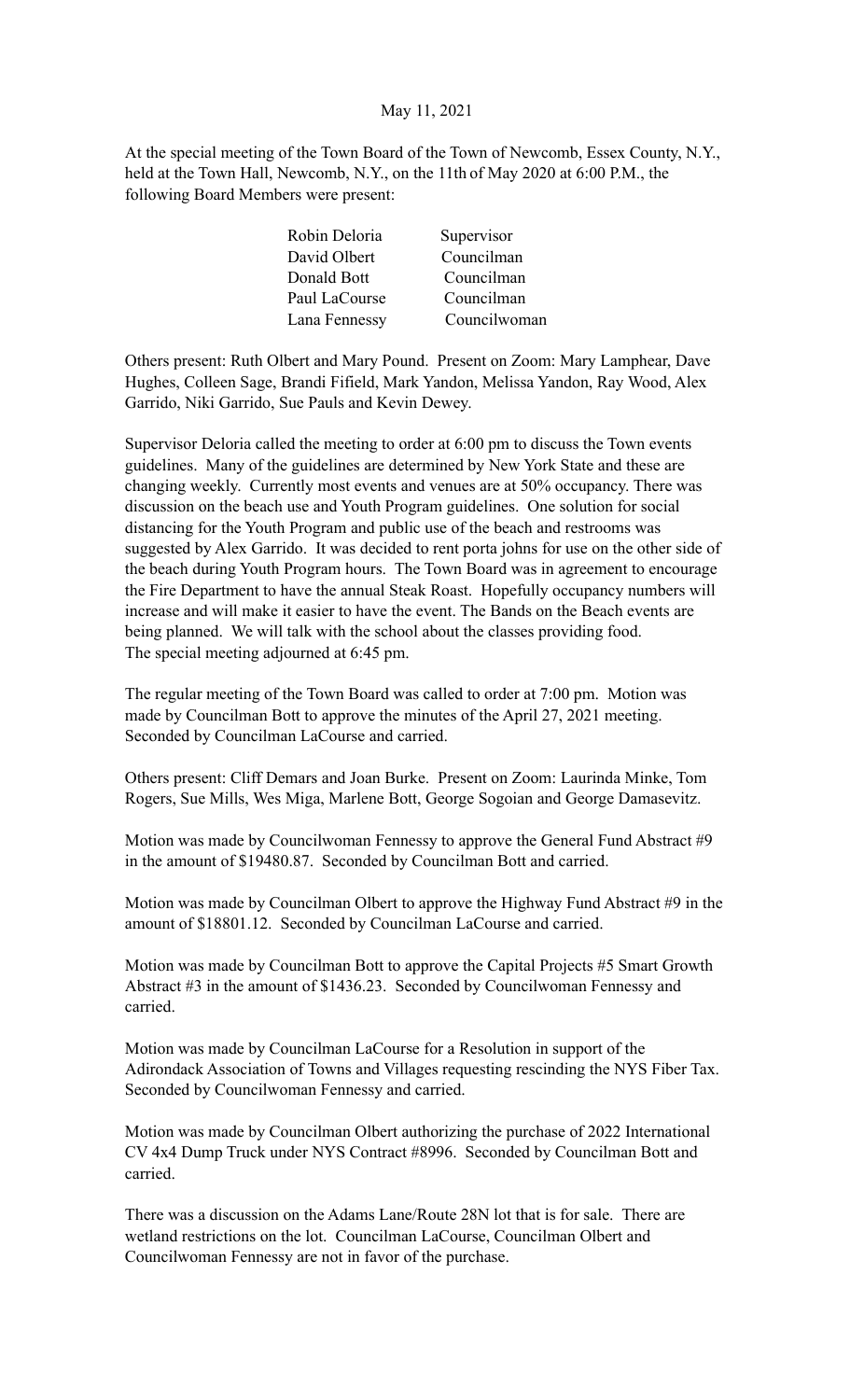Work on the Bissell property continues but the weather has prevented completion of the job. The cost of removal of the contaminated soil is \$90.00 per ton. The road will be closed to local traffic until the job is completed.

Supervisor Deloria reviewed the discussion of the special meeting on summer events. The Town Board supports having the annual Steak Roast. Planning will continue for Bands on the Beach, Labor Day events, TR Weekend and Craft fair.

Supervisor Deloria updated the board on the Santanoni Wagon trips. Larry Newcomb did not renew his permit for this year. DEC has gone back out for RFP.

The Town has received a few complaints regarding the condition of the Catholic/ Methodist Cemetery. We have reached out to Jim Gerard from Queensbury to come up and advise us on how to fix it.

The General Fund crew is working on the bank and church properties. Councilman Bott and Councilman LaCourse will continue to oversee the project.

Chris Fisher from NCS reached out to Supervisor Deloria regarding rentals for families that are considering moving to Newcomb. He has set up a committee to address the housing issues.

The ruling on the NYS Snowmobile trail came out this week and the only way the community connector trails will be completed is through a constitutional amendment. The Five Towns will be meeting to discuss the ruling and what should be done next.

During Public comments, Mark Yandon was suggesting that when Jim Gerard comes to check the cemetery, he should also look at the golf course and the ballfield. There is a lot of clover, dandelions and Japanese beetles that need treating.

Brandi Fifield asked if the NCS class would be able to use the cook shack for fund raising this summer. Supervisor Deloria is waiting to hear back from the school with some questions.

Tom Rogers from Goodnow Flow asked about the use of the beach for the Goodnow Flow Association annual meeting. He was asked to call and talk with Dave Hughes who has a schedule of use.

Motion was made by Councilman LaCourse to adjourn. Seconded by Councilman Olbert and carried at 7:50 pm.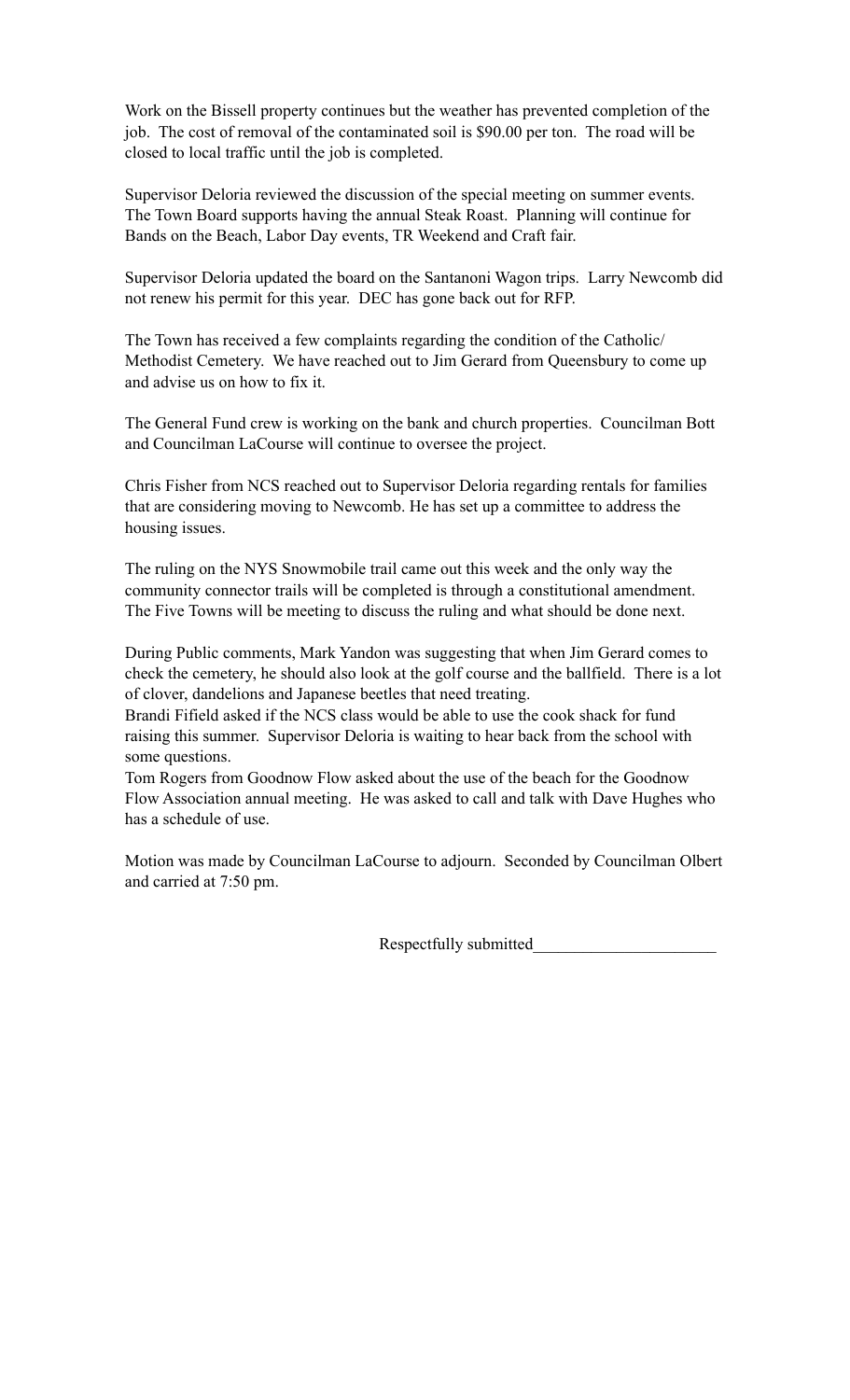# April 27, 2021

At the regular meeting of the Town Board of the Town of Newcomb, Essex County, N.Y., held at the Town Hall, Newcomb, N.Y., on the 27th of April 2021 at 7:00 P.M., the following Board Members were present:

| Robin Deloria | Supervisor   |
|---------------|--------------|
| Donald Bott   | Councilman   |
| Lana Fennessy | Councilwoman |
| David Olbert  | Councilman   |
| Paul LaCourse | Councilman   |
|               |              |

Others present: Cliff Demars, Wes Migs, Joan Burke and Mary Pound. Zoom: Laurinda Minke, Sue Mills, Mary Lamphear, Dave Hughes, Nike Garrido, Alex Garrido, Mark Yandon, Melissa Yandon, Lori Demars, George Damasevitz, Marlene Bott, Dave Dorey, George Sogoian, Sue Paul, and Erica Demars.

Supervisor Deloria called the meeting to order at 7:00 p.m. Motion was made by Councilman Bott to approve the minutes of the April 13, 2021 meeting. Seconded by Councilman LaCourse and carried.

Motion was made by Councilwoman Fennessy to approve the General Fund Abstract #8 in the amount of \$45857.59. Seconded by Councilman Bott and carried.

Motion was made by Councilman LaCourse to approve the Highway Fund Abstract #8 in the amount of \$35054.49. Seconded by Councilwoman Fennessy and carried.

Motion was made by Councilman Bott to approve the Water Fund Abstract #4 in the amount of \$2876.19. Seconded by Councilman LaCourse and carried.

Motion was made by Councilman Olbert to approve the Sewer Fund Abstract #4 in the amount of \$1916.57. Seconded by Councilman Bott and carried.

May meeting dates were tentatively set for May 11<sup>th</sup> and 25th.

Supervisor Deloria submitted a draft of the Town Procurement Policy. Board members should review and be ready to discuss and adopt at the May 11, 2021 meeting.

Craig and Kathy Poulton have offered the Town first buyer option on the lot on Route 28N. This lot has access to both Winebrook water and sewer. The Board should be ready to discuss this at the May 11, 2021 meeting.

DEC has issued a certificate showing the tanks on the Bissell property have been removed. Rainy weather has prevented the town from completing the job. The road is temporarily closed to local traffic. Testing and removal of any contaminated soil will resume May 3, 2021.

The Board will have a special meeting May 4, 2021 to discuss and approve summer events. The New York State re-opening guidelines will apply.

Joanne Bush has retired from her appointment to the Planning Board. The Town would like to thank her for her many years of service and dedication to the Planning Board. Motion was made by Councilman Bott to appoint Drew Cullen as the new member of the Planning Board. Seconded by Councilwoman Fennessy and carried.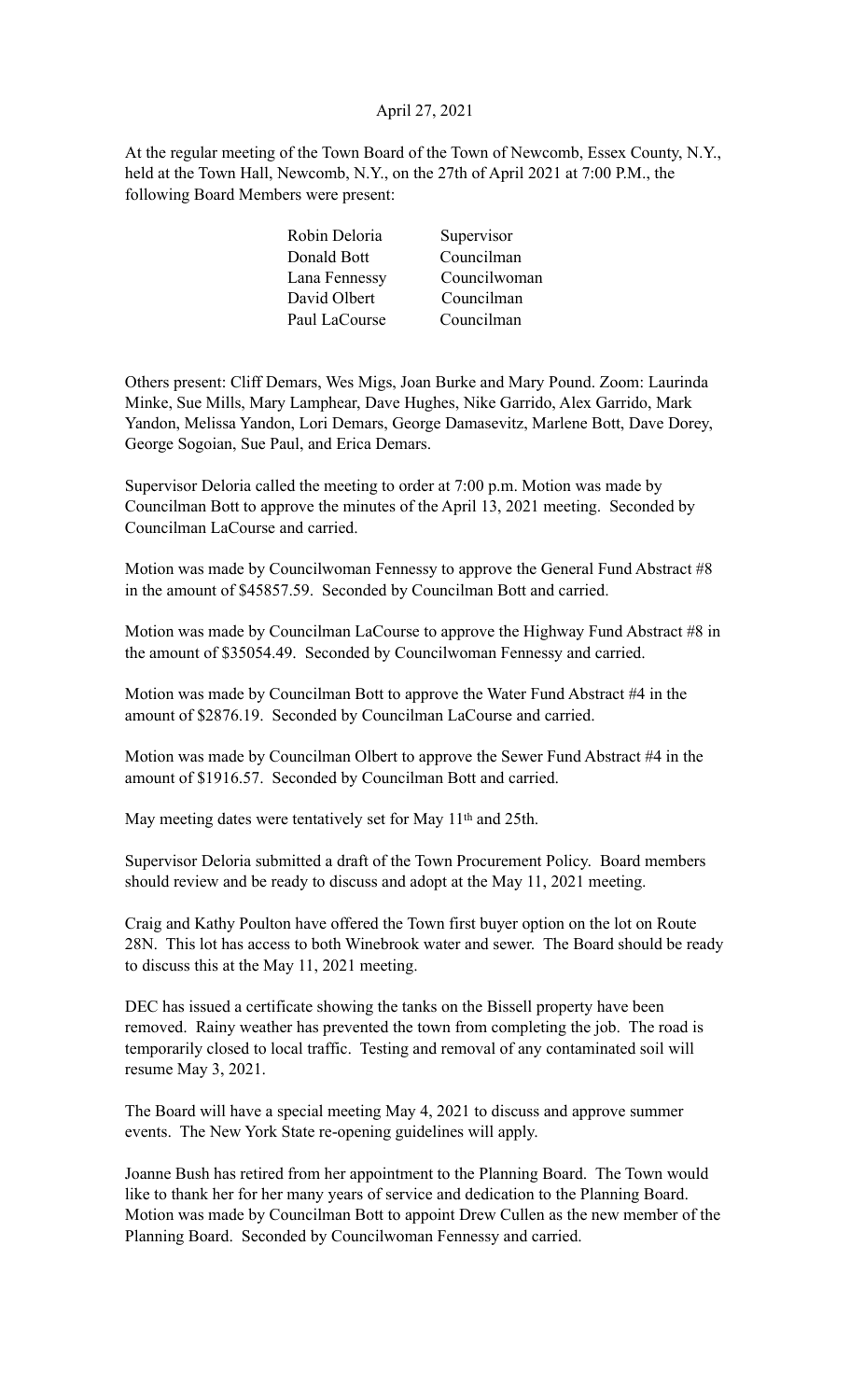Larry Newcomb has been notified that he can no longer base camp out of the Santanoni garage area. Supervisor Deloria will be reaching out to DEC to get more information on the situation.

The Town of Long Lake has expressed that they will help with the Youth Program by providing both transportation and having an employee remain at the Youth Program during the day. This will be discussed at the special board meeting next week.

The High Peaks Golf Course will open for league play on May 6. The Course will open to the public on May 8.

Amanda Lamphear has been chosen as the part time Confidential Secretary to the Supervisor to replace Marsha Chase. Motion was made by Councilwoman Fennessy to approve Amanda Lamphear as the part time Confidential Secretary at the rate of \$18.50 per hour with a minimum of 24 hours per week to start. Start date TBD. Seconded by Councilman LaCourse and carried.

Anthony Audino has been chosen as the part time maintenance person to work with Eugene Bush and Nelson Turcotte. Motion was made by Councilman Bott to approve the appointment of Anthony Audino as part time maintenance person for 30 hours per week at a rate of \$26.00 per hour. Start date TBD. Seconded by Councilman Olbert and carried.

Highway Supt. Cliff Demars reported that he will be meeting with OSI next week to discuss the work to be done at Tahawus.

Councilman Olbert reported on the meeting with the Snowmobile Club regarding the trail maintenance. The Club will be having a meeting next weekto discuss the proposal. Councilman Olbert discussed the advertising with the Adirondack Exployer. He feels that they give both side of issues. Councilman LaCourse reminded the Board that this was discussed and the Board voted to hold on advertising with them. Councilwoman Fennessy attended the Zoom meeting with Essex County Youth Bureau and updated the Board.

Joan Burke reported the Museum is working with a writer on a "murder" that occurred in Newcomb many years ago.

Melissa Yandon, Youth Commission Chair, has questions about the Youth Program. Many of these issues will be discussed at the special meeting of the Board next week. Mark Yandon has comments on the State protocols for Covid.

Motion was made by Councilman Bott to adjourn. Seconded by Councilwoman Fennessy and carried at 7:55 p.m. Town Board moved to Executive Session.

Respectfully Submitted\_\_\_\_\_\_\_\_\_\_\_\_\_\_\_\_\_\_\_\_\_\_\_\_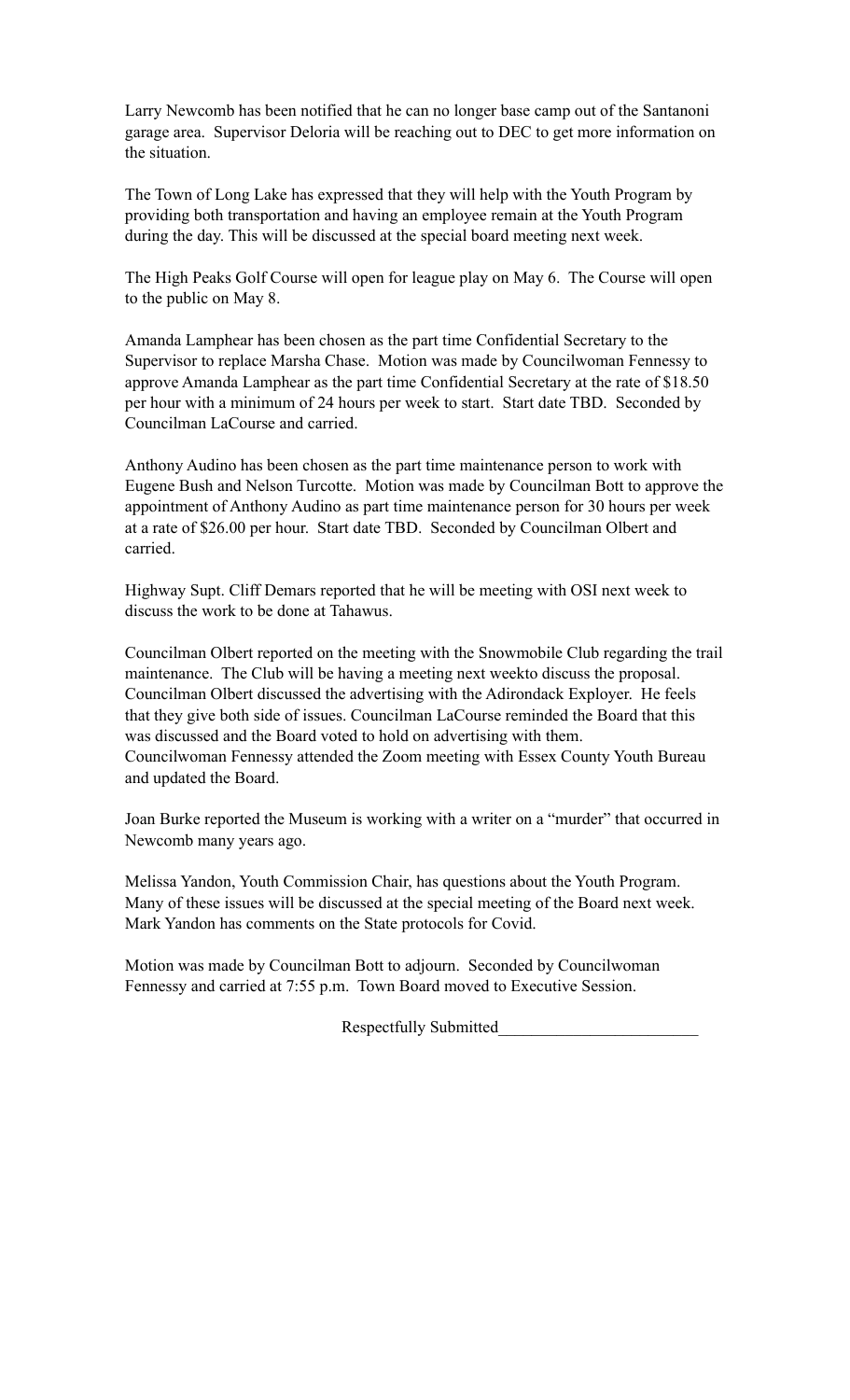# April 13, 2021

At the regular meeting of the Town Board of the Town of Newcomb, Essex County, N.Y., held at the Town Hall, Newcomb, N.Y., on the 13th of April 2021 at 7:00 P.M., the following Board Members were present:

| Robin Deloria | Supervisor   |
|---------------|--------------|
| Lana Fennessy | Councilwoman |
| David Olbert  | Councilman   |
| Paul LaCourse | Councilman   |
| Don Bott      | Councilman   |
|               |              |

Others present: Cliff Demars, Joan Burke and Mary Pound. Zoom: Duane Finch, Melissa Yandon, Mary Lamphear, Marlene Bott, Lori Demars, Laurinda Minke, Dave Hughes, George Sogoian, Niki Garrido, Sue Mills, George Damasevitz, and Wes Miga.

Motion was made by Councilman Bott to approve the minutes of the March 23, 2021 meeting. Seconded by Councilman LaCourse and carried.

Motion was made by Councilman LaCourse to approve the General Fund Abstract #7 in the amount of \$31725.66. Seconded by Councilman Olbert and carried.

Motion was made by Councilman Olbert to approve the Highway Fund Abstract #7 in the amount of \$12670.57. Seconded by Councilman Bott and carried.

Motion was made by Councilwoman Fennessy to approve the Capital Projects #3 Buildings Abstract #2 in the amount of \$3123.15. Seconded by Councilman Bott and carried.

Motion was made by Councilman LaCourse to approve the Capitol Projects #8 Santanoni Abstract #1 in the amount of \$26527.77. Seconded by Councilwoman Fennessy and carried.

Discussion on the Procurement Policy was tabled until the next meeting.

The US House Appropriations Committee has given each member of Congress authority to nominate up to ten community projects for the Fiscal year 2022. Suggestions for a project were accepted until April 5. Supervisor Deloria applied for a community project grant to help with architectural and engineering costs for the Welcome Center Project. The Town should here if accepted by April 16, 2021.

Environmental and Fueling Systems will be cleaning the tanks and providing a closure report for the tanks on the Bissell property. Ben Hankins from DEC will be on site on April 14, during the soil testing. Essex County DPW will allow the Town to use one of its trucks to haul any necessary soil to the burn plant.

The Town Board approved the Agreement to Spend Town Highway Funds.

Motion was made by Councilman Olbert for a Resolution in support of the County Resolution of broadband and cellular coverage in Essex County. Seconded by Councilwoman Fennessy and carried.

New York State has a new law allowing the County, by local law, to authorize the County to participate in a Deer Hunting Pilot Program. This would allow 12 year old's to hunt deer when accompanied by a parent of guardian 21 years of age or older that has at least three years hunting experience.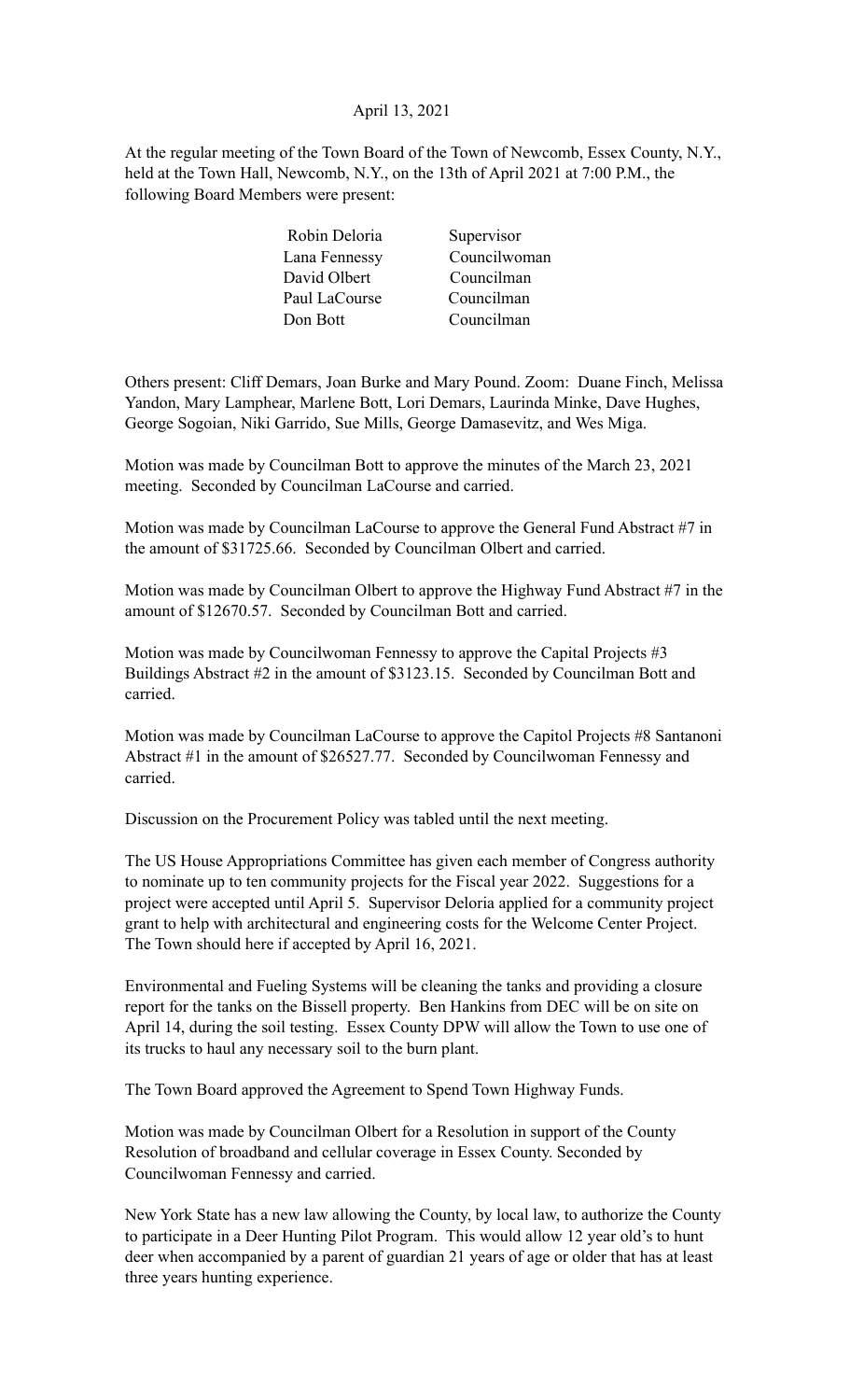The low bidder on the tree removal for the Pine Hill Cemetery was High Peaks Tree Removal. Motion was made by Councilwoman Fennessy to award the bid to High Peaks Tree Removal in the amount of \$18800.00. Seconded by Councilman Olbert and carried.

The Town received three applicants for each position advertised. Interviews should begin next week and all applicants will be interviewed.

There was discussion on whether to do the fireworks on TR weekend or Labor Day weekend. The Board took a vote and it was decided on Labor Day weekend.

The town is planning to purchase a purple, zipper polyester tote bag for the Newcomb Day Alumni Reunion.

Motion was made by Councilman LaCourse to appoint Councilman Olbert to act as the official representative for the Town of Newcomb Youth Commission and Councilwoman Fennessy will act as the alternate. Seconded by Councilman Bott and carried.

Highway Superintendent Demars reported that he met with OSI to discuss the work that will be done at the Tahawus parking lot and Blast Furnace.

Councilman Bott suggested that we get a sample tote bag for the Newcomb Day gift before we purchase them. He also recommended that we keep going with the repairs on the ski tow.

Councilman Olbert would like to know what the cost of the bank renovation has been so far. He also questioned the status of advertising with the Adirondack Explorer.

Councilwoman Fennessy questioned plans for Newcomb Day. She will contact the school regarding food for the day.

Joan Burke would like to have work done on the cemetery at the Upper Works. Wes Miga thanked Highway Supt. Cliff Demars for is work with OSI. He reminded all of the restrictions and protocol that we need to follow for any of the scheduled events in Town.

Laurinda Minke encouraged the Town to advertise with the Adirondack Explorer. The have a readership of over 40,000.

 Motion was made by Councilman Bott to adjourn. Seconded by Councilman LaCourse and carried at 8:18 pm.

Respectfully Submitted\_\_\_\_\_\_\_\_\_\_\_\_\_\_\_\_\_\_\_\_\_\_\_\_\_\_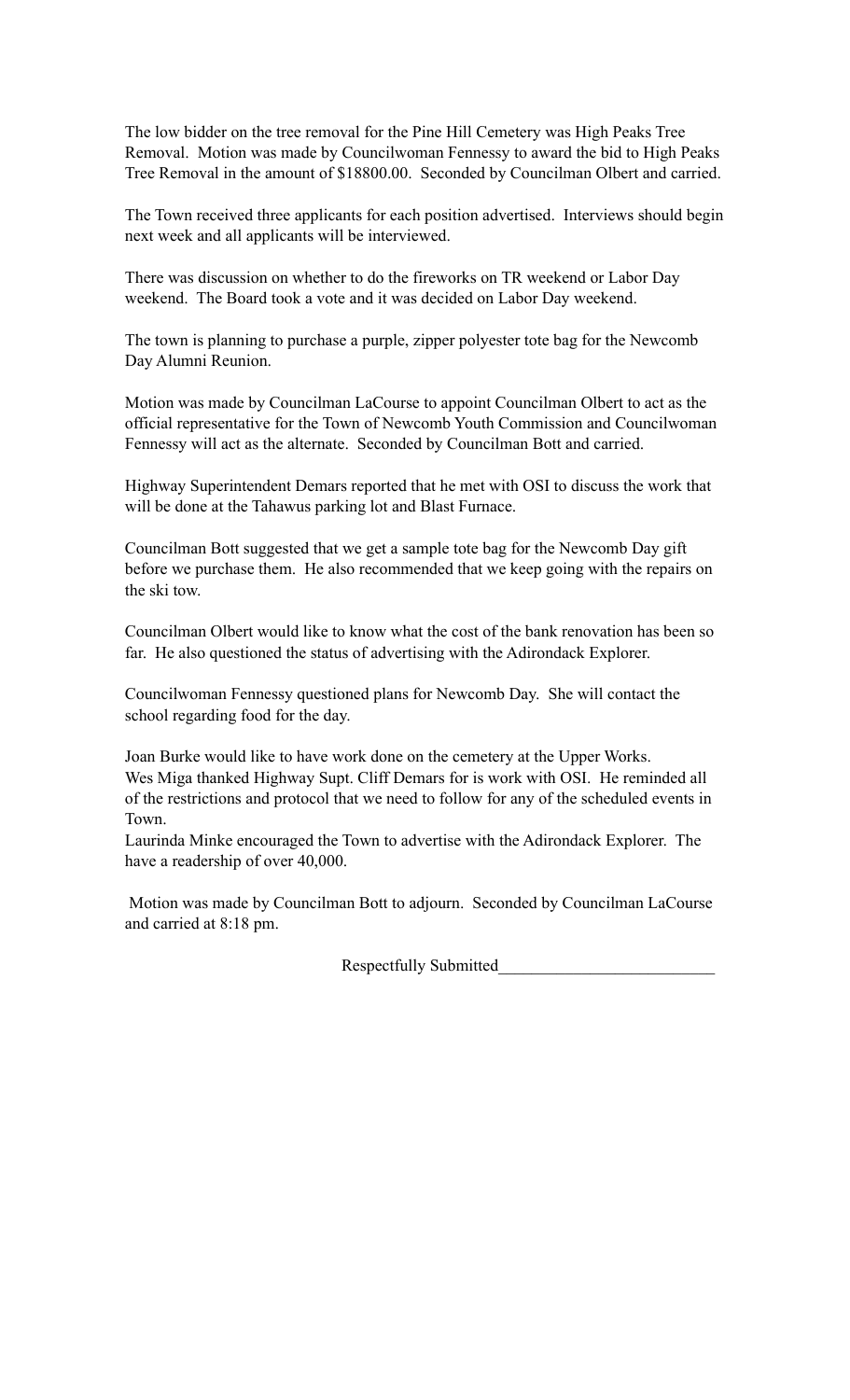# March 9, 2021

At the regular meeting of the Town Board of the Town of Newcomb, Essex County, N.Y., held at the Town Hall, Newcomb, N.Y., on the 9th of March 2021 at 7:00 P.M., the following Board Members were present:

| Supervisor   |
|--------------|
| Councilwoman |
| Councilman   |
| Councilman   |
| Councilman   |
|              |

Others present: Joan Burke, Cliff Demars, and Mary Pound. Zoom: Erica Demars, Laurinda Minke, Niki Garrido, George Damasevitz, Mary Lamphear, Lori Demars, Wes Miga, Brandi Fifield, Sue Mills, Kevin Bolan, Dave Hughes, Dave Dorey, Marlene Bott and George Sogian.

Supervisor Deloria called the meeting to order at 7:00 P.M. Motion was made by Councilman Bott to approve the minutes of the February 23, 2021 meeting with correction. Seconded by Councilwoman Fennessy and carried.

Motion was made by Councilman Bott to approve the General Fund Abstract #5 in the amount of \$126789.81. Seconded by Councilman LaCourse and carried.

Motion was made by Councilman Olbert to approve the Highway Fund Abstract #5 in the amount of \$11872.22. Seconded by Councilman LaCourse and carried.

Motion was made by Councilwoman Fennessy to approve the Capital Projects #5 Abstract #2 in the amount of \$11650.00. Seconded by Councilman Olbert and carried.

Supervisor Deloria has another update on the Tahawus Railroad. Trustee Bill Brandt has two railroad companies interested in buying the line and has requested an abeyance until April 30, 2021. The State Attorney General is requesting that STB make a final ruling by April 30, 2021.

The Town has \$5955.01 remaining on the grant reimbursement on the Salt Shed project. The Town received another bill from Peckham Industries in the amount of \$10951.76. This invoice will be submitted for the remaining funds.

The Town in still working to find information on the underground storage tanks that were on the Bissell property. NYSDEC does not have any record of their removal. Essex County will loan the Town ground penetrating radar equipment and provide engineers to operate it. This device will determine if any tanks remain in the ground.

Supervisor Deloria declared a Local Emergency Declaration Order to allow the Highway Department to sand driveways to help with all the melting snow and icy conditions.

Motion was made by Councilwoman Fennessy to authorize the Code Enforcement Officer to issue municipal building permits through the State of New York Unified Solar Permit applications procedures for solar installation. Seconded by Councilman Olbert and carried.

Supervisor Deloria provided a screen share of the proposed Welcome Center Draft Plan. Motion was made by Councilman Olbert to approve the draft plan by March Associates. This is not a final plan. Seconded by Councilman LaCourse and carried. There will be a meeting on March 22 with the State, County and Welcome Center committee. Then the committee can begin plans for the community meetings.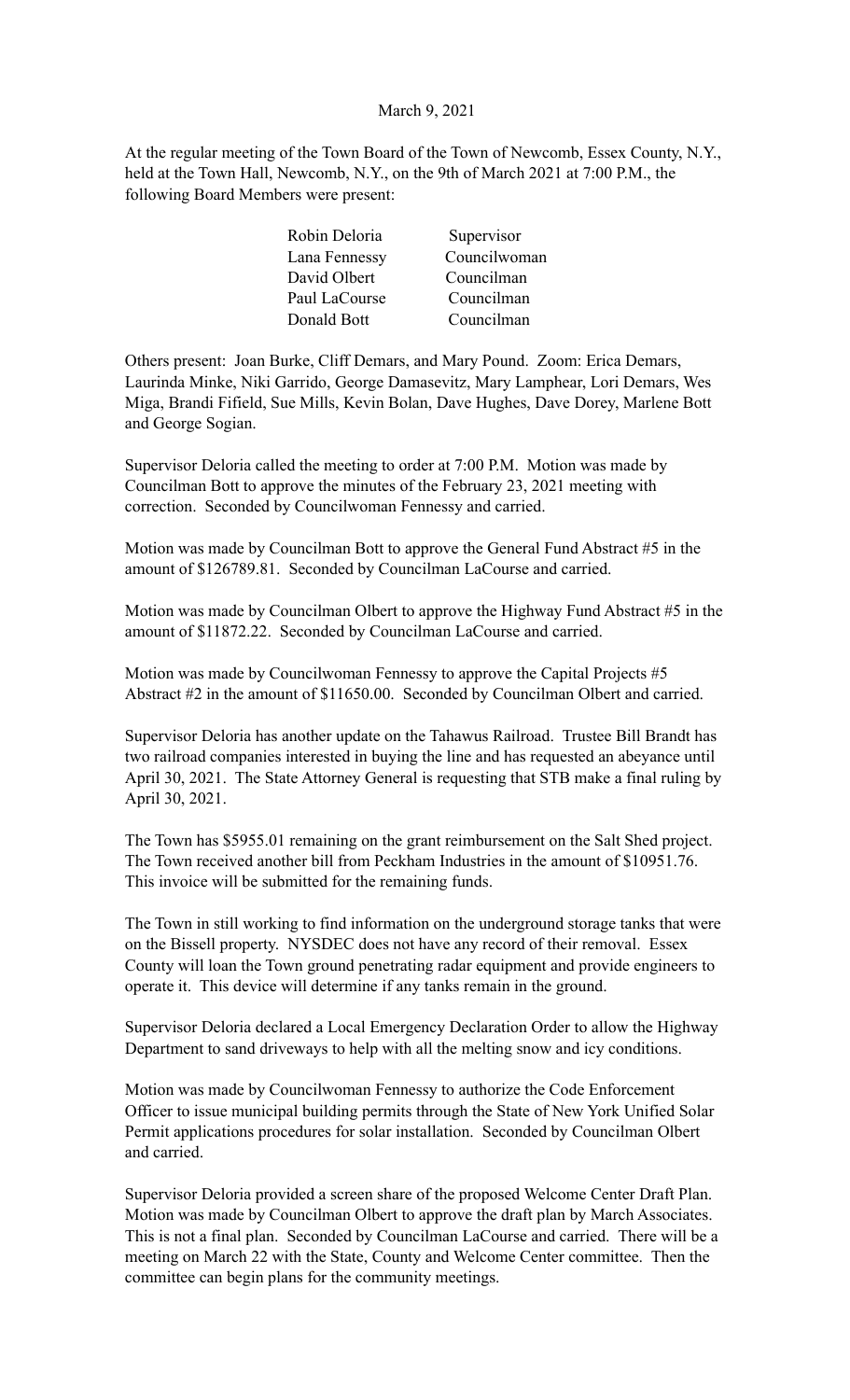Highway Supt. Cliff Demars reported that the Town used 750 tons less of salt this year. Councilman Olbert thanked Kevin Bolan and the medical center staff for reaching out to the community with information and help with getting the COVID vaccine. He also talked about the NYSERTA Grants that are being offered for charging stations for cars. Olberts currently have one at their location. There would be no cost to the Town through this grant. Possible locations for charging stations could be the overlook and the beach.

Kevin Bolan reported that the medical center is still working on getting the vaccine. NYS determines who is able to get the vaccine. The fund raiser for the Medical Mission is Sunday March 14, from 4-7 pm.

Wester Miga commented that any site work, in kind match, for the Welcome Center needs to be started as soon as possible.

 Motion was made by Councilman Bott to adjourn the meeting. Seconded by Councilman Olbert and carried at 8:10 pm.

Respectfully submitted\_\_\_\_\_\_\_\_\_\_\_\_\_\_\_\_\_\_\_\_\_\_\_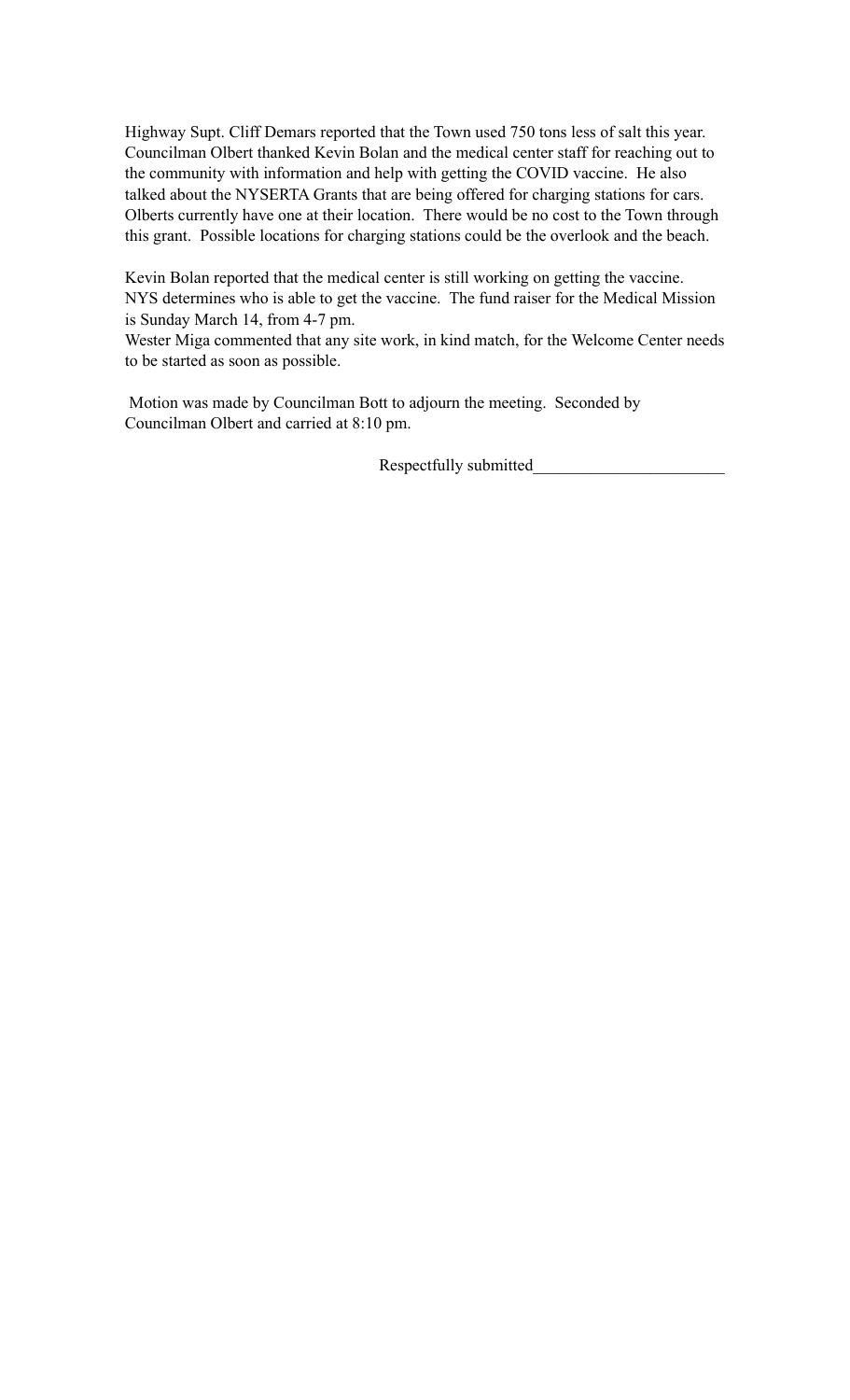### February 23, 2021

At the regular meeting of the Town Board of the Town of Newcomb, Essex County, N.Y., held at the Town Hall, Newcomb, N.Y., on the 23th of February 2021 at 7:00 P. M., the following Board Members were present:

| Robin Deloria | Supervisor   |
|---------------|--------------|
| Donald Bott   | Councilman   |
| Paul LaCourse | Councilman   |
| David Olbert  | Councilman   |
| Lana Fennessy | Councilwoman |

Others present: Cliff Demars, Joan Burke and Mary Pound. Zoom: Laurinda Minke, Erica Demars, Mary Lamphear, Marlene Bott, Niki Garrido, Alex Garrido, Paul Hai, Davaid Dorey, George Damasevitz, Debbie Damasevitz, Brandi Fifield, Tyler Lamphear, Sue Mills, Dave Hughes, Wes Miga and Kevin Bolan.

Motion was made by Councilman Bott to approve the minutes of the February 9, 2021 meeting. Seconded by Councilwoman Fennessy and carried.

Motion was made by Councilwoman Fennessy to approve the General Fund Abstract #4 in the amount of \$50948.45. Seconded by Councilman Olbert and carried.

Motion was made by Councilman Olbert to approve the Highway Fund Abstract #4 in the amount of \$77605.53. Seconded by Councilman LaCourse and carried.

Motion was made by Councilman Bott to approve the Water Abstract #2 in the amount of \$30823.54. Seconded by Councilman Olbert and carried.

Motion was made by Councilman Bott to approve the Sewer Abstract #2 in the amount of \$970.15. Seconded by Councilman Olbert and carried.

Motion was made by Councilman LaCourse to approve the Capital Projects #5 Smart Growth Abstract #1 in the amount of \$78,000.00. Seconded by Councilwoman Fennessy and carried.

Motion was made by Councilman LaCourse to approve the Capital Projects #9 Gen. Fund Equipment Abstract #1 in the amount of \$22970.00. Seconded by Councilman Bott and carried.

Motion was made by Councilwoman Fennessy to approve the appointment of Niki Garrido to the Town's Planning Board. Seconded by Councilman Bott and carried.

The Town received a letter from Rob Ripp of DEC. Only current TRP holders are allowed to perform work on DEC lands or Conservation Easement land held by DEC. The Town is also required to have a Certificate of Insurance for DEC in order for Bootie to continue to groom the trails. Councilman Olbert will be meeting with the snowmobile club on February 24, 2021 to discuss this.

Supervisor Deloria received a call from a concerned citizen regarding a potential risk to drivers pulling in or out of the Lake Harris Lodge. Supervisor Deloria sent pictures of this area to DOT showing this potential risk. DOT will be here next week to investigate this visibility problem.

Open Space Institute has requested help from the Newcomb Highway Department to complete the work on the Upper Works Road. This includes a gate, fencing, removal of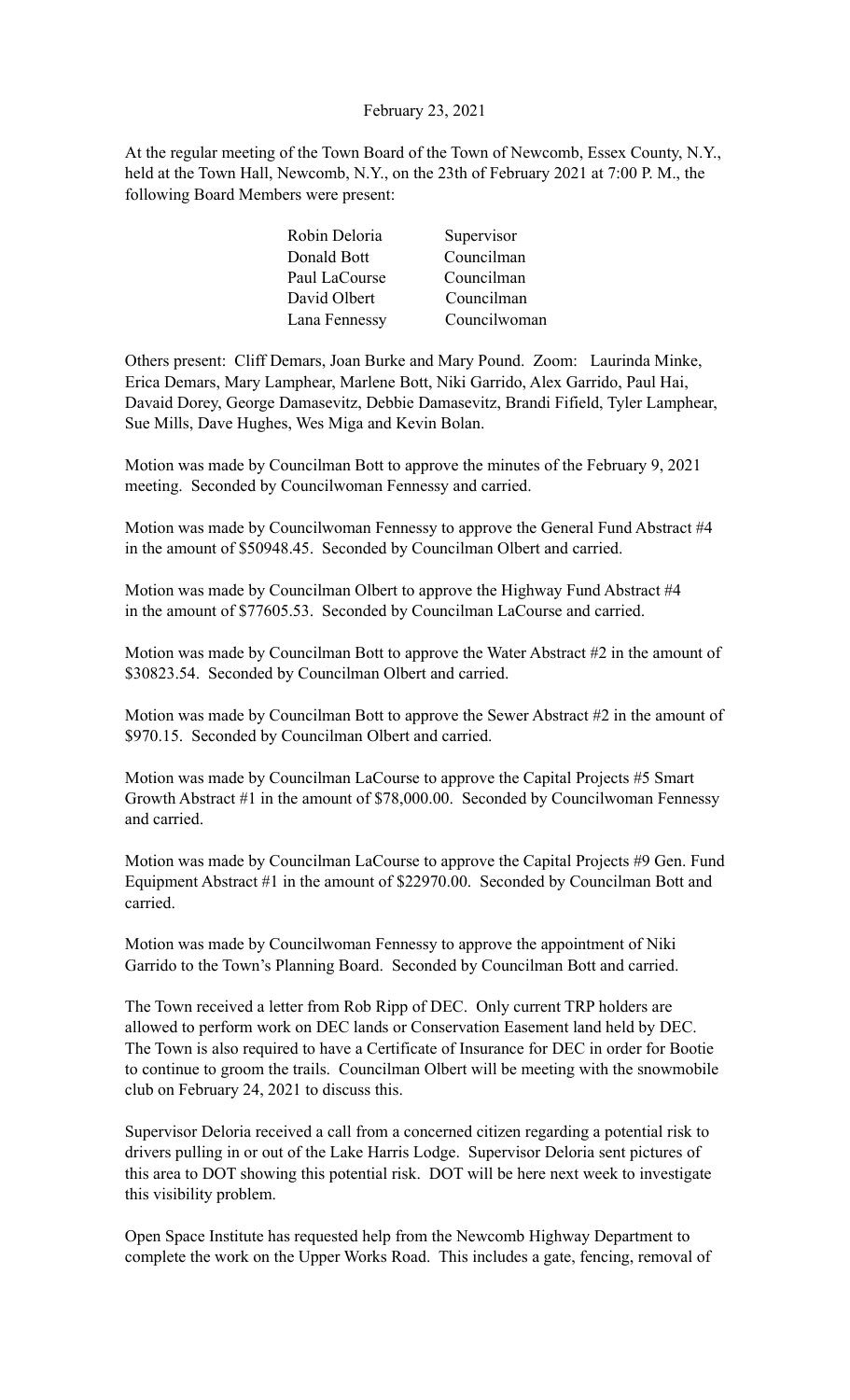blacktop, signage and repaving in front of the Blast Furnace. Additional meetings will be scheduled to plan this project.

Dave Hughes attended a four hour conference call with the North Forest Center discussing attracting new residents to the park. A report was generated of this meeting.

Motion was made by Councilman Bott to authorize Supervisor Deloria to sign the agreement with North Country SPCA for seized dogs at a cost of \$667.08. Seconded by Councilman LaCourse and carried.

Councilwoman Fennessy was asking about the timing for the AT&T tower. No time has been set yet for opening. Councilman Olbert encouraged the town of continue working toward a boat washing station for Lake Harris. Councilman Bott felt that there should also be lighting for the boat washing station. Councilman LaCourse reported that Chuck Canon may need a new mower for the golf course.

Kevin Bolan, P.A. reported that he had a conference call with the North Country Covid Task Force. The Town has been applying every week for vaccines. There are several details to work out in order to receive vaccines. Kevin Bolan is encouraging people to get the vaccine.

Paul Hai reported that the Planning Board signed off on two subdivisions, one on the Chaission Rd. and one in Goodnow Flow. The Town Comprehensive Plan should be complete in June.

Joan Burke and the Newcomb Historical Museum is requesting some initial design work be done for the church conversion plans. The Town Board approved this request. The Historical Museum is highlighting eight local women in honor of Woman's Historical Month. They will be using the sign in front of the Town Hall and the Newsletter to highlight these women.

Paul Hai said that ESF is currently looking to hire for a new position in facilities operation. Mary Lamphear thought it was great that the town ski slope and skating rink had a lot of use, especially during the school vacation. She asked that the Town consider paving the rink for summer use. Niki Garrido thanked the town for her appointment to the Planning Board. Wes Miga thought that the town snowmobile trails were in great shape. Sue Paul criticized Supervisor Deloria for spending town money on a new groomer.

Motion was made by Councilman Bott to adjourn. Seconded by Councilwoman Fennessy and carried at 7:55 p.m.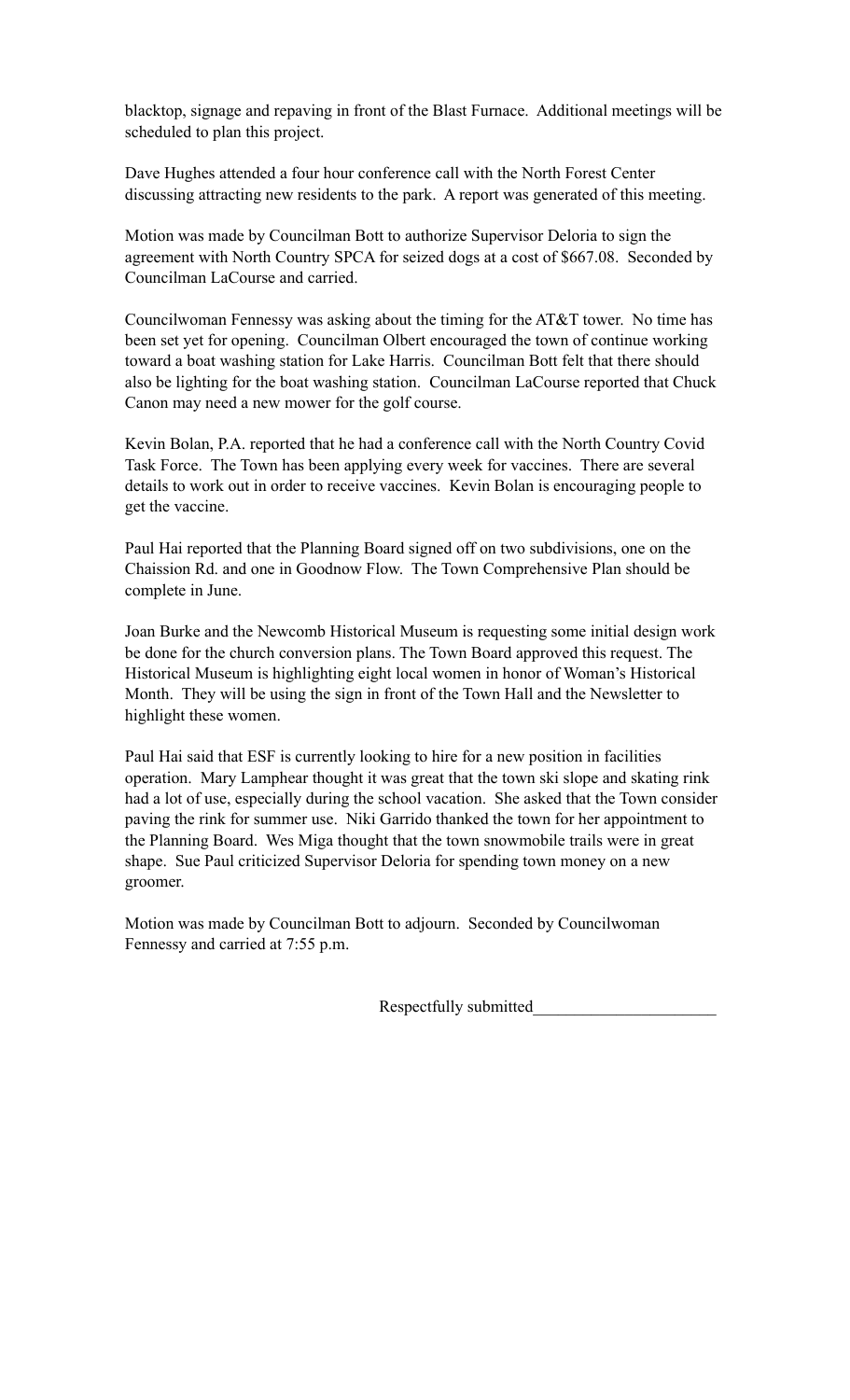February 9, 2021

At the regular meeting of the Town Board of the Town of Newcomb, Essex County, N.Y., held at the Town Hall, Newcomb, N.Y., on the 9th of February 2021 at 7:00 P. M., the following Board Members were present:

| Supervisor   |
|--------------|
| Councilwoman |
| Councilman   |
| Councilman   |
| Councilman   |
|              |

Others present: Joan Burke, Cliff Demars and Mary Pound. Zoom: Barbara Kearns, Marlene Bott, Nicole Garrido, Erica Demars, Debbie Damasevitz, George Damasevitz, Mary Lamphear, Wes Miga, Dave Dorey, Duane Finch, Tyler Lamphear, Francis Cummings, Sue Mills, and Kevin Bolan.

Meeting was called to order by Supervisor Deloria at 7:00 pm. Motion was made by Councilman Bott to approve the minutes of the January 26, 2021 meeting. Seconded by Councilman Olbert and carried.

Motion was made by Councilman Olbert to approve the General Fund Abstract #3 in the amount of \$18181.49. Seconded by Councilman Bott and carried.

Motion was made by Councilman Olbert to approve the Highway Fund Abstract #3 in the amount of \$6946.48. Seconded by Councilman LaCourse and carried.

Motion was made by Councilwoman Fennessy to approve the Capital Projects #3 Buildings Abstract #1 in the amount of \$10951.76. Seconded by Councilman LaCourse and carried.

The Town and the Newcomb Snowmobile Club need to have a simple contract agreement for work and reimbursement for work on the trails. Wes Miga, Councilman Olbert and Councilman Bott are appointed to a committee to work with the Snowmobile Club to work out a contract.

The Town Attorney has provided documents for the Winebrook Hills Water and Sewer District deed transfer. Motion was made by Councilman Bott for a Resolution authorizing the confirmation of Town ownership of property on behalf of both the Winebrook Water District and the Winebrook Sewer District. Seconded by Councilwoman Fennessy and carried by roll call vote: Supervisor Deloria – Aye, Councilman Bott – Aye, Councilwoman Fennessy – Aye, Councilman LaCourse – Aye and Councilman Olbert – Aye. The Town will have to publish a Notice of Adoption of Resolution subject to Permissive Referendum.

Supreme Court Justice Bruening has approved the sale of the historic Episcopal Church to the Town.

The Essex County Board of Supervisors approved a Resolution condemning the unlawful entry into the US Capital Building on January 6, 2021.

Councilman LaCourse made a motion for a Resolution to amend the purchase price of the 2022 Western Star 4900SF at State Contract pricing to \$212302.89. Seconded by Councilman Olbert and carried.

Nature Conservancy, Open Space Institute and ADK Mountain Club have come out in support of the DEC in their lawsuit against Protect the Adirondacks and their "timber tree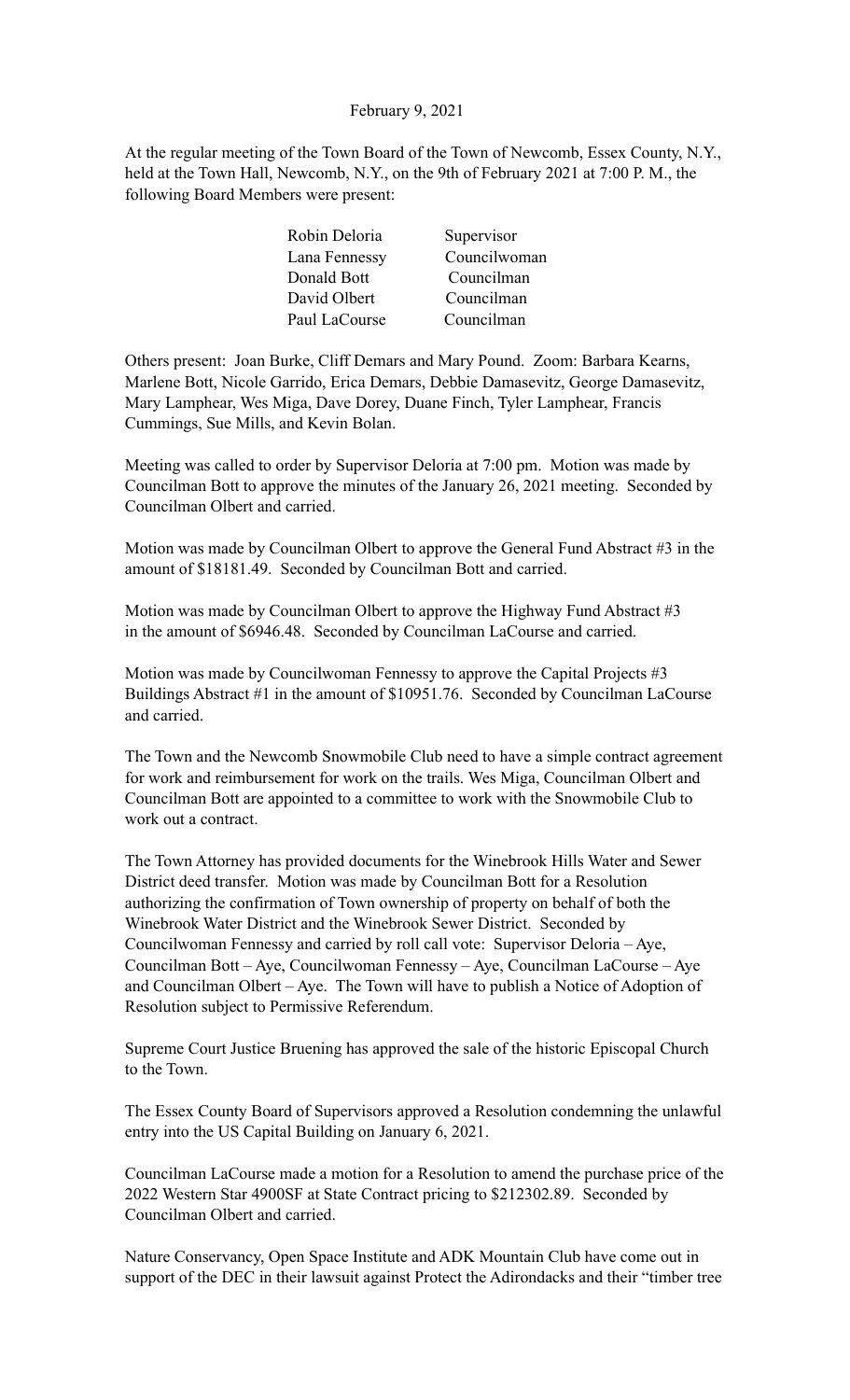cutting lawsuit." There was discussion on the article by the Adirondack Explorer. It was felt that the article was based totally on the opinion of Peter Bauer of Protect the Adirondacks. The Adirondack Explorer also plans to call out Kathy Moser of Open Space Institute and Joe Martens. Motion was made by Councilman LaCourse to temporarily suspend advertising with the Adirondack Explorer. Seconded by Councilman Olbert and carried.

Community Bank will be changing their banking hours in Long Lake and Indian Lake starting in April 2021. Indian Lake will be open M-W- F and Long Lake will be open T-Th.

Councilman Fennessy questioned the timeline on the AT&T tower. There is no date set but they did pour concrete on site and are continuing to work on the construction of the tower.

Kevin Bolan reported that they are still trying to get the COVID vaccine here in Newcomb. They are also assisting seniors with appointments for the vaccine in other locations. Joan Burke suggested working with Adirondack Life for articles and advertising. They will be coming out with an article on the Douglas Legg search in the next issue. Laurinda Minke reported that we are already committed to advertising with Adirondack Explorer in their next issue. Kevin Dewey wants the town to use volunteers to do the snowmobile trail maintenance. He would like the town to unhook the drag from the groomer and the club will take care of the trails.

Motion was made by Councilman Bott to adjourn. Seconded by Councilwoman Fennessy and carried at 7:40 pm.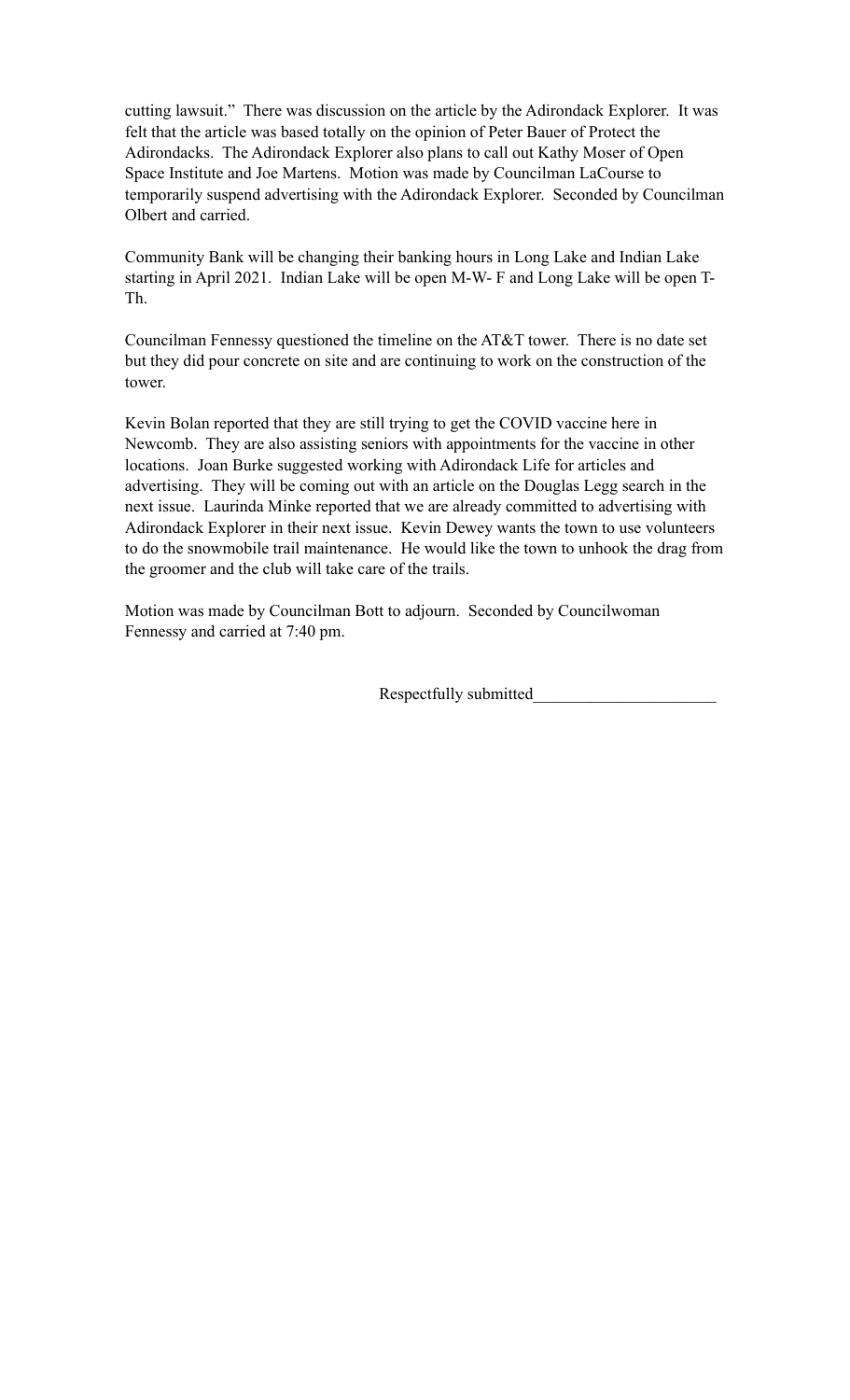# January 26, 2021

At the Public Hearing of the Town Board of the Town of Newcomb, Essex County, N.Y., held at the Town Hall, Newcomb, N.Y., on the 26th of January 2021 at 6:30 P. M., the following Board Members were present:

| Supervisor |
|------------|
| Councilman |
| Councilman |
| Councilman |
| Councilman |
|            |

Others present: Wes Miga, Joan Burke and Mary Pound. Present on Zoom: Marlene Bott, Mary Lamphear, Nicole Garrido, Mary Monaghan, Dave Hughes, Debbie Damasevitz, George Damasevitz, Anita Brundage, Laurinda Minke, Barbara Kearns and George Sogoian.

Supervisor Deloria called the Public Hearing for the 2021 Fire Department Contract to order at 6:30 P.M. Wes Miga addressed the Board with his concerns regarding the Fire Department and Rescue Squad. He feels that we are at a 'Critical Juncture" and there is a need for more participation from the younger, strong members of the community. There is a need for drivers and people to help with transport particularly on Rescue Squad calls. There was discussion on the cost of having to pay drivers and aides which could be in excess of \$100,000. The Town would hate to have to eliminate jobs in order to pay for this. There is a critical need for volunteers. The next Fire Department meeting is February 15, 2021. Please get the word out and encourage community members to attend.

Motion was made by Councilman Bott to close the Public Hearing. Seconded by Councilman LaCourse and carried at 6:55 p.m.

Supervisor Deloria called the regular meeting to order at 7:00 p.m. Motion was made by Councilman Bott to approve the minutes of the January 12, 2021 meeting. Seconded by Councilwoman Fennessy and carried.

Motion was made by Councilman Bott to approve the General Fund Abstract #2 in the amount of \$38056.12. Seconded by Councilman LaCourse and carried.

Motion was made by Councilwoman Fennessy to approve the Highway Fund Abstract #2 in the amount of \$29796.26. Seconded by Councilman LaCourse and carried.

Motion was made by Councilman Olbert to approve the Water Fund Abstract #1 in the amount of \$411.52. Seconded by Councilwoman Fennessy and carried.

Motion was made by Councilman Bott to approve the Sewer Fund Abstract #1 in the amount of \$1103.29. Seconded by Councilman Olbert and carried.

February meetings are tentatively set for February 9th and 23rd.

The State Comptrollers office has communicated information to the towns regarding the changes in distribution of local sales tax revenue to towns beginning in February 2021. They have been required to withhold local sales tax collections from counties in quarterly installments and deposit funds into the Distressed Provider Assistance Account to fund financially distressed hospitals and nursing homes.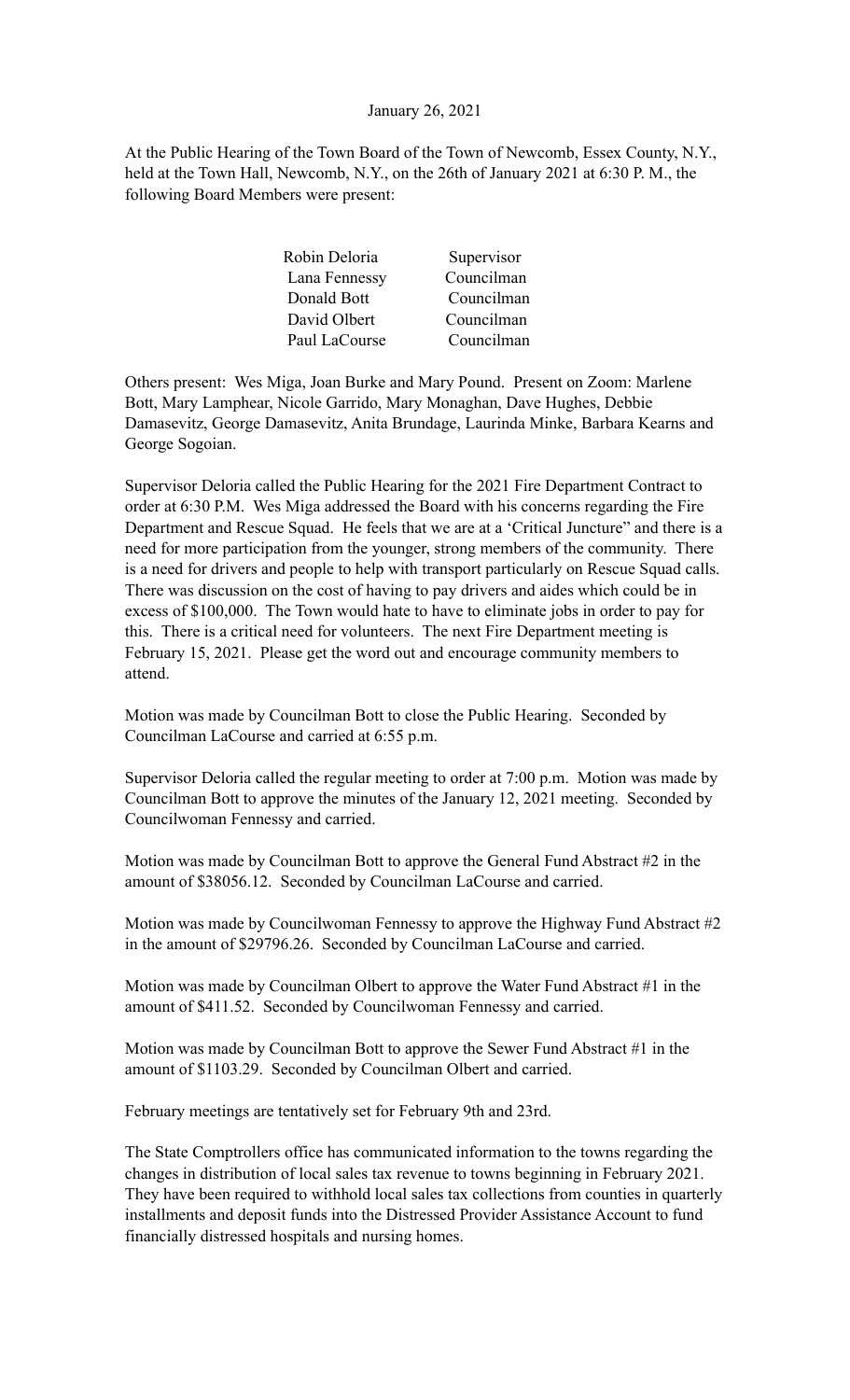Motion was made by Councilwoman Fennessy to enter in the agreement with the Adirondack Park Local Government Review Board in the amount of \$300.00. Seconded by Councilman Olbert and carried.

There has been an update with the Department of State Contract for the Welcome Center. Supervisor Deloria received a phone call and the encouraged the Town to change the contract execution date to March 1, 2021. This would ensure the funds would be paid from the previous state budget.

The Town Attorney has approved adding the Sewer District to the Winebrook Water Town lot. This will enable the Sewer District to receive funds from the AT&T payments for the cell tower.

The Quick Claim Deed for the Pine Cemetery has been signed and sent to the Town Attorney. The Town will need to get new estimates for tree removal at the cemetery.

Supervisor Deloria and Councilman Bott met with Joan Burke and Don Seauvageau to discuss renovations to the Episcopal Church building for the Newcomb Historical Museum. Joan Burke indicated that she and the others at the Historical Museum are willing to work with the Town on the move to this building.

Councilman Olbert reported that the skating rink has been used a lot for hockey this winter. He was wondering if the hours could be adjusted to accommodate all. The skate inventory is low and more larger sizes are needed. The hours for the skating rink and the ski tow should be posted in the newsletter and website.

Joan Burke said the name was changed for the cemetery to the Pine Hill Cemetery. There are 6-7 cemeteries in Newcomb but they do not currently all have signs. The ABF church has agreed to give the Huntington Cemetery to the Town.

George Damasevitz reported that AT& T has begun the construction work for the new tower. The concrete pour was delayed due to low temperatures.

George Sogoian questioned if the Town is doing anything to protect Lake Harris from the invasive species. The Town is working on getting a boat washing station at the beach boat launch.

Motion was made by Councilman LaCourse to adjourn. Seconded by Councilwoman Fennessy and carried at 7:45 pm. The Board adjourned to go into Executive Session.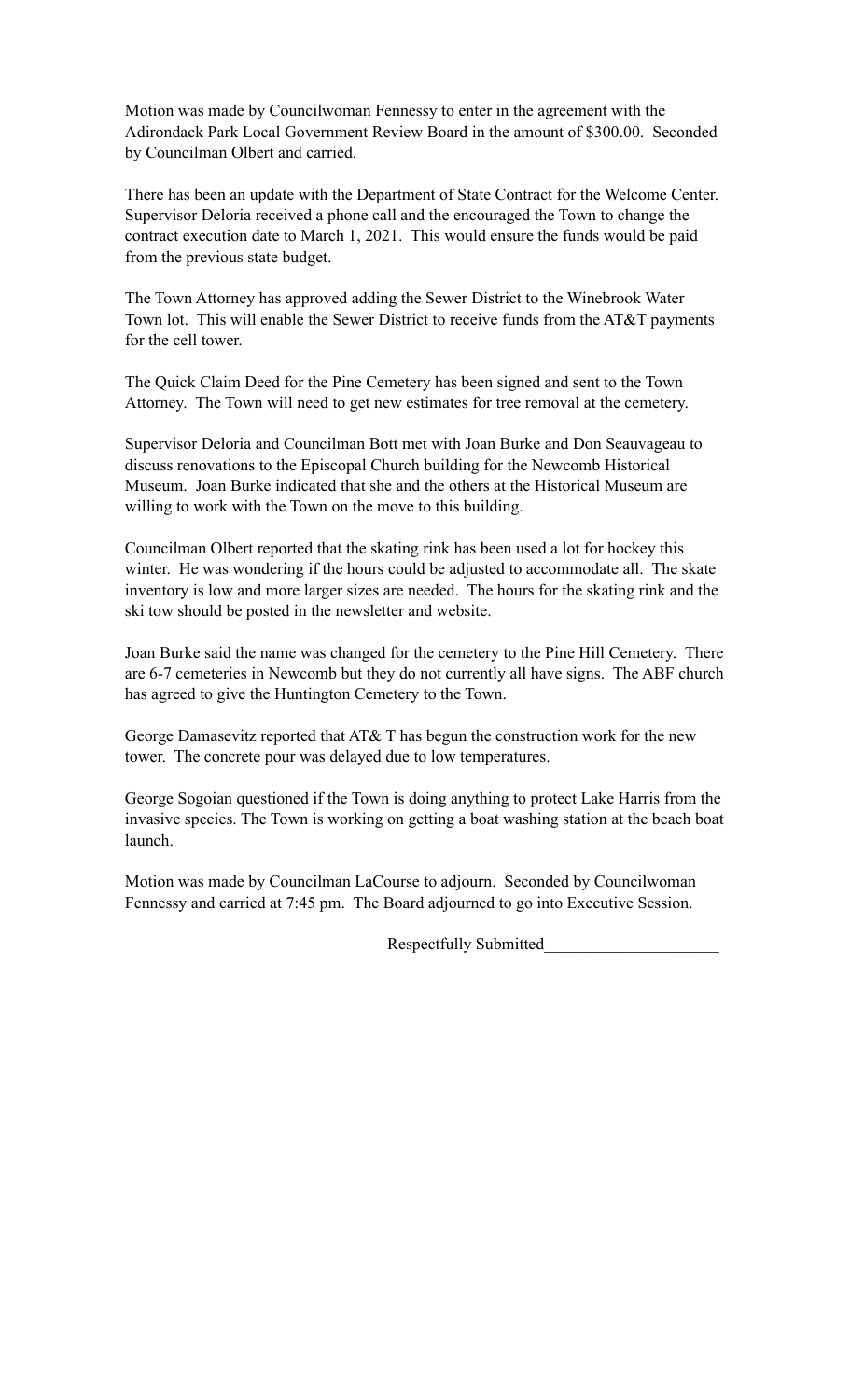# January 12, 2021

At the regular meeting of the Town Board of the Town of Newcomb, Essex County, N.Y., held at the Town Hall, Newcomb, N.Y., on the 12<sup>th</sup> of January 2021 at 7:00 P.M., the following Board Members were present:

| Robin Deloria | Supervisor   |
|---------------|--------------|
| Lana Fennessy | Councilwoman |
| David Olbert  | Councilman   |
| Donald Bott   | Councilman   |
| Paul LaCourse | Councilman   |

Others present: Cliff Demars, Joan Burke, Barbara Kearns and Mary Pound. Present on Call: Sue Mills, Mary Lamphear, Laurinda Minke, Lori Demars, Dave Hughes, George Sogoian, George Damasevitz, Marlene Bott and David Dorian.

Supervisor Deloria called the meeting to order at 7:00 P.M. Motion was made by Councilman Bott to approve the December 15, 2020 meeting. Seconded by Councilwoman Fennessy and carried. Motion was made by Councilman LaCourse to approve the minutes of the January 1, 2021 organizational meeting. Seconded by Councilman Bott and carried.

Motion was made by Councilman Olbert to approve the General Fund Abstract #1 in the amount of \$52156.16. Seconded by Councilman LaCourse and carried.

Motion was made by Councilwoman Fennessy to approve the Highway Fund Abstract  $\#1$ in the amount of \$16048.56. Seconded by Councilman Bott and carried.

Public Hearing for the Fire Department Contract was reset to January 26, 2021 at 6:30 p.m.

Motion was made by Councilwoman Fennessy to approve the audit of the Town Justice Court Records and Docket Books. Seconded by Councilman Bott and carried by roll call vote: Supervisor Deloria – Aye, Councilman Bott – Aye, Councilwoman Fennessy – Aye, Councilman LaCourse - Aye and Councilman Olbert – Aye.

Motion was made by Councilman Bott authorizing the Board of Assessors to forgo senior all exemption review following an Executive order by the Governor. Seconded by Councilman Olbert and carried by roll call vote: Supervisor Deloria – Aye, Councilman Bott – Aye, Councilwoman Fennessy – Aye, Councilman LaCourse – Aye, and Councilman Olbert – Aye.

A water test was done for a claimant for salt contamination in his well. The threshold for pottable water is 270 and the water tested at over 1900. The claimant has agreed to sign a General Release Agreement discharging the Town from further claims. Motion was made by Councilman Olbert to authorize Supervisor Deloria to sign the settlement agreement for a payment of \$9000.00. The Town Attorney will draft an agreement. Seconded by Councilwoman Fennessy and carried.

Charles Canon and Gene Poulin are alternating weekends to do monitoring and testing at the Sewer Plant per DOH. Motion was made by Councilman LaCourse to approve a monthly stipend of \$3000.00 each for the job. Seconded by Councilwoman Fennessy and carried.

The Town of Newcomb has received a purchase offer for the Bissell barn property. A public notice of Resolution subject to permissive referendum will be published in the